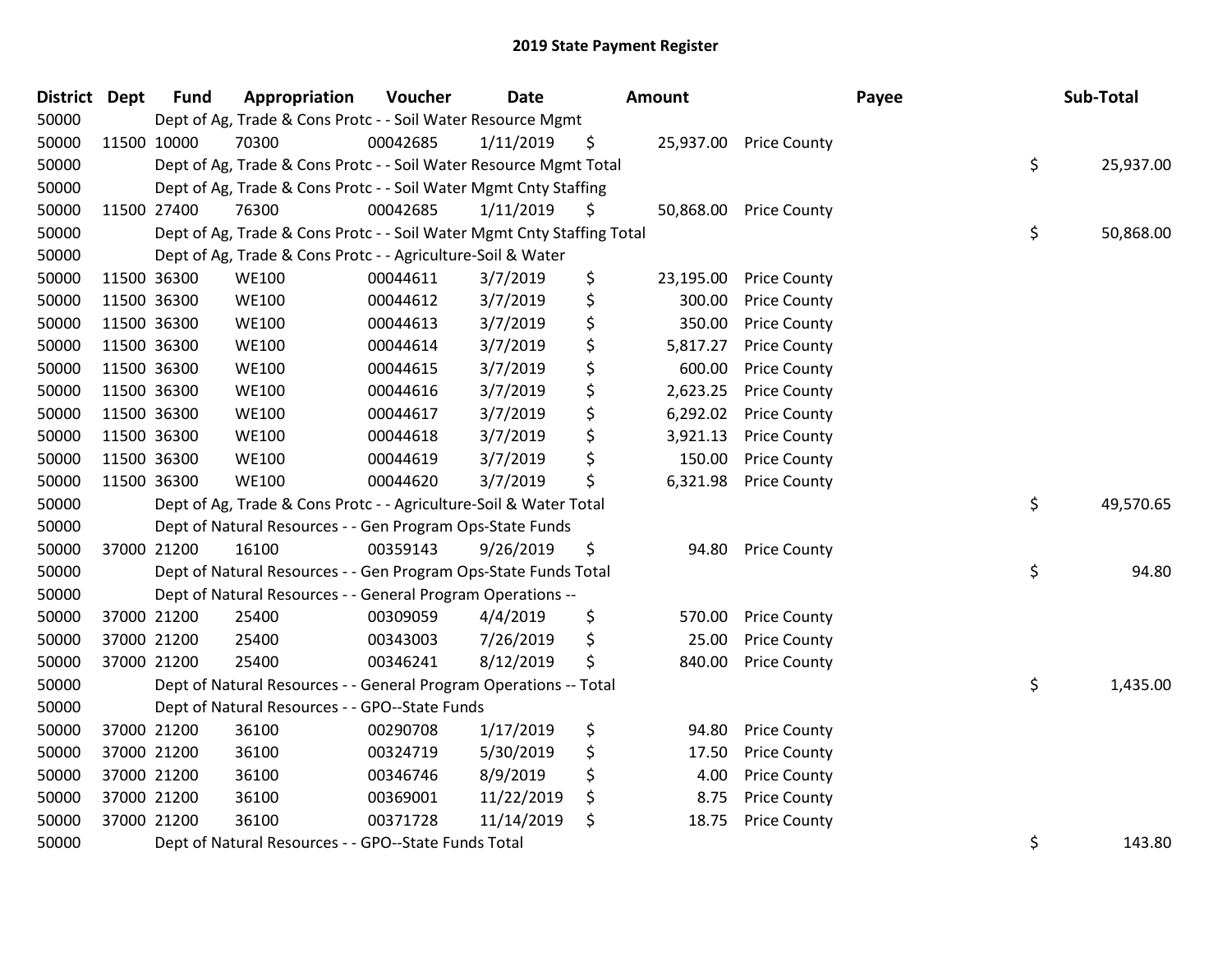| District Dept | <b>Fund</b> | Appropriation                                                      | Voucher  | <b>Date</b> |    | Amount    |                        | Payee | Sub-Total  |
|---------------|-------------|--------------------------------------------------------------------|----------|-------------|----|-----------|------------------------|-------|------------|
| 50000         |             | Dept of Natural Resources - - Wildlife Damage Claims & Abat        |          |             |    |           |                        |       |            |
| 50000         | 37000 21200 | 55300                                                              | 00306519 | 3/29/2019   | \$ |           | 30,157.46 Price County |       |            |
| 50000         |             | Dept of Natural Resources - - Wildlife Damage Claims & Abat Total  |          |             |    |           |                        | \$    | 30,157.46  |
| 50000         |             | Dept of Natural Resources - - Resaids - County Cons Aids           |          |             |    |           |                        |       |            |
| 50000         | 37000 21200 | 56300                                                              | 00297987 | 2/12/2019   | \$ | 5,936.00  | <b>Price County</b>    |       |            |
| 50000         |             | Dept of Natural Resources - - Resaids - County Cons Aids Total     |          |             |    |           |                        | \$    | 5,936.00   |
| 50000         |             | Dept of Natural Resources - - Ra- Fish, WI & Forestry              |          |             |    |           |                        |       |            |
| 50000         | 37000 21200 | 56400                                                              | 00301429 | 2/28/2019   | \$ | 4,323.45  | <b>Price County</b>    |       |            |
| 50000         |             | Dept of Natural Resources - - Ra- Fish, WI & Forestry Total        |          |             |    |           |                        | \$    | 4,323.45   |
| 50000         |             | Dept of Natural Resources - - Resaids - Forest Croplnd & Mfl       |          |             |    |           |                        |       |            |
| 50000         | 37000 21200 | 56600                                                              | 00359800 | 9/23/2019   | \$ | 59,326.99 | <b>Price County</b>    |       |            |
| 50000         |             | Dept of Natural Resources - - Resaids - Forest Croplnd & Mfl Total |          |             |    |           |                        | \$    | 59,326.99  |
| 50000         |             | Dept of Natural Resources - - Resaids - Cnty Forst & Admin         |          |             |    |           |                        |       |            |
| 50000         | 37000 21200 | 57200                                                              | 00298862 | 3/13/2019   | \$ | 45,125.00 | <b>Price County</b>    |       |            |
| 50000         | 37000 21200 | 57200                                                              | 00301300 | 3/1/2019    | \$ | 44,268.90 | <b>Price County</b>    |       |            |
| 50000         | 37000 21200 | 57200                                                              | 00306482 | 4/11/2019   | \$ | 18,735.30 | <b>Price County</b>    |       |            |
| 50000         |             | Dept of Natural Resources - - Resaids - Cnty Forst & Admin Total   |          |             |    |           |                        | \$    | 108,129.20 |
| 50000         |             | Dept of Natural Resources - - Ra- Snowmobile Trail Areas           |          |             |    |           |                        |       |            |
| 50000         | 37000 21200 | 57500                                                              | 00293454 | 1/30/2019   | \$ | 88,408.51 | <b>Price County</b>    |       |            |
| 50000         | 37000 21200 | 57500                                                              | 00360007 | 9/26/2019   | \$ | 61,815.00 | <b>Price County</b>    |       |            |
| 50000         | 37000 21200 | 57500                                                              | 00360429 | 10/7/2019   | \$ | 68,493.97 | <b>Price County</b>    |       |            |
| 50000         | 37000 21200 | 57500                                                              | 00363825 | 10/10/2019  | Ş  | 61,650.00 | <b>Price County</b>    |       |            |
| 50000         |             | Dept of Natural Resources - - Ra- Snowmobile Trail Areas Total     |          |             |    |           |                        | \$    | 280,367.48 |
| 50000         |             | Dept of Natural Resources - - Ra- Atv Prj Aids, Gas Tax Pymt       |          |             |    |           |                        |       |            |
| 50000         | 37000 21200 | 57600                                                              | 00288182 | 1/2/2019    | \$ | 13,460.00 | <b>Price County</b>    |       |            |
| 50000         | 37000 21200 | 57600                                                              | 00288183 | 1/2/2019    | \$ | 792.83    | <b>Price County</b>    |       |            |
| 50000         | 37000 21200 | 57600                                                              | 00288184 | 1/2/2019    | \$ | 13,051.56 | <b>Price County</b>    |       |            |
| 50000         |             | Dept of Natural Resources - - Ra- Atv Prj Aids, Gas Tax Pymt Total |          |             |    |           |                        | \$    | 27,304.39  |
| 50000         |             | Dept of Natural Resources - - Resaids - Pymt In Lieu Tax Fed       |          |             |    |           |                        |       |            |
| 50000         | 37000 21200 | 58400                                                              | 00364673 | 10/15/2019  | \$ | 49.82     | <b>Price County</b>    |       |            |
| 50000         |             | Dept of Natural Resources - - Resaids - Pymt In Lieu Tax Fed Total |          |             |    |           |                        | \$    | 49.82      |
| 50000         |             | WI Dept of Transportation - - Eldly&Disa Co/Aid Sf                 |          |             |    |           |                        |       |            |
| 50000         | 39500 21100 | 16800                                                              | 00368887 | 4/5/2019    | \$ | 72,388.00 | <b>Price County</b>    |       |            |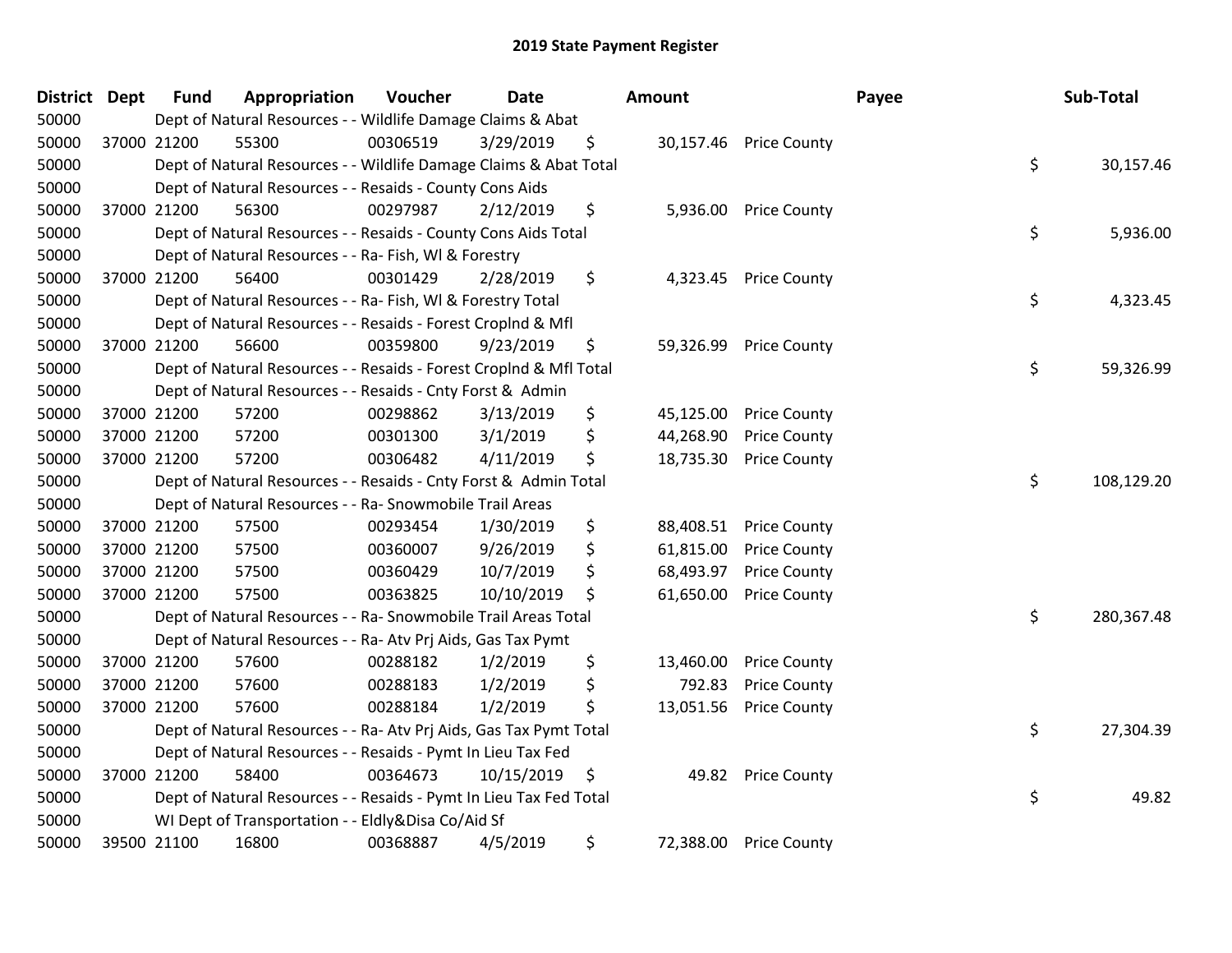| District Dept | <b>Fund</b> | Appropriation                                            | Voucher  | <b>Date</b> | <b>Amount</b>    |                       | Payee | Sub-Total        |
|---------------|-------------|----------------------------------------------------------|----------|-------------|------------------|-----------------------|-------|------------------|
| 50000         |             | WI Dept of Transportation - - Eldly&Disa Co/Aid Sf Total |          |             |                  |                       |       | \$<br>72,388.00  |
| 50000         |             | WI Dept of Transportation - - County Forest Aids         |          |             |                  |                       |       |                  |
| 50000         | 39500 21100 | 17000                                                    | 00357950 | 3/7/2019    | \$               | 3,198.32 Price County |       |                  |
| 50000         |             | WI Dept of Transportation - - County Forest Aids Total   |          |             |                  |                       |       | \$<br>3,198.32   |
| 50000         |             | WI Dept of Transportation - - Trans Aids To Co.-Sf       |          |             |                  |                       |       |                  |
| 50000         | 39500 21100 | 19000                                                    | 00335822 | 1/7/2019    | \$<br>143,009.69 | <b>Price County</b>   |       |                  |
| 50000         | 39500 21100 | 19000                                                    | 00401147 | 7/1/2019    | \$<br>286,019.38 | <b>Price County</b>   |       |                  |
| 50000         | 39500 21100 | 19000                                                    | 00443965 | 10/7/2019   | \$<br>143,009.71 | <b>Price County</b>   |       |                  |
| 50000         |             | WI Dept of Transportation - - Trans Aids To Co.-Sf Total |          |             |                  |                       |       | \$<br>572,038.78 |
| 50000         |             | WI Dept of Transportation - - Loc Rd Imp Prg St Fd       |          |             |                  |                       |       |                  |
| 50000         | 39500 21100 | 27800                                                    | 00461575 | 11/14/2019  | \$<br>90,396.57  | <b>Price County</b>   |       |                  |
| 50000         | 39500 21100 | 27800                                                    | 00465333 | 11/29/2019  | \$<br>4,525.94   | <b>Price County</b>   |       |                  |
| 50000         |             | WI Dept of Transportation - - Loc Rd Imp Prg St Fd Total |          |             |                  |                       |       | \$<br>94,922.51  |
| 50000         |             | WI Dept of Transportation - - St Hwy Rehab, Sf           |          |             |                  |                       |       |                  |
| 50000         | 39500 21100 | 36300                                                    | 00379377 | 5/23/2019   | \$<br>30.00      | <b>Price County</b>   |       |                  |
| 50000         | 39500 21100 | 36300                                                    | 00386178 | 6/14/2019   | \$<br>30.00      | <b>Price County</b>   |       |                  |
| 50000         | 39500 21100 | 36300                                                    | 00387966 | 6/20/2019   | \$<br>60.00      | <b>Price County</b>   |       |                  |
| 50000         | 39500 21100 | 36300                                                    | 00397793 | 7/19/2019   | \$<br>30.00      | <b>Price County</b>   |       |                  |
| 50000         | 39500 21100 | 36300                                                    | 00414955 | 8/21/2019   | \$<br>60.00      | <b>Price County</b>   |       |                  |
| 50000         | 39500 21100 | 36300                                                    | 00422780 | 8/16/2019   | \$<br>30.00      | <b>Price County</b>   |       |                  |
| 50000         |             | WI Dept of Transportation - - St Hwy Rehab, Sf Total     |          |             |                  |                       |       | \$<br>240.00     |
| 50000         |             | WI Dept of Transportation - - Hwy Mgmt & Opers Sf        |          |             |                  |                       |       |                  |
| 50000         | 39500 21100 | 36500                                                    | 00340933 | 1/10/2019   | \$<br>216.00     | <b>Price County</b>   |       |                  |
| 50000         | 39500 21100 | 36500                                                    | 00349311 | 2/6/2019    | \$<br>648.00     | <b>Price County</b>   |       |                  |
| 50000         | 39500 21100 | 36500                                                    | 00376246 | 5/15/2019   | \$<br>216.00     | <b>Price County</b>   |       |                  |
| 50000         | 39500 21100 | 36500                                                    | 00393698 | 6/17/2019   | \$<br>216.00     | <b>Price County</b>   |       |                  |
| 50000         | 39500 21100 | 36500                                                    | 00415442 | 7/25/2019   | \$<br>216.00     | <b>Price County</b>   |       |                  |
| 50000         | 39500 21100 | 36500                                                    | 00419964 | 8/5/2019    | \$<br>216.00     | <b>Price County</b>   |       |                  |
| 50000         | 39500 21100 | 36500                                                    | 00441140 | 10/3/2019   | \$<br>216.00     | <b>Price County</b>   |       |                  |
| 50000         | 39500 21100 | 36500                                                    | 00443747 | 10/4/2019   | \$<br>216.00     | <b>Price County</b>   |       |                  |
| 50000         | 39500 21100 | 36500                                                    | 00456987 | 11/4/2019   | \$<br>216.00     | <b>Price County</b>   |       |                  |
| 50000         | 39500 21100 | 36500                                                    | 00472839 | 12/19/2019  | \$<br>216.00     | <b>Price County</b>   |       |                  |
| 50000         | 39500 21100 | 36500                                                    | 00475051 | 12/30/2019  | \$<br>216.00     | <b>Price County</b>   |       |                  |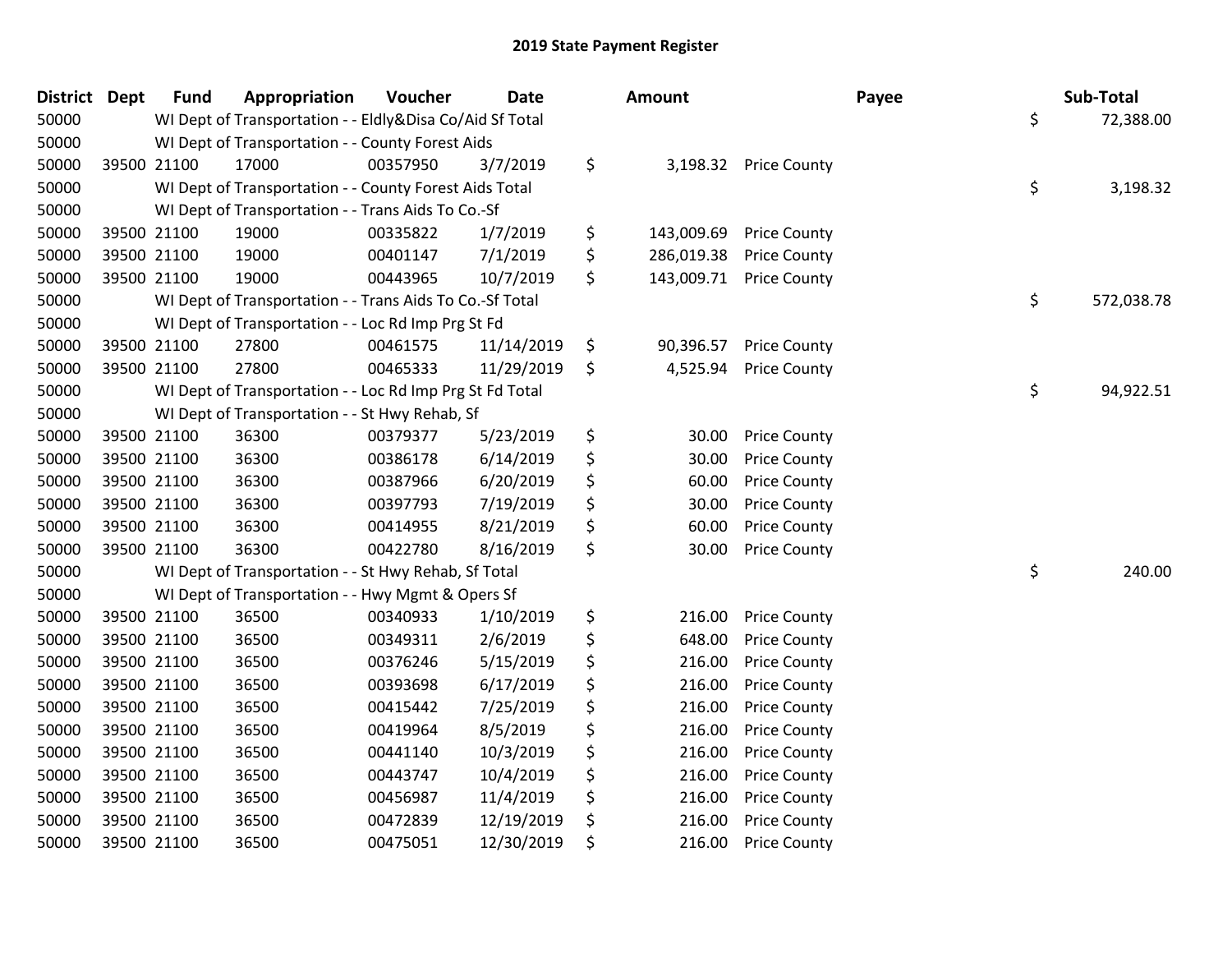| District Dept |             | <b>Fund</b> | Appropriation                                           | Voucher  | Date       |     | Amount     |                     | Payee | Sub-Total          |
|---------------|-------------|-------------|---------------------------------------------------------|----------|------------|-----|------------|---------------------|-------|--------------------|
| 50000         |             |             | WI Dept of Transportation - - Hwy Mgmt & Opers Sf Total |          |            |     |            |                     |       | \$<br>2,808.00     |
| 50000         |             |             | WI Dept of Transportation - - Routine Maint Sf          |          |            |     |            |                     |       |                    |
| 50000         |             | 39500 21100 | 36800                                                   | 00333060 | 1/4/2019   | \$  | 388.00     | <b>Price County</b> |       |                    |
| 50000         |             | 39500 21100 | 36800                                                   | 00340933 | 1/10/2019  | \$  | 110,750.37 | <b>Price County</b> |       |                    |
| 50000         |             | 39500 21100 | 36800                                                   | 00341677 | 1/30/2019  | \$  | 388.00     | <b>Price County</b> |       |                    |
| 50000         |             | 39500 21100 | 36800                                                   | 00349311 | 2/6/2019   | \$  | 164,786.28 | <b>Price County</b> |       |                    |
| 50000         |             | 39500 21100 | 36800                                                   | 00354997 | 3/7/2019   | \$  | 388.00     | <b>Price County</b> |       |                    |
| 50000         |             | 39500 21100 | 36800                                                   | 00361118 | 4/4/2019   | \$  | 388.00     | <b>Price County</b> |       |                    |
| 50000         | 39500 21100 |             | 36800                                                   | 00361949 | 3/19/2019  | \$  | 96,459.86  | <b>Price County</b> |       |                    |
| 50000         | 39500 21100 |             | 36800                                                   | 00369391 | 4/26/2019  | \$  | 388.00     | <b>Price County</b> |       |                    |
| 50000         | 39500 21100 |             | 36800                                                   | 00369428 | 4/9/2019   | \$  | 139,724.49 | <b>Price County</b> |       |                    |
| 50000         | 39500 21100 |             | 36800                                                   | 00371402 | 5/1/2019   | \$  | 302,883.51 | <b>Price County</b> |       |                    |
| 50000         | 39500 21100 |             | 36800                                                   | 00376246 | 5/15/2019  | \$  | 212,012.01 | <b>Price County</b> |       |                    |
| 50000         | 39500 21100 |             | 36800                                                   | 00386174 | 6/10/2019  | \$  | 388.00     | <b>Price County</b> |       |                    |
| 50000         | 39500 21100 |             | 36800                                                   | 00393141 | 7/5/2019   | \$  | 388.00     | <b>Price County</b> |       |                    |
| 50000         | 39500 21100 |             | 36800                                                   | 00393698 | 6/17/2019  | \$  | 80,786.76  | <b>Price County</b> |       |                    |
| 50000         |             | 39500 21100 | 36800                                                   | 00411544 | 7/31/2019  | \$  | 388.00     | <b>Price County</b> |       |                    |
| 50000         | 39500 21100 |             | 36800                                                   | 00411951 | 8/7/2019   | \$  | 388.00     | <b>Price County</b> |       |                    |
| 50000         | 39500 21100 |             | 36800                                                   | 00412919 | 7/18/2019  | \$  | 66,523.69  | <b>Price County</b> |       |                    |
| 50000         | 39500 21100 |             | 36800                                                   | 00415442 | 7/25/2019  | \$  | 55,857.80  | <b>Price County</b> |       |                    |
| 50000         |             | 39500 21100 | 36800                                                   | 00419964 | 8/5/2019   | \$  | 85,481.94  | <b>Price County</b> |       |                    |
| 50000         |             | 39500 21100 | 36800                                                   | 00422769 | 9/5/2019   | \$  | 388.00     | <b>Price County</b> |       |                    |
| 50000         | 39500 21100 |             | 36800                                                   | 00433910 | 10/10/2019 | \$  | 388.00     | <b>Price County</b> |       |                    |
| 50000         | 39500 21100 |             | 36800                                                   | 00441140 | 10/3/2019  | \$  | 34,876.65  | <b>Price County</b> |       |                    |
| 50000         | 39500 21100 |             | 36800                                                   | 00443747 | 10/4/2019  | \$  | 35,308.57  | <b>Price County</b> |       |                    |
| 50000         | 39500 21100 |             | 36800                                                   | 00448367 | 10/11/2019 | \$  | 827.59     | <b>Price County</b> |       |                    |
| 50000         | 39500 21100 |             | 36800                                                   | 00449958 | 11/7/2019  | \$  | 388.00     | <b>Price County</b> |       |                    |
| 50000         | 39500 21100 |             | 36800                                                   | 00456987 | 11/4/2019  | \$  | 80,733.40  | <b>Price County</b> |       |                    |
| 50000         | 39500 21100 |             | 36800                                                   | 00462934 | 12/11/2019 | \$  | 388.00     | <b>Price County</b> |       |                    |
| 50000         |             | 39500 21100 | 36800                                                   | 00472839 | 12/19/2019 | \$  | 102,903.77 | <b>Price County</b> |       |                    |
| 50000         |             | 39500 21100 | 36800                                                   | 00475051 | 12/30/2019 | \$. | 108,355.42 | <b>Price County</b> |       |                    |
| 50000         |             |             | WI Dept of Transportation - - Routine Maint Sf Total    |          |            |     |            |                     |       | \$<br>1,683,316.11 |
|               |             |             |                                                         |          |            |     |            |                     |       |                    |

WI Dept of Transportation - - Hwy Mgmt & Opers Lf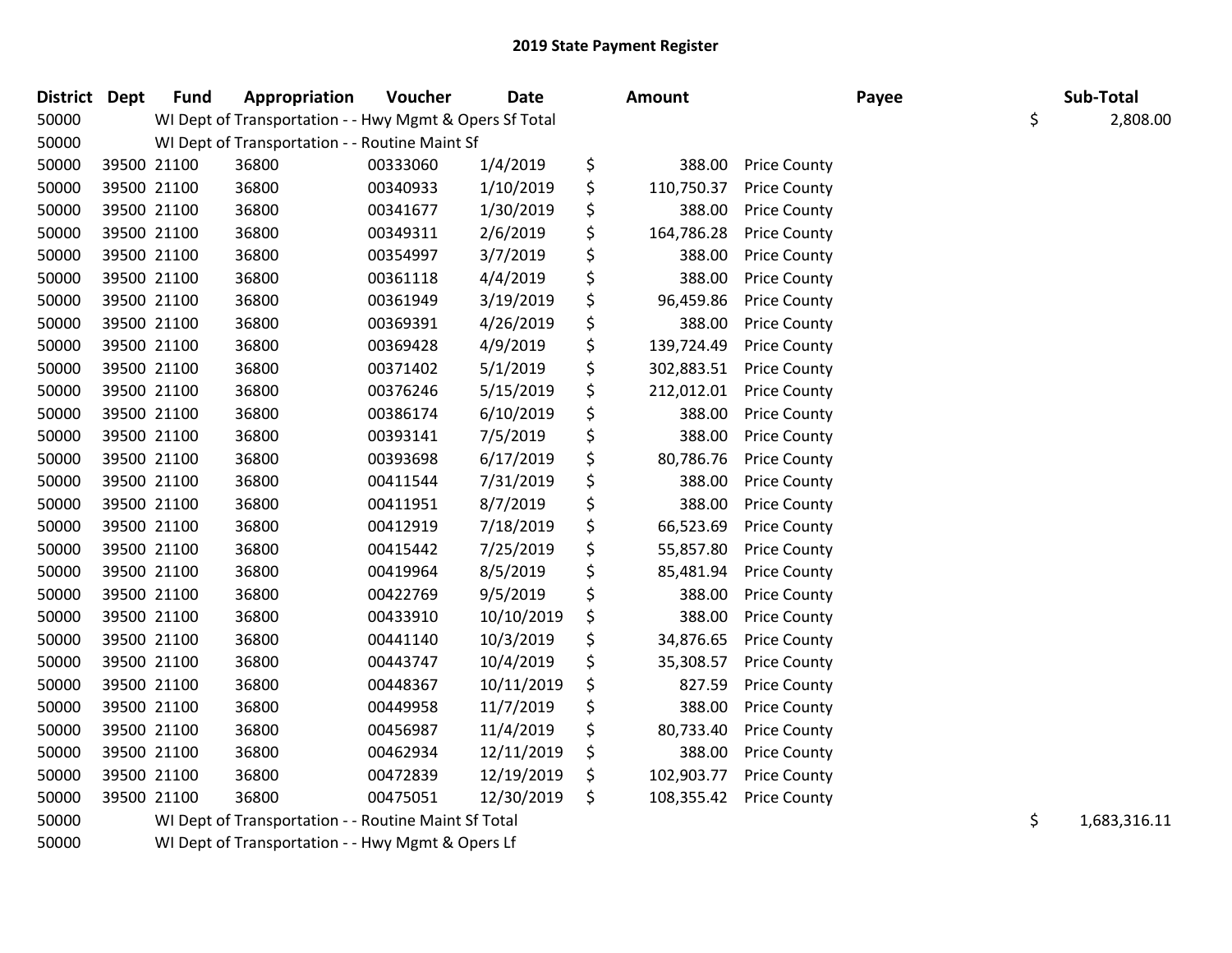| District Dept |             | <b>Fund</b> | Appropriation                                                      | Voucher  | <b>Date</b> | <b>Amount</b>  | Payee                                                                                                         | Sub-Total       |
|---------------|-------------|-------------|--------------------------------------------------------------------|----------|-------------|----------------|---------------------------------------------------------------------------------------------------------------|-----------------|
| 50000         | 39500 21100 |             | 37500                                                              | 00436521 | 9/20/2019   | \$<br>140.33   | <b>Price County</b>                                                                                           |                 |
| 50000         |             |             | WI Dept of Transportation - - Hwy Mgmt & Opers Lf Total            |          |             |                |                                                                                                               | \$<br>140.33    |
| 50000         |             |             | Department of Corrections - - Services For Community Correct       |          |             |                |                                                                                                               |                 |
| 50000         |             | 41000 10000 | 10200                                                              | 00263292 | 1/29/2019   | \$<br>853.21   | <b>Price County</b>                                                                                           |                 |
| 50000         |             | 41000 10000 | 10200                                                              | 00268336 | 2/22/2019   | \$<br>853.21   | <b>Price County</b>                                                                                           |                 |
| 50000         |             | 41000 10000 | 10200                                                              | 00274532 | 3/21/2019   | \$<br>853.21   | <b>Price County</b>                                                                                           |                 |
| 50000         |             | 41000 10000 | 10200                                                              | 00281642 | 4/25/2019   | \$<br>853.21   | <b>Price County</b>                                                                                           |                 |
| 50000         |             | 41000 10000 | 10200                                                              | 00287752 | 5/28/2019   | \$<br>853.21   | <b>Price County</b>                                                                                           |                 |
| 50000         |             | 41000 10000 | 10200                                                              | 00297546 | 7/12/2019   | \$<br>853.21   | <b>Price County</b>                                                                                           |                 |
| 50000         |             | 41000 10000 | 10200                                                              | 00301184 | 7/30/2019   | \$<br>853.21   | <b>Price County</b>                                                                                           |                 |
| 50000         |             | 41000 10000 | 10200                                                              | 00306380 | 8/27/2019   | \$<br>853.21   | <b>Price County</b>                                                                                           |                 |
| 50000         |             | 41000 10000 | 10200                                                              | 00311168 | 9/26/2019   | \$<br>853.21   | <b>Price County</b>                                                                                           |                 |
| 50000         |             | 41000 10000 | 10200                                                              | 00318338 | 10/28/2019  | \$<br>853.21   | <b>Price County</b>                                                                                           |                 |
| 50000         |             | 41000 10000 | 10200                                                              | 00325713 | 11/27/2019  | \$<br>853.21   | <b>Price County</b>                                                                                           |                 |
| 50000         |             | 41000 10000 | 10200                                                              | 00331796 | 12/23/2019  | \$<br>853.21   | <b>Price County</b>                                                                                           |                 |
| 50000         |             |             | Department of Corrections - - Services For Community Correct Total |          |             |                |                                                                                                               | \$<br>10,238.52 |
| 50000         |             |             |                                                                    |          |             |                | Department of Corrections - - Reimbursing Counties For Probation, Extended Supervision And Parole Holds       |                 |
| 50000         |             | 41000 10000 | 11600                                                              | 00320868 | 11/4/2019   | \$             | 7,185.90 Price County                                                                                         |                 |
| 50000         |             |             |                                                                    |          |             |                | Department of Corrections - - Reimbursing Counties For Probation, Extended Supervision And Parole Holds Total | \$<br>7,185.90  |
| 50000         |             |             | Department of Corrections - - Probation, Parole And Extended       |          |             |                |                                                                                                               |                 |
| 50000         |             | 41000 10000 | 18700                                                              | 00260464 | 1/15/2019   | \$<br>66.86    | <b>Price County</b>                                                                                           |                 |
| 50000         |             | 41000 10000 | 18700                                                              | 00260575 | 1/15/2019   | \$<br>65.06    | <b>Price County</b>                                                                                           |                 |
| 50000         |             | 41000 10000 | 18700                                                              | 00264558 | 2/5/2019    | \$<br>62.58    | <b>Price County</b>                                                                                           |                 |
| 50000         |             | 41000 10000 | 18700                                                              | 00274293 | 3/21/2019   | \$<br>65.90    | <b>Price County</b>                                                                                           |                 |
| 50000         |             | 41000 10000 | 18700                                                              | 00284734 | 5/10/2019   | \$<br>66.67    | <b>Price County</b>                                                                                           |                 |
| 50000         |             | 41000 10000 | 18700                                                              | 00284736 | 5/10/2019   | \$<br>66.90    | <b>Price County</b>                                                                                           |                 |
| 50000         |             | 41000 10000 | 18700                                                              | 00297761 | 7/19/2019   | \$<br>63.65    | <b>Price County</b>                                                                                           |                 |
| 50000         |             | 41000 10000 | 18700                                                              | 00299305 | 7/19/2019   | \$<br>62.92    | <b>Price County</b>                                                                                           |                 |
| 50000         |             | 41000 10000 | 18700                                                              | 00299311 | 7/19/2019   | \$<br>65.25    | <b>Price County</b>                                                                                           |                 |
| 50000         |             | 41000 10000 | 18700                                                              | 00315171 | 10/10/2019  | \$<br>57.04    | <b>Price County</b>                                                                                           |                 |
| 50000         |             | 41000 10000 | 18700                                                              | 00320868 | 11/4/2019   | \$<br>3,014.10 | <b>Price County</b>                                                                                           |                 |
| 50000         |             | 41000 10000 | 18700                                                              | 00326047 | 11/29/2019  | \$<br>59.92    | <b>Price County</b>                                                                                           |                 |
| 50000         |             | 41000 10000 | 18700                                                              | 00326048 | 11/29/2019  | \$<br>60.30    | <b>Price County</b>                                                                                           |                 |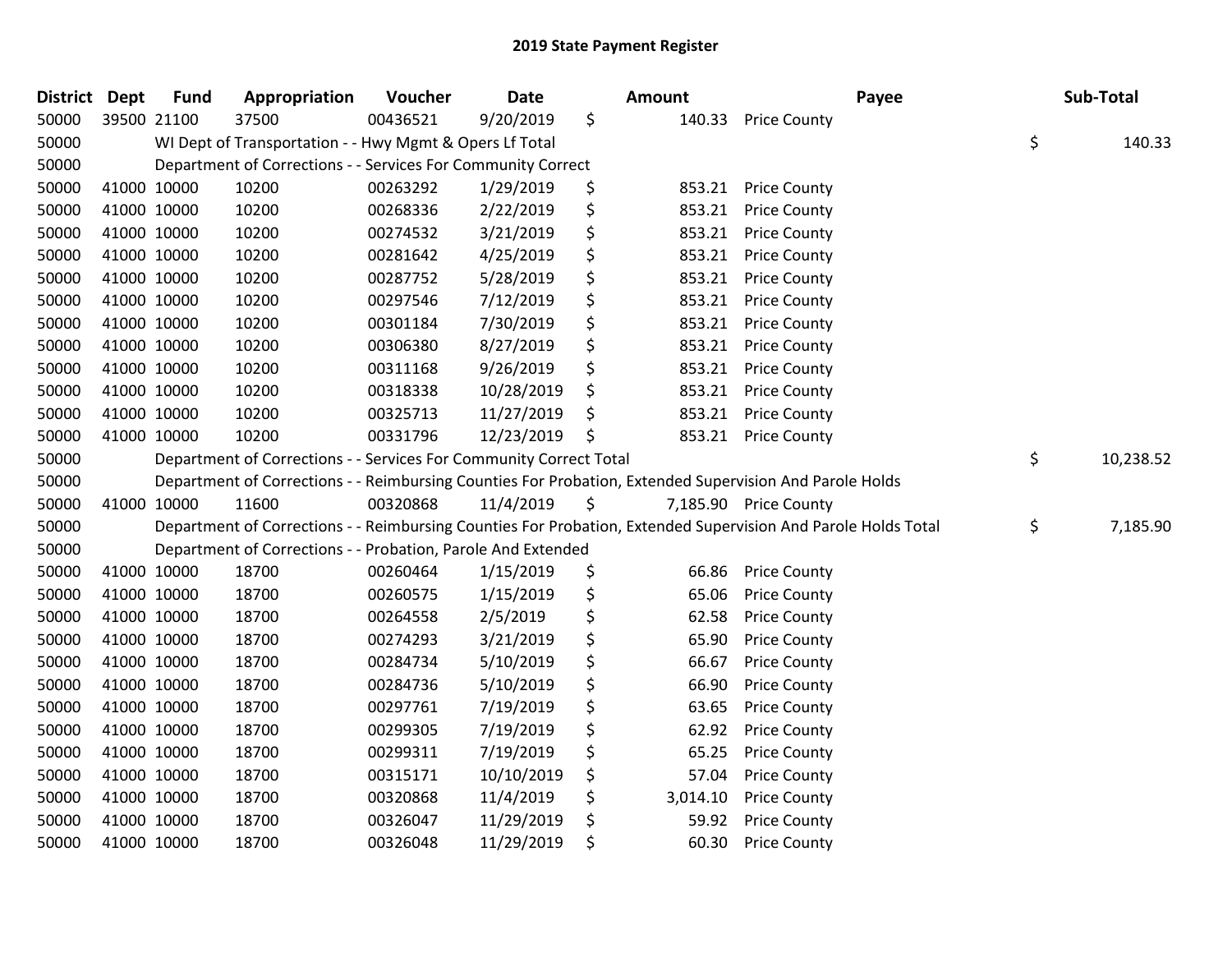| <b>District Dept</b> | <b>Fund</b> | Appropriation                                                          | Voucher  | <b>Date</b> |      | Amount     |                     | Payee | Sub-Total          |
|----------------------|-------------|------------------------------------------------------------------------|----------|-------------|------|------------|---------------------|-------|--------------------|
| 50000                | 41000 10000 | 18700                                                                  | 00328441 | 12/20/2019  | \$   | 50.39      | <b>Price County</b> |       |                    |
| 50000                |             | Department of Corrections - - Probation, Parole And Extended Total     |          |             |      |            |                     |       | \$<br>3,827.54     |
| 50000                |             | Department of Health Services - - State/Federal Aids                   |          |             |      |            |                     |       |                    |
| 50000                | 43500 10000 | 00000                                                                  | 90906    | 1/2/2019    | \$   | 89,324.00  | <b>Price County</b> |       |                    |
| 50000                | 43500 10000 | 00000                                                                  | 90907    | 2/1/2019    | \$   | 111,026.00 | <b>Price County</b> |       |                    |
| 50000                | 43500 10000 | 00000                                                                  | 90909    | 3/1/2019    | \$   | 199,026.00 | <b>Price County</b> |       |                    |
| 50000                | 43500 10000 | 00000                                                                  | 90910    | 4/1/2019    | \$   | 239,066.00 | <b>Price County</b> |       |                    |
| 50000                | 43500 10000 | 00000                                                                  | 90911    | 5/1/2019    | \$   | 222,510.00 | <b>Price County</b> |       |                    |
| 50000                | 43500 10000 | 00000                                                                  | 90913    | 6/3/2019    | \$   | 214,108.00 | <b>Price County</b> |       |                    |
| 50000                | 43500 10000 | 00000                                                                  | 90914    | 6/17/2019   | \$   | 251.00     | <b>Price County</b> |       |                    |
| 50000                | 43500 10000 | 00000                                                                  | 92000    | 7/1/2019    | \$   | 522,098.00 | <b>Price County</b> |       |                    |
| 50000                | 43500 10000 | 00000                                                                  | 92001    | 8/1/2019    | \$   | 452,758.00 | <b>Price County</b> |       |                    |
| 50000                | 43500 10000 | 00000                                                                  | 92002    | 9/3/2019    | \$   | 775,356.00 | <b>Price County</b> |       |                    |
| 50000                | 43500 10000 | 00000                                                                  | 92003    | 10/1/2019   | \$   | 175,111.00 | <b>Price County</b> |       |                    |
| 50000                | 43500 10000 | 00000                                                                  | 92004    | 11/1/2019   | \$   | 129,159.00 | <b>Price County</b> |       |                    |
| 50000                | 43500 10000 | 00000                                                                  | 92005    | 12/2/2019   | \$   | 187,586.00 | <b>Price County</b> |       |                    |
| 50000                |             | Department of Health Services - - State/Federal Aids Total             |          |             |      |            |                     |       | \$<br>3,317,379.00 |
| 50000                |             | Department of Health Services - - Public Health Dispensaries And       |          |             |      |            |                     |       |                    |
| 50000                | 43500 10000 | 10700                                                                  | 00291182 | 6/21/2019   | \$   | 64.42      | <b>Price County</b> |       |                    |
| 50000                | 43500 10000 | 10700                                                                  | 00305316 | 8/23/2019   | \$   | 50.18      | <b>Price County</b> |       |                    |
| 50000                | 43500 10000 | 10700                                                                  | 00309385 | 9/12/2019   | \$   | 44.05      | <b>Price County</b> |       |                    |
| 50000                | 43500 10000 | 10700                                                                  | 00312792 | 10/3/2019   | \$   | 229.62     | <b>Price County</b> |       |                    |
| 50000                | 43500 10000 | 10700                                                                  | 00318153 | 10/22/2019  | \$   | 185.27     | <b>Price County</b> |       |                    |
| 50000                | 43500 10000 | 10700                                                                  | 00328217 | 12/19/2019  | \$   | 226.58     | <b>Price County</b> |       |                    |
| 50000                |             | Department of Health Services - - Public Health Dispensaries And Total |          |             |      |            |                     |       | \$<br>800.12       |
| 50000                |             | Department of Health Services - - Federal Project Aids                 |          |             |      |            |                     |       |                    |
| 50000                | 43500 10000 | 15000                                                                  | 00327247 | 12/19/2019  | - \$ | 7.36       | <b>Price County</b> |       |                    |
| 50000                |             | Department of Health Services - - Federal Project Aids Total           |          |             |      |            |                     |       | \$<br>7.36         |
| 50000                |             | Department of Health Services - - Emergency Dispatcher Cardiopul       |          |             |      |            |                     |       |                    |
| 50000                | 43500 10000 | 18500                                                                  | 00304659 | 8/30/2019   | \$   | 5,476.95   | <b>Price County</b> |       |                    |
| 50000                |             | Department of Health Services - - Emergency Dispatcher Cardiopul Total |          |             |      |            |                     |       | \$<br>5,476.95     |
| 50000                |             | Department of Health Services - - General Program Operations           |          |             |      |            |                     |       |                    |
| 50000                | 43500 10000 | 40100                                                                  | 00265141 | 2/20/2019   | \$   | 1.00       | <b>Price County</b> |       |                    |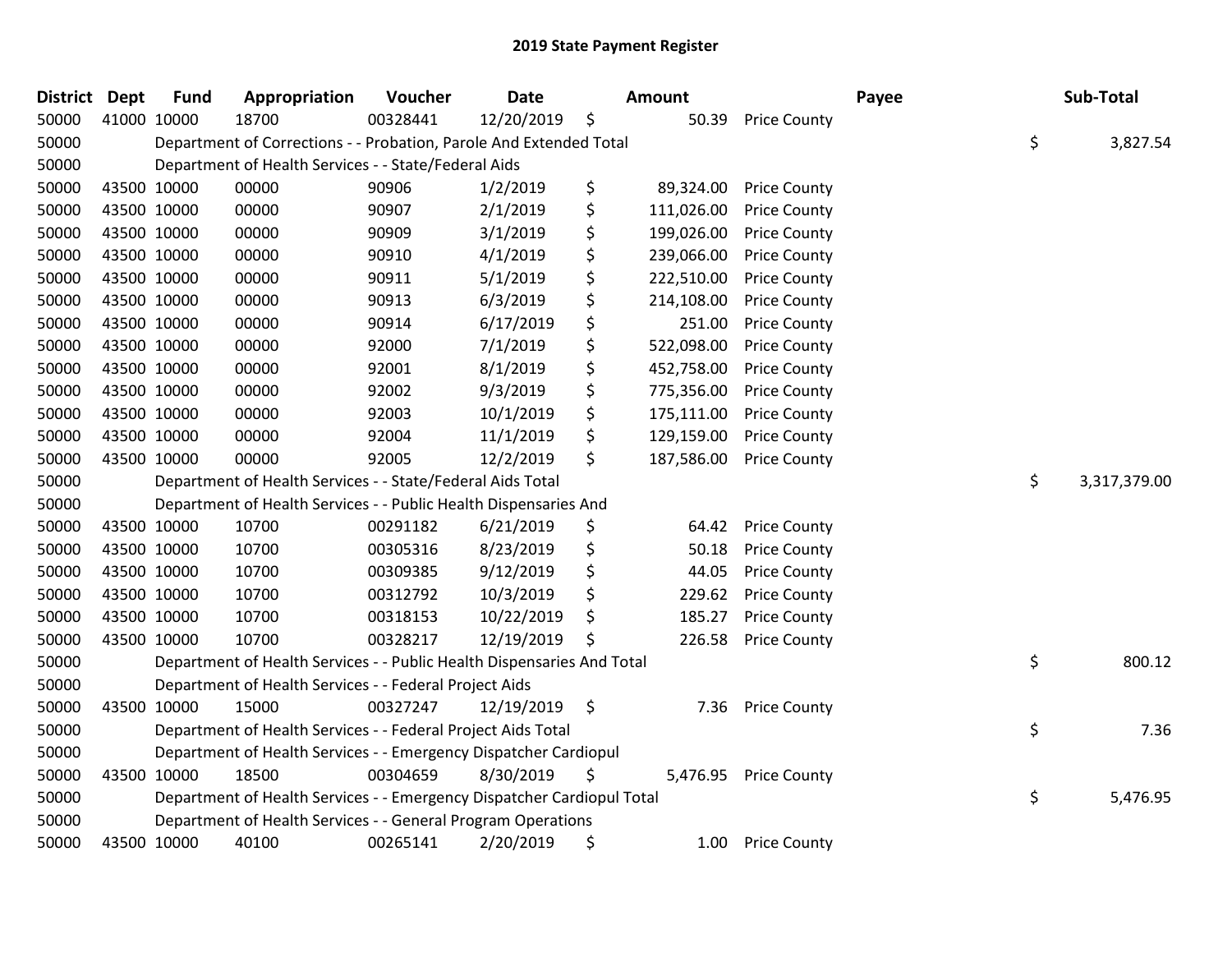| District Dept | <b>Fund</b> | Appropriation                                                          | Voucher  | <b>Date</b> | Amount          |                     | Payee | Sub-Total   |
|---------------|-------------|------------------------------------------------------------------------|----------|-------------|-----------------|---------------------|-------|-------------|
| 50000         | 43500 10000 | 40100                                                                  | 00265142 | 2/20/2019   | \$<br>15.00     | <b>Price County</b> |       |             |
| 50000         | 43500 10000 | 40100                                                                  | 00331104 | 12/18/2019  | \$<br>1.50      | <b>Price County</b> |       |             |
| 50000         |             | Department of Health Services - - General Program Operations Total     |          |             |                 |                     |       | \$<br>17.50 |
| 50000         |             | Department of Health Services - - Medical Assistance State Admin       |          |             |                 |                     |       |             |
| 50000         | 43500 10000 | 44000                                                                  | 00265141 | 2/20/2019   | \$<br>1.00      | <b>Price County</b> |       |             |
| 50000         | 43500 10000 | 44000                                                                  | 00265142 | 2/20/2019   | \$<br>15.00     | <b>Price County</b> |       |             |
| 50000         | 43500 10000 | 44000                                                                  | 00331104 | 12/18/2019  | \$<br>1.50      | <b>Price County</b> |       |             |
| 50000         |             | Department of Health Services - - Medical Assistance State Admin Total |          |             |                 |                     |       | \$<br>17.50 |
| 50000         |             | Dept of Children and Families - - Fees For Administrative Servic       |          |             |                 |                     |       |             |
| 50000         | 43700 10000 | 23100                                                                  | 00049876 | 2/5/2019    | \$<br>15.00     | <b>Price County</b> |       |             |
| 50000         | 43700 10000 | 23100                                                                  | 00054496 | 4/30/2019   | \$<br>20.00     | <b>Price County</b> |       |             |
| 50000         | 43700 10000 | 23100                                                                  | 00062311 | 10/31/2019  | \$<br>5.00      | <b>Price County</b> |       |             |
| 50000         |             | Dept of Children and Families - - Fees For Administrative Servic Total |          |             |                 |                     |       | \$<br>40.00 |
| 50000         |             | Dept of Children and Families - - General Aids                         |          |             |                 |                     |       |             |
| 50000         | 43700 10000 | 99000                                                                  | 00048547 | 1/7/2019    | \$<br>10,840.81 | <b>Price County</b> |       |             |
| 50000         | 43700 10000 | 99000                                                                  | 00049434 | 1/31/2019   | \$<br>34,324.21 | <b>Price County</b> |       |             |
| 50000         | 43700 10000 | 99000                                                                  | 00049502 | 2/5/2019    | \$<br>3,586.00  | <b>Price County</b> |       |             |
| 50000         | 43700 10000 | 99000                                                                  | 00049671 | 2/5/2019    | \$<br>89.70     | <b>Price County</b> |       |             |
| 50000         | 43700 10000 | 99000                                                                  | 00049743 | 2/5/2019    | \$<br>106.00    | <b>Price County</b> |       |             |
| 50000         | 43700 10000 | 99000                                                                  | 00050964 | 3/6/2019    | \$<br>3,200.00  | <b>Price County</b> |       |             |
| 50000         | 43700 10000 | 99000                                                                  | 00050965 | 3/5/2019    | \$<br>83,587.50 | <b>Price County</b> |       |             |
| 50000         | 43700 10000 | 99000                                                                  | 00052800 | 4/4/2019    | \$<br>746.80    | <b>Price County</b> |       |             |
| 50000         | 43700 10000 | 99000                                                                  | 00052896 | 4/5/2019    | \$<br>58,167.13 | <b>Price County</b> |       |             |
| 50000         | 43700 10000 | 99000                                                                  | 00053278 | 4/16/2019   | \$<br>5,320.00  | <b>Price County</b> |       |             |
| 50000         | 43700 10000 | 99000                                                                  | 00053637 | 4/23/2019   | \$<br>4,224.00  | <b>Price County</b> |       |             |
| 50000         | 43700 10000 | 99000                                                                  | 00054021 | 4/30/2019   | \$<br>31,458.22 | <b>Price County</b> |       |             |
| 50000         | 43700 10000 | 99000                                                                  | 00054687 | 5/6/2019    | \$<br>6,777.53  | <b>Price County</b> |       |             |
| 50000         | 43700 10000 | 99000                                                                  | 00055272 | 5/17/2019   | \$<br>7,526.32  | <b>Price County</b> |       |             |
| 50000         | 43700 10000 | 99000                                                                  | 00056121 | 6/5/2019    | \$<br>4,893.13  | <b>Price County</b> |       |             |
| 50000         | 43700 10000 | 99000                                                                  | 00056247 | 6/6/2019    | \$<br>11,742.65 | <b>Price County</b> |       |             |
| 50000         | 43700 10000 | 99000                                                                  | 00057385 | 7/5/2019    | \$<br>7,183.37  | <b>Price County</b> |       |             |
| 50000         | 43700 10000 | 99000                                                                  | 00057849 | 7/16/2019   | \$<br>211.00    | <b>Price County</b> |       |             |
| 50000         | 43700 10000 | 99000                                                                  | 00058493 | 7/30/2019   | \$<br>37,032.83 | <b>Price County</b> |       |             |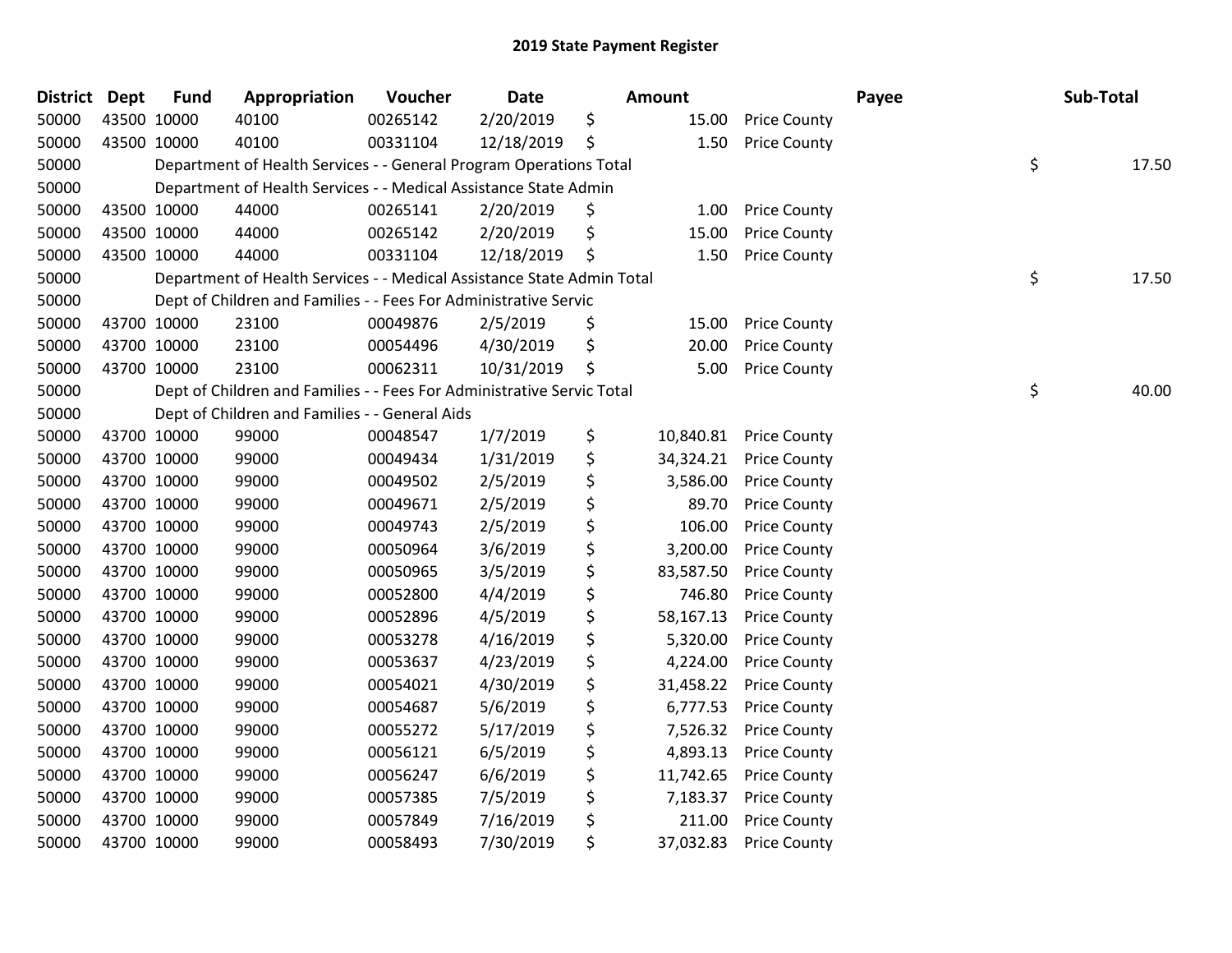| <b>District</b> | <b>Dept</b> | <b>Fund</b> | Appropriation                                                         | Voucher  | Date       | <b>Amount</b>    |                     | Payee | Sub-Total        |
|-----------------|-------------|-------------|-----------------------------------------------------------------------|----------|------------|------------------|---------------------|-------|------------------|
| 50000           | 43700 10000 |             | 99000                                                                 | 00058712 | 8/6/2019   | \$<br>7,723.00   | <b>Price County</b> |       |                  |
| 50000           | 43700 10000 |             | 99000                                                                 | 00058798 | 8/5/2019   | \$<br>4,955.06   | <b>Price County</b> |       |                  |
| 50000           | 43700 10000 |             | 99000                                                                 | 00059921 | 9/5/2019   | \$<br>16,554.00  | <b>Price County</b> |       |                  |
| 50000           | 43700 10000 |             | 99000                                                                 | 00059922 | 9/5/2019   | \$<br>9,570.14   | <b>Price County</b> |       |                  |
| 50000           | 43700 10000 |             | 99000                                                                 | 00060798 | 9/26/2019  | \$<br>915.00     | <b>Price County</b> |       |                  |
| 50000           | 43700 10000 |             | 99000                                                                 | 00060799 | 9/27/2019  | \$<br>218.96     | <b>Price County</b> |       |                  |
| 50000           | 43700 10000 |             | 99000                                                                 | 00061068 | 10/4/2019  | \$<br>278,254.87 | <b>Price County</b> |       |                  |
| 50000           | 43700 10000 |             | 99000                                                                 | 00061183 | 10/7/2019  | \$<br>5,964.09   | <b>Price County</b> |       |                  |
| 50000           | 43700 10000 |             | 99000                                                                 | 00061992 | 10/30/2019 | \$<br>41,355.57  | <b>Price County</b> |       |                  |
| 50000           | 43700 10000 |             | 99000                                                                 | 00062566 | 11/12/2019 | \$<br>8,048.82   | <b>Price County</b> |       |                  |
| 50000           | 43700 10000 |             | 99000                                                                 | 00063573 | 12/5/2019  | \$<br>4,162.24   | <b>Price County</b> |       |                  |
| 50000           | 43700 10000 |             | 99000                                                                 | 00063652 | 12/5/2019  | \$<br>628.86     | <b>Price County</b> |       |                  |
| 50000           |             |             | Dept of Children and Families - - General Aids Total                  |          |            |                  |                     |       | \$<br>689,367.81 |
| 50000           |             |             | Dept of Workforce Development - - Ui Admin Fed                        |          |            |                  |                     |       |                  |
| 50000           | 44500 10000 |             | 15100                                                                 | 00204060 | 1/3/2019   | \$<br>5.00       | <b>Price County</b> |       |                  |
| 50000           | 44500 10000 |             | 15100                                                                 | 00213500 | 3/4/2019   | \$<br>5.00       | <b>Price County</b> |       |                  |
| 50000           | 44500 10000 |             | 15100                                                                 | 00223388 | 5/2/2019   | \$<br>10.00      | <b>Price County</b> |       |                  |
| 50000           | 44500 10000 |             | 15100                                                                 | 00233363 | 7/2/2019   | \$<br>5.00       | <b>Price County</b> |       |                  |
| 50000           | 44500 10000 |             | 15100                                                                 | 00238732 | 8/2/2019   | \$<br>10.00      | <b>Price County</b> |       |                  |
| 50000           | 44500 10000 |             | 15100                                                                 | 00244436 | 9/4/2019   | \$<br>15.00      | <b>Price County</b> |       |                  |
| 50000           | 44500 10000 |             | 15100                                                                 | 00261222 | 12/3/2019  | \$<br>20.00      | <b>Price County</b> |       |                  |
| 50000           |             |             | Dept of Workforce Development - - Ui Admin Fed Total                  |          |            |                  |                     |       | \$<br>70.00      |
| 50000           |             |             | Dept of Workforce Development - - Wc Ops Uninsured Emplyr Admin       |          |            |                  |                     |       |                  |
| 50000           | 44500 22700 |             | 17700                                                                 | 00217302 | 3/28/2019  | \$<br>5.00       | <b>Price County</b> |       |                  |
| 50000           |             |             | Dept of Workforce Development - - Wc Ops Uninsured Emplyr Admin Total |          |            |                  |                     |       | \$<br>5.00       |
| 50000           |             |             | Department of Justice - - Crime Laboratories, Dna                     |          |            |                  |                     |       |                  |
| 50000           | 45500 10000 |             | 22100                                                                 | 00068589 | 7/19/2019  | \$<br>520.00     | <b>Price County</b> |       |                  |
| 50000           |             |             | Department of Justice - - Crime Laboratories, Dna Total               |          |            |                  |                     |       | \$<br>520.00     |
| 50000           |             |             | Department of Justice - - Law Enforcement Train, Local                |          |            |                  |                     |       |                  |
| 50000           | 45500 10000 |             | 23100                                                                 | 00074315 | 11/7/2019  | \$<br>4,640.00   | <b>Price County</b> |       |                  |
| 50000           |             |             | Department of Justice - - Law Enforcement Train, Local Total          |          |            |                  |                     |       | \$<br>4,640.00   |
| 50000           |             |             | Department of Justice - - Crime Victim Witness Assist                 |          |            |                  |                     |       |                  |
| 50000           | 45500 10000 |             | 53200                                                                 | 00060589 | 2/28/2019  | \$<br>8,577.93   | <b>Price County</b> |       |                  |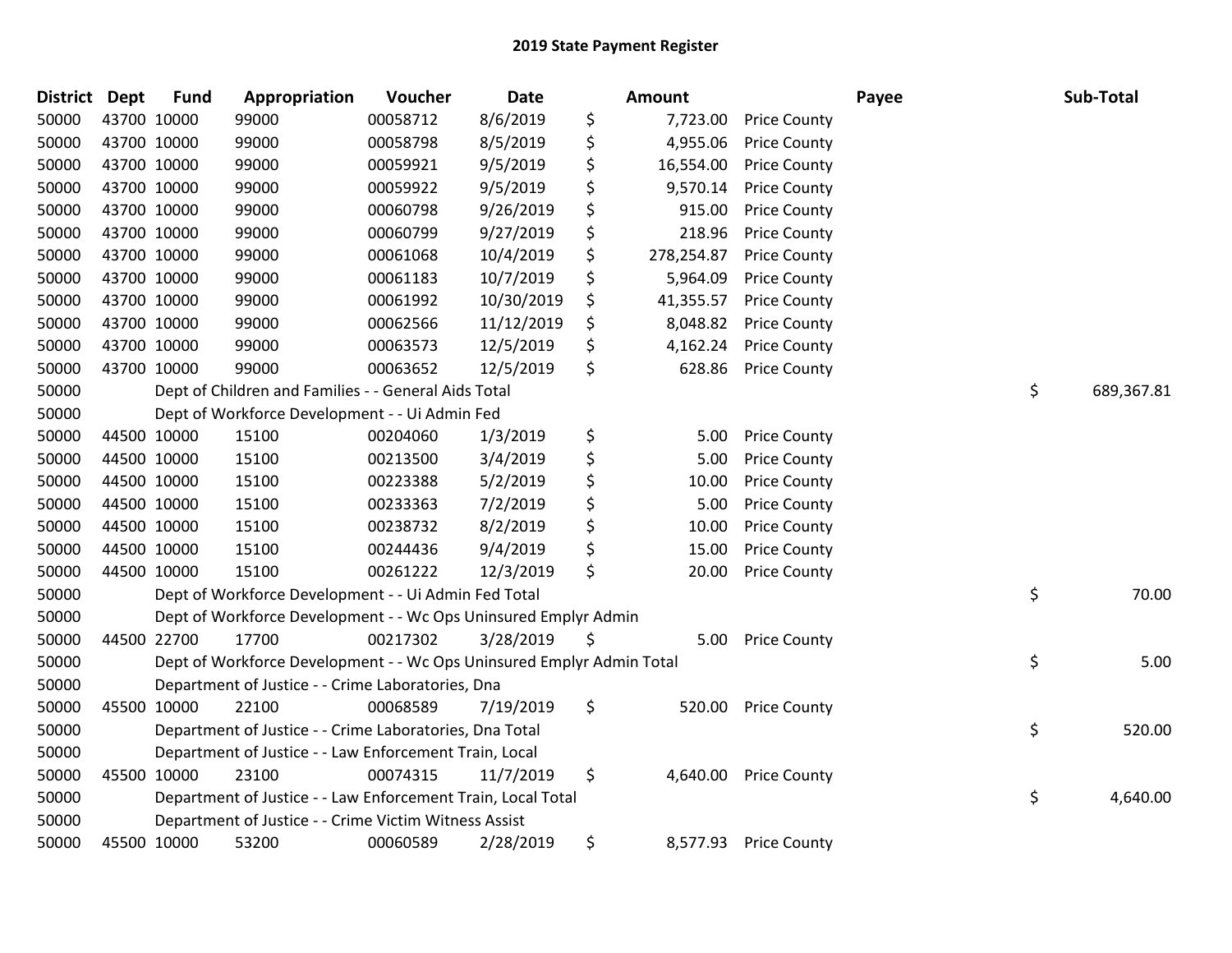| District | <b>Dept</b> | <b>Fund</b> | Appropriation                                                           | Voucher  | <b>Date</b>   | <b>Amount</b>   |                     | Payee | Sub-Total |
|----------|-------------|-------------|-------------------------------------------------------------------------|----------|---------------|-----------------|---------------------|-------|-----------|
| 50000    | 45500 10000 |             | 53200                                                                   | 00068349 | 7/18/2019     | \$<br>8,457.86  | <b>Price County</b> |       |           |
| 50000    |             |             | Department of Justice - - Crime Victim Witness Assist Total             |          |               |                 |                     | \$    | 17,035.79 |
| 50000    |             |             | Department of Military Affairs - - Emergency Response Equipment         |          |               |                 |                     |       |           |
| 50000    | 46500 10000 |             | 30800                                                                   | 00056133 | 2/8/2019      | \$<br>8,077.05  | <b>Price County</b> |       |           |
| 50000    | 46500 10000 |             | 30800                                                                   | 00059139 | 4/18/2019     | \$<br>1,250.47  | <b>Price County</b> |       |           |
| 50000    |             |             | Department of Military Affairs - - Emergency Response Equipment Total   |          |               |                 |                     | \$    | 9,327.52  |
| 50000    |             |             | Department of Military Affairs - - Federal Aid, Local Assistance        |          |               |                 |                     |       |           |
| 50000    | 46500 10000 |             | 34200                                                                   | 00055560 | 1/31/2019     | \$<br>18,285.80 | <b>Price County</b> |       |           |
| 50000    | 46500 10000 |             | 34200                                                                   | 00066870 | 9/16/2019     | \$<br>532.55    | <b>Price County</b> |       |           |
| 50000    | 46500 10000 |             | 34200                                                                   | 00070974 | 12/18/2019    | \$<br>36,460.95 | <b>Price County</b> |       |           |
| 50000    |             |             | Department of Military Affairs - - Federal Aid, Local Assistance Total  |          |               |                 |                     | \$    | 55,279.30 |
| 50000    |             |             | Department of Military Affairs - - St Emerg Response Bd Grant Pif       |          |               |                 |                     |       |           |
| 50000    | 46500 27200 |             | 36400                                                                   | 00055495 | 1/31/2019     | \$<br>4,004.02  | <b>Price County</b> |       |           |
| 50000    |             |             | Department of Military Affairs - - St Emerg Response Bd Grant Pif Total |          |               |                 |                     | \$    | 4,004.02  |
| 50000    |             |             | Department of Veterans Affairs - - Grants To Counties                   |          |               |                 |                     |       |           |
| 50000    | 48500 15200 |             | 12700                                                                   | 00060712 | 2/22/2019     | \$<br>850.00    | <b>Price County</b> |       |           |
| 50000    |             |             | Department of Veterans Affairs - - Grants To Counties Total             |          |               |                 |                     | \$    | 850.00    |
| 50000    |             |             | Department of Veterans Affairs - - County Grants                        |          |               |                 |                     |       |           |
| 50000    | 48500 58200 |             | 26700                                                                   | 00060712 | 2/22/2019     | \$<br>3,825.00  | <b>Price County</b> |       |           |
| 50000    |             |             | Department of Veterans Affairs - - County Grants Total                  |          |               |                 |                     | \$    | 3,825.00  |
| 50000    |             |             | Department of Veterans Affairs - - Veterans Transportation Grant        |          |               |                 |                     |       |           |
| 50000    | 48500 58200 |             | 28000                                                                   | 00074102 | 12/10/2019 \$ | 336.05          | <b>Price County</b> |       |           |
| 50000    |             |             | Department of Veterans Affairs - - Veterans Transportation Grant Total  |          |               |                 |                     | \$    | 336.05    |
| 50000    |             |             | Department of Veterans Affairs - - County Grants                        |          |               |                 |                     |       |           |
| 50000    | 48500 58300 |             | 37000                                                                   | 00060712 | 2/22/2019     | \$<br>3,825.00  | <b>Price County</b> |       |           |
| 50000    |             |             | Department of Veterans Affairs - - County Grants Total                  |          |               |                 |                     | \$    | 3,825.00  |
| 50000    |             |             | Department of Administration - - Federal Aid                            |          |               |                 |                     |       |           |
| 50000    | 50500 10000 |             | 14200                                                                   | 00105753 | 7/11/2019     | \$<br>57,960.00 | <b>Price County</b> |       |           |
| 50000    |             |             | Department of Administration - - Federal Aid Total                      |          |               |                 |                     | \$    | 57,960.00 |
| 50000    |             |             | Department of Administration - - Federal Aid, Local Assistance          |          |               |                 |                     |       |           |
| 50000    | 50500 10000 |             | 15500                                                                   | 00096041 | 1/29/2019     | \$<br>2,191.00  | <b>Price County</b> |       |           |
| 50000    | 50500 10000 |             | 15500                                                                   | 00098077 | 3/1/2019      | \$<br>2,803.00  | <b>Price County</b> |       |           |
| 50000    | 50500 10000 |             | 15500                                                                   | 00100658 | 4/16/2019     | \$<br>2,559.00  | <b>Price County</b> |       |           |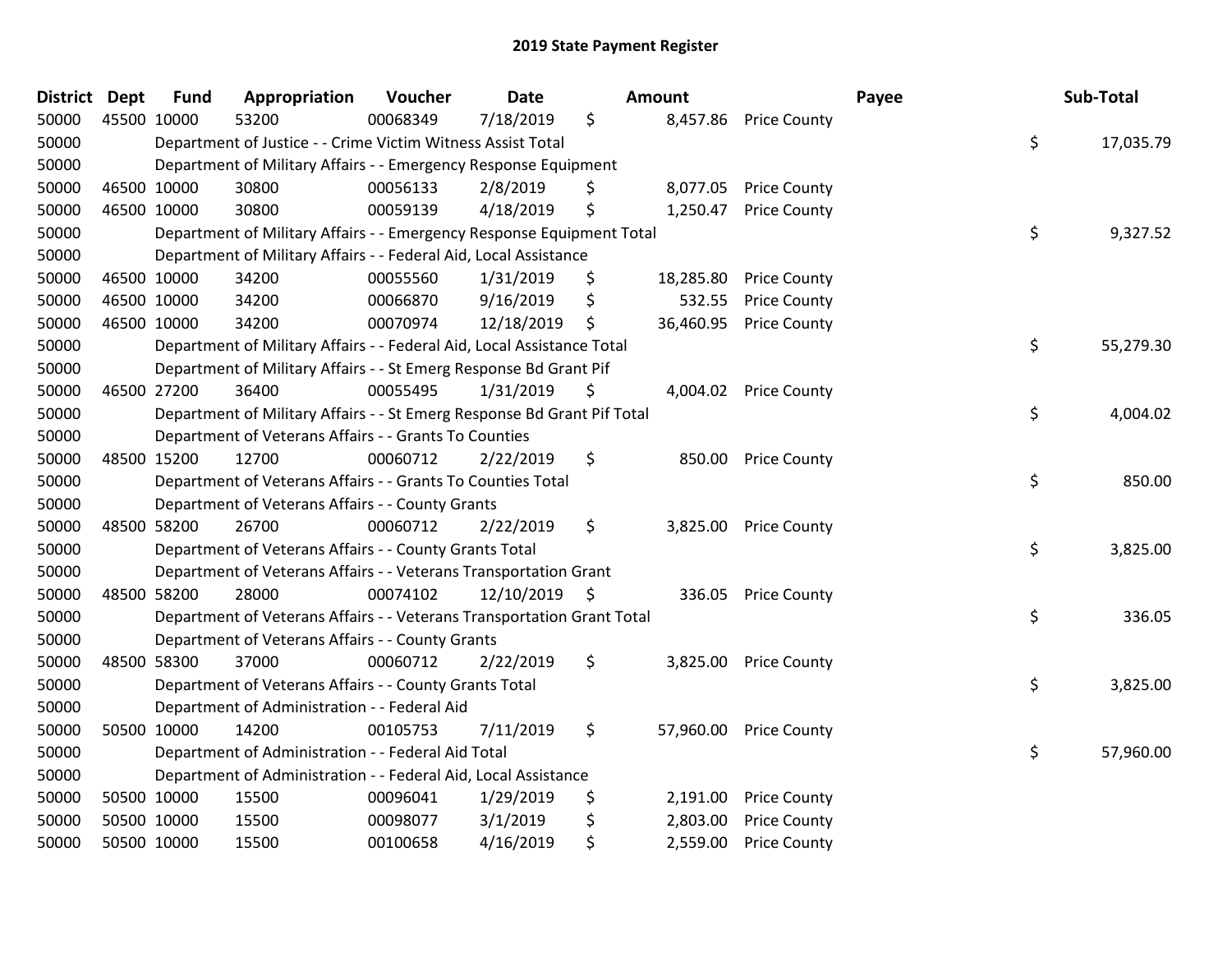| <b>District</b> | <b>Dept</b> | <b>Fund</b> | Appropriation                                                         | <b>Voucher</b> | Date       | <b>Amount</b>   |                     | Payee | Sub-Total        |
|-----------------|-------------|-------------|-----------------------------------------------------------------------|----------------|------------|-----------------|---------------------|-------|------------------|
| 50000           | 50500 10000 |             | 15500                                                                 | 00102326       | 5/15/2019  | \$<br>1,185.00  | <b>Price County</b> |       |                  |
| 50000           | 50500 10000 |             | 15500                                                                 | 00104154       | 6/17/2019  | \$<br>1,354.00  | <b>Price County</b> |       |                  |
| 50000           |             | 50500 10000 | 15500                                                                 | 00105028       | 7/1/2019   | \$<br>1,406.00  | <b>Price County</b> |       |                  |
| 50000           | 50500 10000 |             | 15500                                                                 | 00106498       | 7/30/2019  | \$<br>771.00    | <b>Price County</b> |       |                  |
| 50000           | 50500 10000 |             | 15500                                                                 | 00107939       | 8/30/2019  | \$<br>419.00    | <b>Price County</b> |       |                  |
| 50000           |             |             | Department of Administration - - Federal Aid, Local Assistance Total  |                |            |                 |                     |       | \$<br>12,688.00  |
| 50000           |             |             | Department of Administration - - Low-Income Assistance Grants         |                |            |                 |                     |       |                  |
| 50000           | 50500 23500 |             | 37100                                                                 | 00096041       | 1/29/2019  | \$<br>556.00    | <b>Price County</b> |       |                  |
| 50000           | 50500 23500 |             | 37100                                                                 | 00098077       | 3/1/2019   | \$<br>206.00    | <b>Price County</b> |       |                  |
| 50000           |             | 50500 23500 | 37100                                                                 | 00100658       | 4/16/2019  | \$<br>972.00    | <b>Price County</b> |       |                  |
| 50000           | 50500 23500 |             | 37100                                                                 | 00102326       | 5/15/2019  | \$<br>140.00    | <b>Price County</b> |       |                  |
| 50000           | 50500 23500 |             | 37100                                                                 | 00104154       | 6/17/2019  | \$<br>411.00    | <b>Price County</b> |       |                  |
| 50000           | 50500 23500 |             | 37100                                                                 | 00105028       | 7/1/2019   | \$<br>4,191.00  | <b>Price County</b> |       |                  |
| 50000           | 50500 23500 |             | 37100                                                                 | 00106498       | 7/30/2019  | \$<br>1,029.00  | <b>Price County</b> |       |                  |
| 50000           | 50500 23500 |             | 37100                                                                 | 00107939       | 8/30/2019  | \$<br>1,397.00  | <b>Price County</b> |       |                  |
| 50000           |             | 50500 23500 | 37100                                                                 | 00110019       | 10/1/2019  | \$<br>2,894.00  | <b>Price County</b> |       |                  |
| 50000           | 50500 23500 |             | 37100                                                                 | 00113472       | 12/2/2019  | \$<br>2,703.00  | <b>Price County</b> |       |                  |
| 50000           |             |             | Department of Administration - - Low-Income Assistance Grants Total   |                |            |                 |                     |       | \$<br>14,499.00  |
| 50000           |             |             | Department of Administration - - Land Information Program; Loca       |                |            |                 |                     |       |                  |
| 50000           |             | 50500 26900 | 17300                                                                 | 00095161       | 1/17/2019  | \$<br>1,000.00  | <b>Price County</b> |       |                  |
| 50000           |             | 50500 26900 | 17300                                                                 | 00097387       | 2/26/2019  | \$<br>72,840.00 | <b>Price County</b> |       |                  |
| 50000           |             | 50500 26900 | 17300                                                                 | 00100153       | 4/5/2019   | \$<br>25,000.00 | <b>Price County</b> |       |                  |
| 50000           | 50500 26900 |             | 17300                                                                 | 00104755       | 6/24/2019  | \$<br>25,000.00 | <b>Price County</b> |       |                  |
| 50000           |             |             | Department of Administration - - Land Information Program; Loca Total |                |            |                 |                     |       | \$<br>123,840.00 |
| 50000           |             |             | Elections Commission - - General Program Ops, GPR                     |                |            |                 |                     |       |                  |
| 50000           | 51000 10000 |             | 10100                                                                 | 00001917       | 7/2/2019   | \$<br>199.00    | <b>Price County</b> |       |                  |
| 50000           |             |             | Elections Commission - - General Program Ops, GPR Total               |                |            |                 |                     |       | \$<br>199.00     |
| 50000           |             |             | Public Defender Board - - Transcript, Discovery And Int               |                |            |                 |                     |       |                  |
| 50000           | 55000 10000 |             | 10600                                                                 | 00180368       | 2/8/2019   | \$<br>223.40    | <b>Price County</b> |       |                  |
| 50000           | 55000 10000 |             | 10600                                                                 | 00193417       | 5/3/2019   | \$<br>392.95    | <b>Price County</b> |       |                  |
| 50000           | 55000 10000 |             | 10600                                                                 | 00206129       | 7/19/2019  | \$<br>635.15    | <b>Price County</b> |       |                  |
| 50000           |             | 55000 10000 | 10600                                                                 | 00206476       | 7/19/2019  | \$<br>8.40      | <b>Price County</b> |       |                  |
| 50000           | 55000 10000 |             | 10600                                                                 | 00223650       | 11/25/2019 | \$<br>2.60      | <b>Price County</b> |       |                  |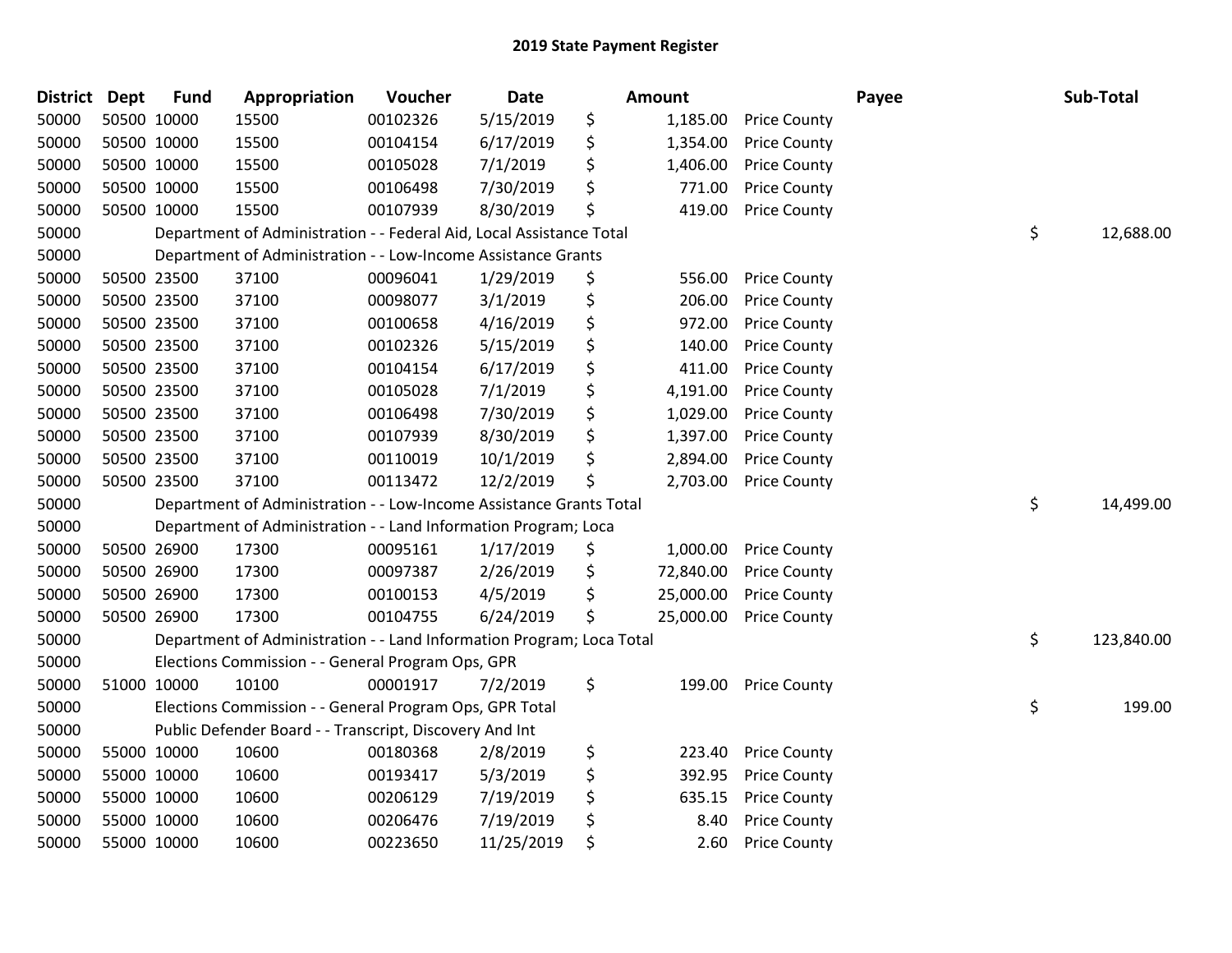| District Dept |             | <b>Fund</b> | Appropriation                                                         | Voucher  | <b>Date</b> | <b>Amount</b>      |                       | Payee | Sub-Total    |
|---------------|-------------|-------------|-----------------------------------------------------------------------|----------|-------------|--------------------|-----------------------|-------|--------------|
| 50000         |             |             | Public Defender Board - - Transcript, Discovery And Int Total         |          |             |                    |                       | \$    | 1,262.50     |
| 50000         |             |             | Department of Revenue - - Warrants and Satisfactions                  |          |             |                    |                       |       |              |
| 50000         |             | 56600 10000 | 10100                                                                 | 00119850 | 2/1/2019    | \$<br>70.00        | <b>Price County</b>   |       |              |
| 50000         |             | 56600 10000 | 10100                                                                 | 00131300 | 5/3/2019    | \$<br>155.00       | <b>Price County</b>   |       |              |
| 50000         |             | 56600 10000 | 10100                                                                 | 00143119 | 8/16/2019   | \$<br>105.00       | <b>Price County</b>   |       |              |
| 50000         |             | 56600 10000 | 10100                                                                 | 00150901 | 11/15/2019  | \$<br>95.00        | <b>Price County</b>   |       |              |
| 50000         |             |             | Department of Revenue - - Warrants and Satisfactions Total            |          |             |                    |                       | \$    | 425.00       |
| 50000         |             |             | Circuit Courts - - Circuit Court Costs                                |          |             |                    |                       |       |              |
| 50000         |             | 62500 10000 | 10500                                                                 | 00001254 | 1/17/2019   | \$<br>26,637.00    | <b>Price County</b>   |       |              |
| 50000         |             | 62500 10000 | 10500                                                                 | 00001461 | 7/5/2019    | \$<br>2,214.00     | <b>Price County</b>   |       |              |
| 50000         |             | 62500 10000 | 10500                                                                 | 00001564 | 8/1/2019    | \$<br>45,435.00    | <b>Price County</b>   |       |              |
| 50000         |             |             | Circuit Courts - - Circuit Court Costs Total                          |          |             |                    |                       | \$    | 74,286.00    |
| 50000         |             |             | Shared Revenue and Tax Relief - - County And Municipal Aid            |          |             |                    |                       |       |              |
| 50000         |             | 83500 10000 | 10500                                                                 | 00049558 | 7/22/2019   | \$<br>70,303.22    | <b>Price County</b>   |       |              |
| 50000         | 83500 10000 |             | 10500                                                                 | 00053857 | 11/18/2019  | \$<br>398,384.89   | <b>Price County</b>   |       |              |
| 50000         |             |             | Shared Revenue and Tax Relief - - County And Municipal Aid Total      |          |             |                    |                       | \$    | 468,688.11   |
| 50000         |             |             | Shared Revenue and Tax Relief - - Exempt Computer Aid                 |          |             |                    |                       |       |              |
| 50000         | 83500 10000 |             | 10900                                                                 | 00045419 | 7/22/2019   | \$                 | 9,970.62 Price County |       |              |
| 50000         |             |             | Shared Revenue and Tax Relief - - Exempt Computer Aid Total           |          |             |                    |                       | \$    | 9,970.62     |
| 50000         |             |             | Shared Revenue and Tax Relief - - Utility Aid                         |          |             |                    |                       |       |              |
| 50000         |             | 83500 10000 | 11000                                                                 | 00049558 | 7/22/2019   | \$<br>17,663.57    | <b>Price County</b>   |       |              |
| 50000         | 83500 10000 |             | 11000                                                                 | 00053857 | 11/18/2019  | \$<br>111,518.86   | <b>Price County</b>   |       |              |
| 50000         |             |             | Shared Revenue and Tax Relief - - Utility Aid Total                   |          |             |                    |                       | \$    | 129,182.43   |
| 50000         |             |             | Shared Revenue and Tax Relief - - Personal Property Aid               |          |             |                    |                       |       |              |
| 50000         |             | 83500 10000 | 11100                                                                 | 00039942 | 5/6/2019    | \$<br>19,290.06    | <b>Price County</b>   |       |              |
| 50000         |             |             | Shared Revenue and Tax Relief - - Personal Property Aid Total         |          |             |                    |                       | \$    | 19,290.06    |
| 50000         |             |             | Shared Revenue and Tax Relief - - School Lvy Tx/First Dollar Cr       |          |             |                    |                       |       |              |
| 50000         |             | 83500 10000 | 30200                                                                 | 00045322 | 7/22/2019   | \$<br>1,641,026.91 | <b>Price County</b>   |       |              |
| 50000         | 83500 10000 |             | 30200                                                                 | 00048205 | 7/22/2019   | \$<br>448,385.89   | <b>Price County</b>   |       |              |
| 50000         |             |             | Shared Revenue and Tax Relief - - School Lvy Tx/First Dollar Cr Total |          |             |                    |                       | \$    | 2,089,412.80 |
| 50000         |             |             | Shared Revenue and Tax Relief - - Lottery & Gaming Credit             |          |             |                    |                       |       |              |
| 50000         | 83500 52100 |             | 36300                                                                 | 00038691 | 3/25/2019   | \$<br>486,930.07   | <b>Price County</b>   |       |              |
| 50000         |             |             | Shared Revenue and Tax Relief - - Lottery & Gaming Credit Total       |          |             |                    |                       | \$    | 486,930.07   |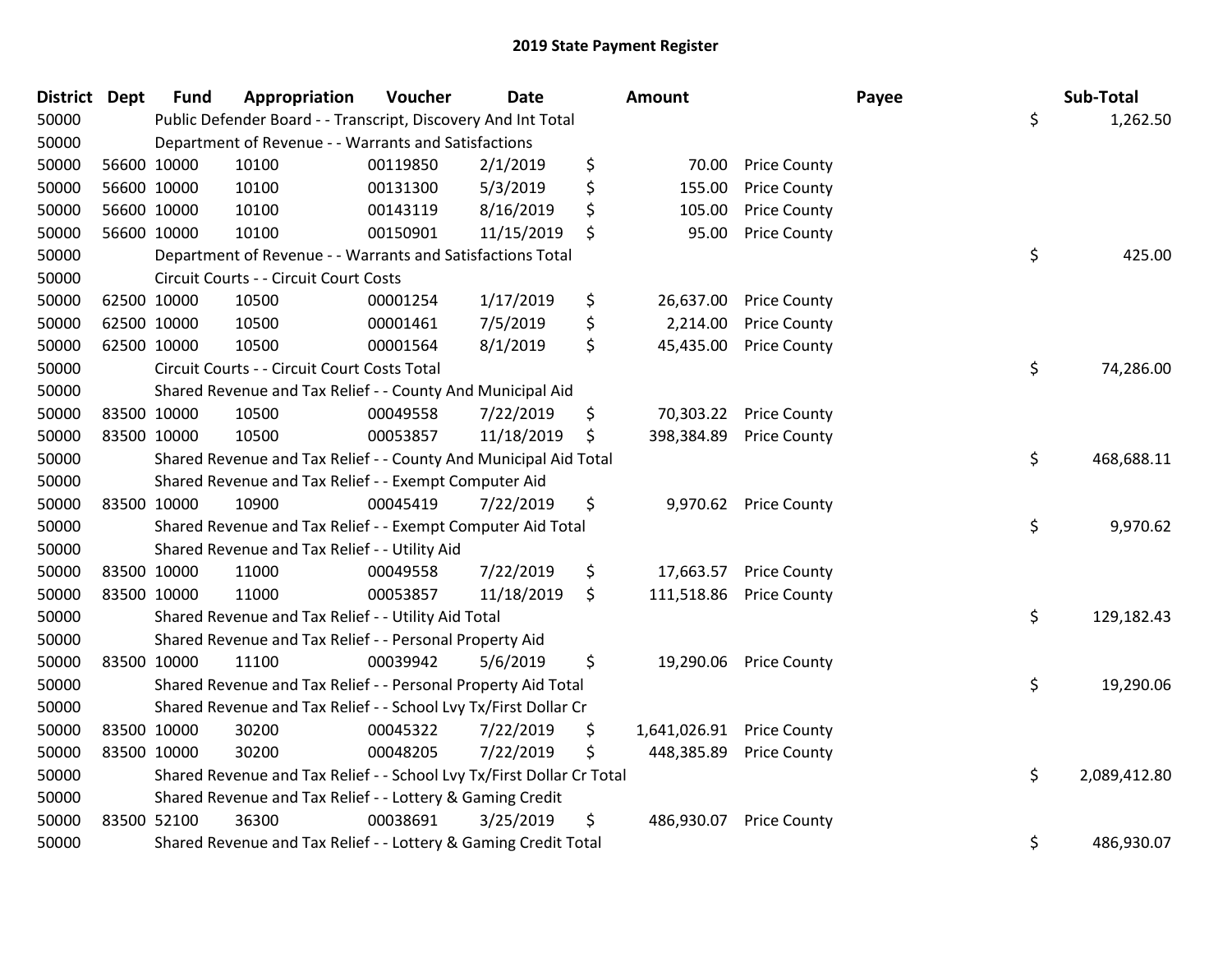| District Dept | Fund | Appropriation | Voucher | Date | Amount | Payee | Sub-Total     |
|---------------|------|---------------|---------|------|--------|-------|---------------|
| 50000 Total   |      |               |         |      |        |       | 10,695,405.56 |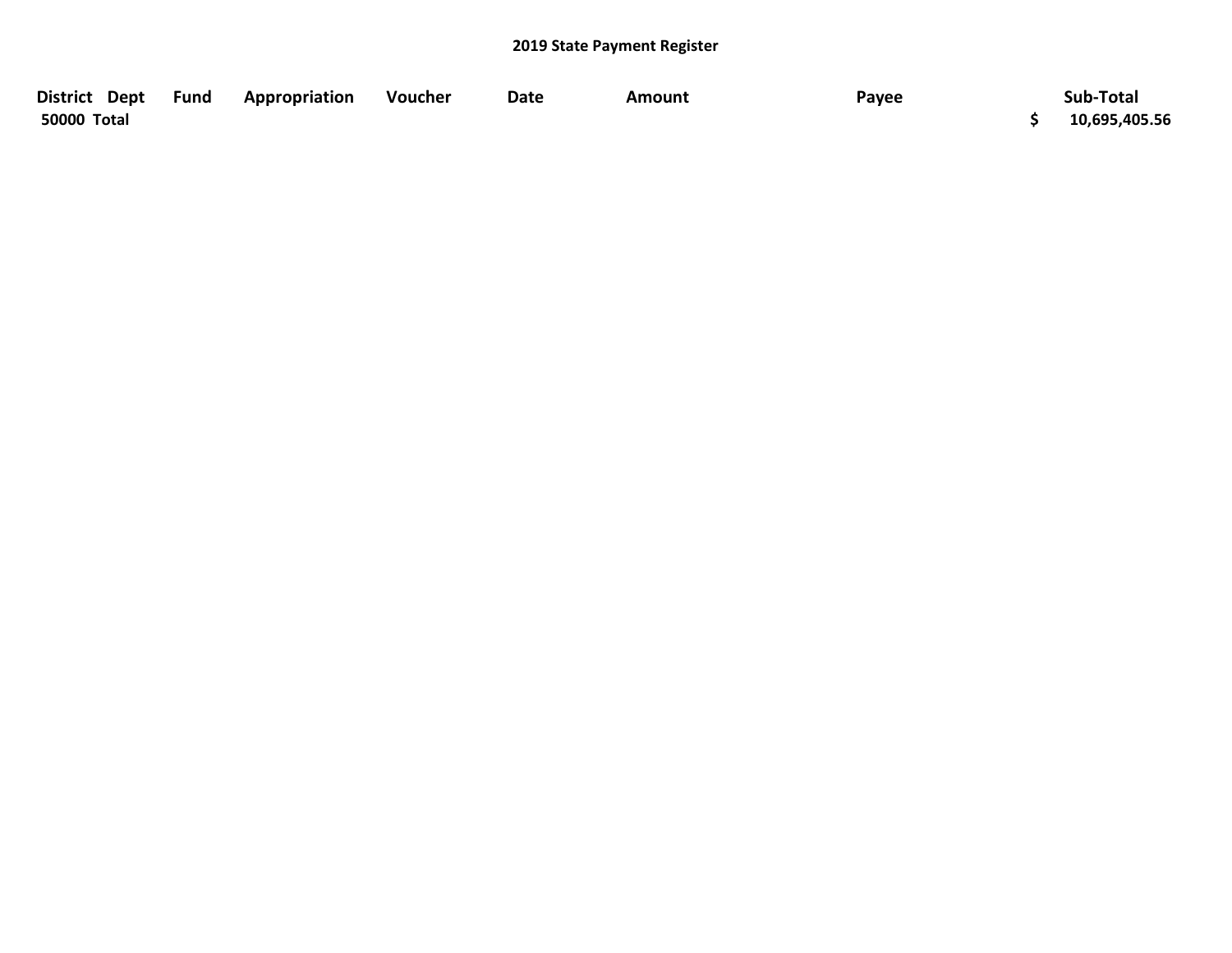|             | District Dept | <b>Fund</b> | Appropriation                                                         | Voucher  | Date       |    | <b>Amount</b> | Payee                     |    | Sub-Total  |
|-------------|---------------|-------------|-----------------------------------------------------------------------|----------|------------|----|---------------|---------------------------|----|------------|
| 50002       |               |             | Dept of Safety & Prof Services - - Fire Dues Distribution             |          |            |    |               |                           |    |            |
| 50002       | 16500 10000   |             | 22500                                                                 | 00031552 | 7/18/2019  | \$ |               | 648.18 Town Of Catawba    |    |            |
| 50002       |               |             | Dept of Safety & Prof Services - - Fire Dues Distribution Total       |          |            |    |               |                           | \$ | 648.18     |
| 50002       |               |             | Dept of Natural Resources - - Resaids - Cnty Forst, CI & Mfl          |          |            |    |               |                           |    |            |
| 50002       |               | 37000 21200 | 57100                                                                 | 00333066 | 6/21/2019  | \$ |               | 3,433.38 Town Of Catawba  |    |            |
| 50002       |               |             | Dept of Natural Resources - - Resaids - Cnty Forst, Cl & Mfl Total    |          |            |    |               |                           | \$ | 3,433.38   |
| 50002       |               |             | WI Dept of Transportation - - Disastr Damag Aid Sf                    |          |            |    |               |                           |    |            |
| 50002       |               | 39500 21100 | 17400                                                                 | 00439191 | 9/27/2019  | \$ |               | 5,123.63 Town Of Catawba  |    |            |
| 50002       |               |             | WI Dept of Transportation - - Disastr Damag Aid Sf Total              |          |            |    |               |                           | \$ | 5,123.63   |
| 50002       |               |             | WI Dept of Transportation - - Trns Aids To Mnc.-Sf                    |          |            |    |               |                           |    |            |
| 50002       |               | 39500 21100 | 19100                                                                 | 00337095 | 1/7/2019   | \$ |               | 15,910.74 Town Of Catawba |    |            |
| 50002       |               | 39500 21100 | 19100                                                                 | 00364409 | 4/1/2019   | \$ |               | 15,910.74 Town Of Catawba |    |            |
| 50002       |               | 39500 21100 | 19100                                                                 | 00402418 | 7/1/2019   | \$ |               | 15,910.74 Town Of Catawba |    |            |
| 50002       |               | 39500 21100 | 19100                                                                 | 00445236 | 10/7/2019  | \$ |               | 15,910.74 Town Of Catawba |    |            |
| 50002       |               |             | \$<br>WI Dept of Transportation - - Trns Aids To Mnc.-Sf Total        |          |            |    |               |                           |    |            |
| 50002       |               |             | Department of Military Affairs - - Major Disaster Assist; Pif         |          |            |    |               |                           |    |            |
| 50002       |               | 46500 27200 | 36500                                                                 | 00058051 | 3/19/2019  | \$ |               | 1,164.72 Town Of Catawba  |    |            |
| 50002       |               |             | Department of Military Affairs - - Major Disaster Assist; Pif Total   |          |            |    |               |                           | \$ | 1,164.72   |
| 50002       |               |             | Elections Commission - - 2018 Hava Election Security                  |          |            |    |               |                           |    |            |
| 50002       |               | 51000 22000 | 18200                                                                 | 00002562 | 11/15/2019 | \$ |               | 1,200.00 Town Of Catawba  |    |            |
| 50002       |               |             | Elections Commission - - 2018 Hava Election Security Total            |          |            |    |               |                           | \$ | 1,200.00   |
| 50002       |               |             | Shared Revenue and Tax Relief - - County And Municipal Aid            |          |            |    |               |                           |    |            |
| 50002       |               | 83500 10000 | 10500                                                                 | 00049536 | 7/22/2019  | \$ |               | 1,920.53 Town Of Catawba  |    |            |
| 50002       | 83500 10000   |             | 10500                                                                 | 00053835 | 11/18/2019 | \$ |               | 10,883.00 Town Of Catawba |    |            |
| 50002       |               |             | Shared Revenue and Tax Relief - - County And Municipal Aid Total      |          |            |    |               |                           | \$ | 12,803.53  |
| 50002       |               |             | Shared Revenue and Tax Relief - - School Lvy Tx/First Dollar Cr       |          |            |    |               |                           |    |            |
| 50002       |               | 83500 10000 | 30200                                                                 | 00045314 | 7/22/2019  | \$ |               | 40,568.84 Town Of Catawba |    |            |
| 50002       | 83500 10000   |             | 30200                                                                 | 00048197 | 7/22/2019  | \$ |               | 12,127.84 Town Of Catawba |    |            |
| 50002       |               |             | Shared Revenue and Tax Relief - - School Lvy Tx/First Dollar Cr Total |          |            |    |               |                           | \$ | 52,696.68  |
| 50002       |               |             | Shared Revenue and Tax Relief - - Lottery & Gaming Credit             |          |            |    |               |                           |    |            |
| 50002       | 83500 52100   |             | 36300                                                                 | 00038683 | 3/25/2019  | \$ | 13,140.57     | Town Of Catawba           |    |            |
| 50002       |               |             | Shared Revenue and Tax Relief - - Lottery & Gaming Credit Total       |          |            |    |               |                           | \$ | 13,140.57  |
| 50002 Total |               |             |                                                                       |          |            |    |               |                           | \$ | 153,853.65 |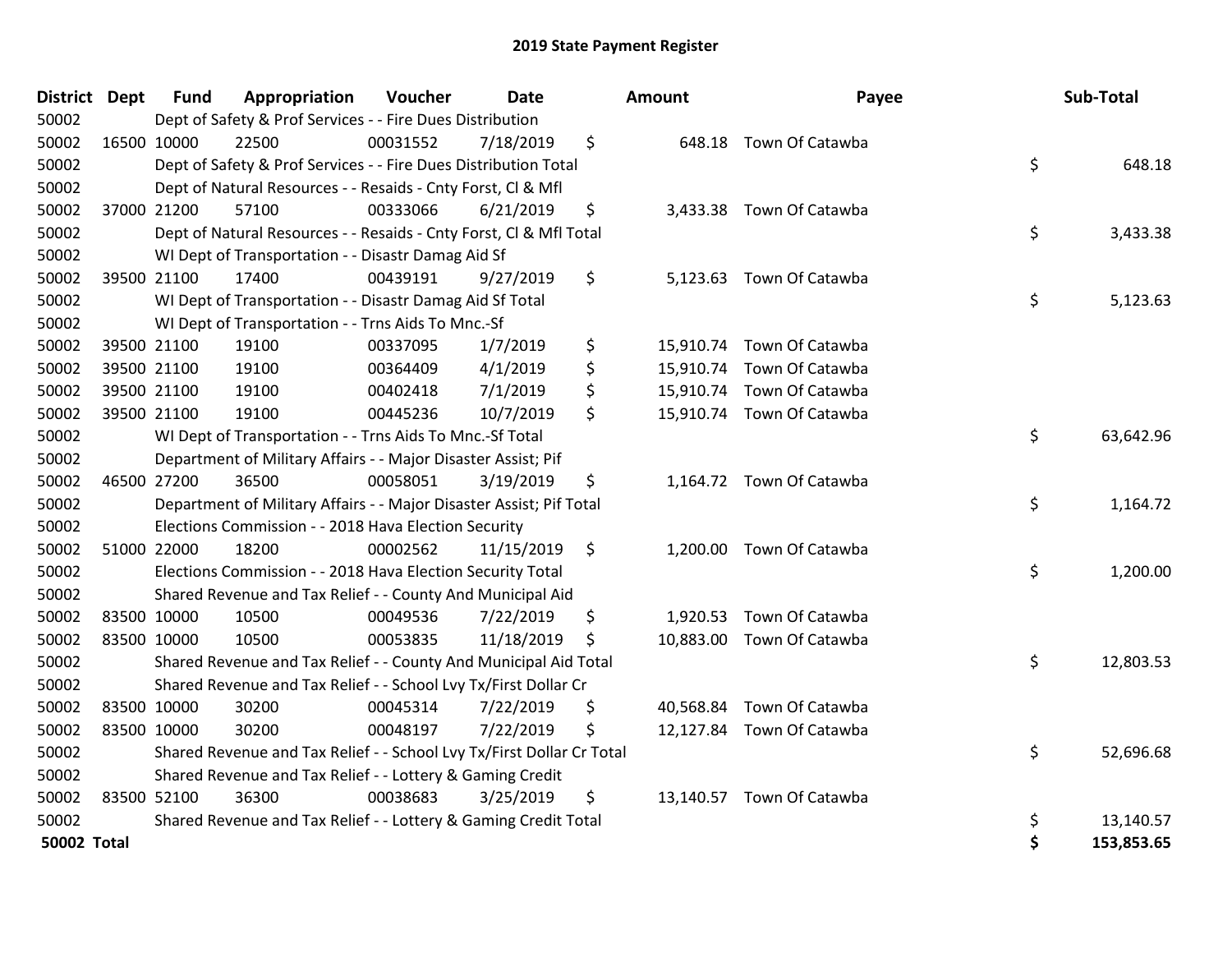| <b>District</b> | <b>Dept</b> | <b>Fund</b> | Appropriation                                                          | Voucher  | <b>Date</b> | <b>Amount</b> | Payee                        | Sub-Total        |
|-----------------|-------------|-------------|------------------------------------------------------------------------|----------|-------------|---------------|------------------------------|------------------|
| 50004           |             |             | Dept of Safety & Prof Services - - Fire Dues Distribution              |          |             |               |                              |                  |
| 50004           |             | 16500 10000 | 22500                                                                  | 00031042 | 7/17/2019   | \$            | 2,251.43 Town Of Eisenstein  |                  |
| 50004           |             |             | Dept of Safety & Prof Services - - Fire Dues Distribution Total        |          |             |               |                              | \$<br>2,251.43   |
| 50004           |             |             | Educational Communications Bd - - Gifts, Grants, Contracts, Leas       |          |             |               |                              |                  |
| 50004           |             | 22500 10000 | 13100                                                                  | 00008410 | 10/2/2019   | \$            | 176.00 Town Of Eisenstein    |                  |
| 50004           |             |             | Educational Communications Bd - - Gifts, Grants, Contracts, Leas Total |          |             |               |                              | \$<br>176.00     |
| 50004           |             |             | Dept of Natural Resources - - Resaids - Cnty Forst, Cl & Mfl           |          |             |               |                              |                  |
| 50004           |             | 37000 21200 | 57100                                                                  | 00333067 | 6/21/2019   | \$            | 693.61 Town Of Eisenstein    |                  |
| 50004           |             |             | Dept of Natural Resources - - Resaids - Cnty Forst, Cl & Mfl Total     |          |             |               |                              | \$<br>693.61     |
| 50004           |             |             | Dept of Natural Resources - - Aids In Lieu Of Taxes - Sum S            |          |             |               |                              |                  |
| 50004           |             | 37000 21200 | 57900                                                                  | 00313377 | 4/19/2019   | \$            | 2.72 Town Of Eisenstein      |                  |
| 50004           |             |             | Dept of Natural Resources - - Aids In Lieu Of Taxes - Sum S Total      |          |             |               |                              | \$<br>2.72       |
| 50004           |             |             | Dept of Natural Resources - - Resaids - Pymt In Lieu Tax Fed           |          |             |               |                              |                  |
| 50004           |             | 37000 21200 | 58400                                                                  | 00364730 | 10/15/2019  | \$            | 67,098.63 Town Of Eisenstein |                  |
| 50004           |             |             | Dept of Natural Resources - - Resaids - Pymt In Lieu Tax Fed Total     |          |             |               |                              | \$<br>67,098.63  |
| 50004           |             |             | Dept of Natural Resources - - Fin Asst For Responsible Units           |          |             |               |                              |                  |
| 50004           |             | 37000 27400 | 67000                                                                  | 00322939 | 5/22/2019   | \$            | 3,447.40 Town Of Eisenstein  |                  |
| 50004           |             |             | Dept of Natural Resources - - Fin Asst For Responsible Units Total     |          |             |               |                              | \$<br>3,447.40   |
| 50004           |             |             | WI Dept of Transportation - - Trns Aids To Mnc.-Sf                     |          |             |               |                              |                  |
| 50004           |             | 39500 21100 | 19100                                                                  | 00337096 | 1/7/2019    | \$            | 46,824.40 Town Of Eisenstein |                  |
| 50004           |             | 39500 21100 | 19100                                                                  | 00364410 | 4/1/2019    | \$            | 46,824.40 Town Of Eisenstein |                  |
| 50004           |             | 39500 21100 | 19100                                                                  | 00402419 | 7/1/2019    | \$            | 46,824.40 Town Of Eisenstein |                  |
| 50004           |             | 39500 21100 | 19100                                                                  | 00445237 | 10/7/2019   | \$            | 46,824.40 Town Of Eisenstein |                  |
| 50004           |             |             | WI Dept of Transportation - - Trns Aids To Mnc.-Sf Total               |          |             |               |                              | \$<br>187,297.60 |
| 50004           |             |             | WI Dept of Transportation - - Loc Rd Imp Prg St Fd                     |          |             |               |                              |                  |
| 50004           |             | 39500 21100 | 27800                                                                  | 00446815 | 10/8/2019   | \$            | 26,239.10 Town Of Eisenstein |                  |
| 50004           |             |             | WI Dept of Transportation - - Loc Rd Imp Prg St Fd Total               |          |             |               |                              | \$<br>26,239.10  |
| 50004           |             |             | Elections Commission - - General Program Ops, GPR                      |          |             |               |                              |                  |
| 50004           |             | 51000 10000 | 10100                                                                  | 00001490 | 1/25/2019   | \$            | 262.10 Town Of Eisenstein    |                  |
| 50004           |             |             | Elections Commission - - General Program Ops, GPR Total                |          |             |               |                              | \$<br>262.10     |
| 50004           |             |             | Elections Commission - - 2018 Hava Election Security                   |          |             |               |                              |                  |
| 50004           |             | 51000 22000 | 18200                                                                  | 00002422 | 11/13/2019  | \$            | 1,200.00 Town Of Eisenstein  |                  |
| 50004           |             |             | Elections Commission - - 2018 Hava Election Security Total             |          |             |               |                              | \$<br>1,200.00   |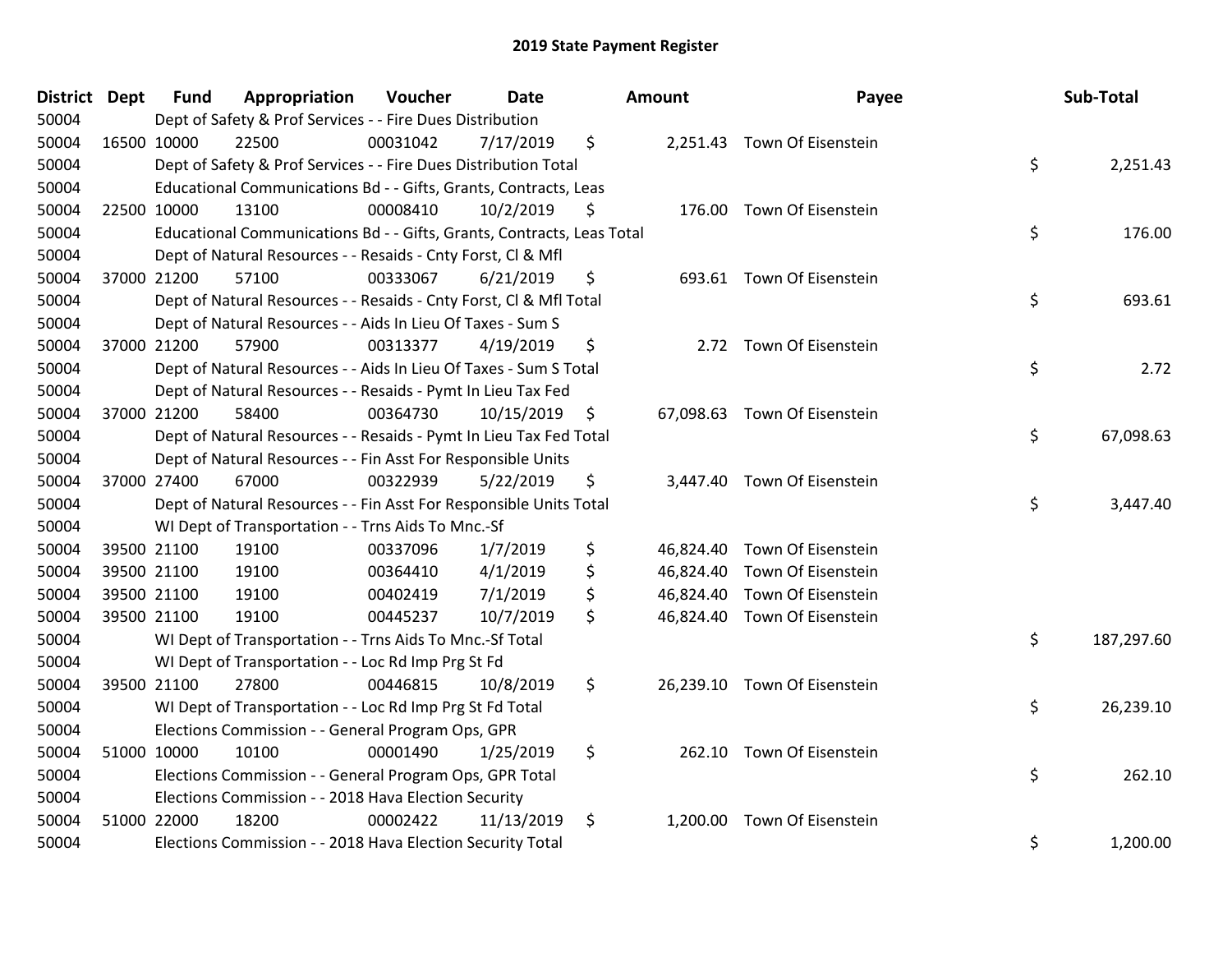| District           | Dept | <b>Fund</b> | Appropriation                                                       | <b>Voucher</b> | Date       |    | Amount    | Payee                    | Sub-Total       |
|--------------------|------|-------------|---------------------------------------------------------------------|----------------|------------|----|-----------|--------------------------|-----------------|
| 50004              |      |             | Shared Revenue and Tax Relief - - County And Municipal Aid          |                |            |    |           |                          |                 |
| 50004              |      | 83500 10000 | 10500                                                               | 00049537       | 7/22/2019  | \$ | 2.777.01  | Town Of Eisenstein       |                 |
| 50004              |      | 83500 10000 | 10500                                                               | 00053836       | 11/18/2019 | S  | 15,736.38 | Town Of Eisenstein       |                 |
| 50004              |      |             | Shared Revenue and Tax Relief - - County And Municipal Aid Total    |                |            |    |           |                          | \$<br>18,513.39 |
| 50004              |      |             | Shared Revenue and Tax Relief - - Utility Aid                       |                |            |    |           |                          |                 |
| 50004              |      | 83500 10000 | 11000                                                               | 00049537       | 7/22/2019  | \$ | 17.46     | Town Of Eisenstein       |                 |
| 50004              |      | 83500 10000 | 11000                                                               | 00053836       | 11/18/2019 | \$ |           | 63.06 Town Of Eisenstein |                 |
| 50004              |      |             | Shared Revenue and Tax Relief - - Utility Aid Total                 |                |            |    |           |                          | \$<br>80.52     |
| 50004              |      |             | Shared Revenue and Tax Relief - - Personal Property Aid             |                |            |    |           |                          |                 |
| 50004              |      | 83500 10000 | 11100                                                               | 00041189       | 5/6/2019   | \$ | 5.73      | Town Of Eisenstein       |                 |
| 50004              |      |             | Shared Revenue and Tax Relief - - Personal Property Aid Total       |                |            |    |           |                          | \$<br>5.73      |
| 50004              |      |             | Shared Revenue and Tax Relief - - Payments For Municipal Svcs       |                |            |    |           |                          |                 |
| 50004              |      | 83500 10000 | 50100                                                               | 00037714       | 1/31/2019  | \$ | 278.72    | Town Of Eisenstein       |                 |
| 50004              |      |             | Shared Revenue and Tax Relief - - Payments For Municipal Svcs Total |                |            |    |           |                          | \$<br>278.72    |
| <b>50004 Total</b> |      |             |                                                                     |                |            |    |           |                          | 307,546.95      |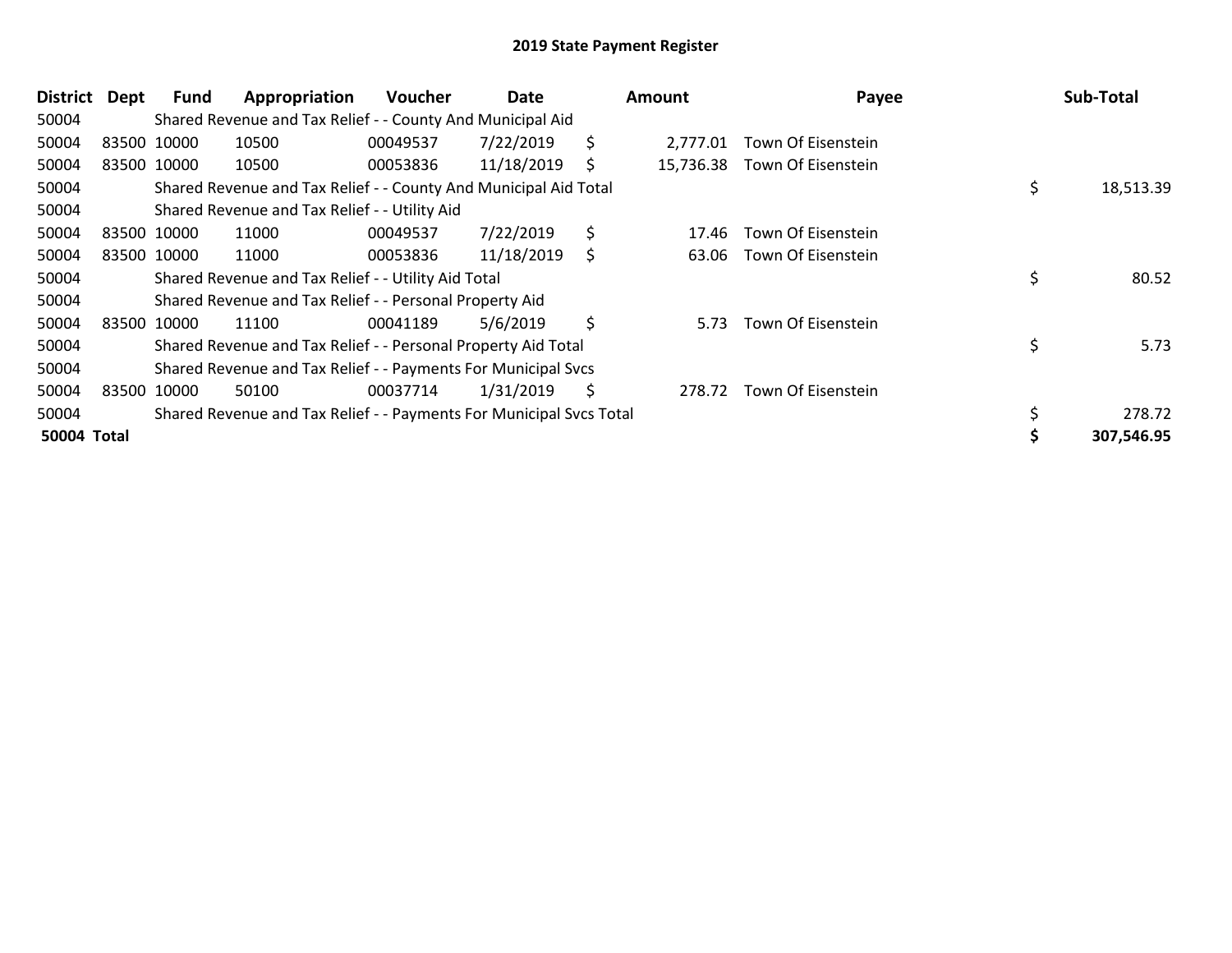| District Dept      |             | <b>Fund</b> | Appropriation                                                       | Voucher  | Date       | Amount         |                       | Payee | Sub-Total  |
|--------------------|-------------|-------------|---------------------------------------------------------------------|----------|------------|----------------|-----------------------|-------|------------|
| 50006              |             |             | Dept of Safety & Prof Services - - Fire Dues Distribution           |          |            |                |                       |       |            |
| 50006              | 16500 10000 |             | 22500                                                               | 00030535 | 7/16/2019  | \$             | 4,822.79 Town Of Elk  |       |            |
| 50006              |             |             | Dept of Safety & Prof Services - - Fire Dues Distribution Total     |          |            |                |                       | \$    | 4,822.79   |
| 50006              |             |             | Dept of Natural Resources - - Aids In Lieu Of Taxes - Gener         |          |            |                |                       |       |            |
| 50006              | 37000 10000 |             | 50300                                                               | 00313665 | 4/19/2019  | \$<br>73.89    | Town Of Elk           |       |            |
| 50006              | 37000 10000 |             | 50300                                                               | 00313666 | 4/19/2019  | \$<br>18.15    | Town Of Elk           |       |            |
| 50006              |             |             | Dept of Natural Resources - - Aids In Lieu Of Taxes - Gener Total   |          |            |                |                       | \$    | 92.04      |
| 50006              |             |             | Dept of Natural Resources - - Resaids - Cnty Forst, CI & Mfl        |          |            |                |                       |       |            |
| 50006              | 37000 21200 |             | 57100                                                               | 00333068 | 6/21/2019  | \$             | 2,279.29 Town Of Elk  |       |            |
| 50006              |             |             | Dept of Natural Resources - - Resaids - Cnty Forst, Cl & Mfl Total  |          |            |                |                       | \$    | 2,279.29   |
| 50006              |             |             | Dept of Natural Resources - - Aids In Lieu Of Taxes - Sum S         |          |            |                |                       |       |            |
| 50006              | 37000 21200 |             | 57900                                                               | 00313667 | 4/19/2019  | \$             | 300.27 Town Of Elk    |       |            |
| 50006              |             |             | Dept of Natural Resources - - Aids In Lieu Of Taxes - Sum S Total   |          |            |                |                       | \$    | 300.27     |
| 50006              |             |             | Dept of Natural Resources - - Fin Asst For Responsible Units        |          |            |                |                       |       |            |
| 50006              | 37000 27400 |             | 67000                                                               | 00323346 | 5/22/2019  | \$<br>4,199.83 | Town Of Elk           |       |            |
| 50006              |             |             | Dept of Natural Resources - - Fin Asst For Responsible Units Total  | \$       | 4,199.83   |                |                       |       |            |
| 50006              |             |             | WI Dept of Transportation - - Trns Aids To Mnc.-Sf                  |          |            |                |                       |       |            |
| 50006              | 39500 21100 |             | 19100                                                               | 00337097 | 1/7/2019   | \$             | 29,396.64 Town Of Elk |       |            |
| 50006              | 39500 21100 |             | 19100                                                               | 00364411 | 4/1/2019   | \$             | 29,396.64 Town Of Elk |       |            |
| 50006              | 39500 21100 |             | 19100                                                               | 00402420 | 7/1/2019   | \$             | 29,396.64 Town Of Elk |       |            |
| 50006              | 39500 21100 |             | 19100                                                               | 00445238 | 10/7/2019  | \$             | 29,396.66 Town Of Elk |       |            |
| 50006              |             |             | WI Dept of Transportation - - Trns Aids To Mnc.-Sf Total            |          |            |                |                       | \$    | 117,586.58 |
| 50006              |             |             | Department of Military Affairs - - Major Disaster Assist; Pif       |          |            |                |                       |       |            |
| 50006              | 46500 27200 |             | 36500                                                               | 00057778 | 3/15/2019  | \$<br>4,906.90 | Town Of Elk           |       |            |
| 50006              |             |             | Department of Military Affairs - - Major Disaster Assist; Pif Total |          |            |                |                       | \$    | 4,906.90   |
| 50006              |             |             | Shared Revenue and Tax Relief - - County And Municipal Aid          |          |            |                |                       |       |            |
| 50006              | 83500 10000 |             | 10500                                                               | 00049538 | 7/22/2019  | \$             | 2,087.41 Town Of Elk  |       |            |
| 50006              | 83500 10000 |             | 10500                                                               | 00053837 | 11/18/2019 | \$             | 11,828.66 Town Of Elk |       |            |
| 50006              |             |             | Shared Revenue and Tax Relief - - County And Municipal Aid Total    |          |            |                |                       | \$    | 13,916.07  |
| 50006              |             |             | Shared Revenue and Tax Relief - - Personal Property Aid             |          |            |                |                       |       |            |
| 50006              | 83500 10000 |             | 11100                                                               | 00041190 | 5/6/2019   | \$             | 345.47 Town Of Elk    |       |            |
| 50006              |             |             | Shared Revenue and Tax Relief - - Personal Property Aid Total       |          |            |                |                       | \$    | 345.47     |
| <b>50006 Total</b> |             |             |                                                                     |          |            |                |                       | \$    | 148,449.24 |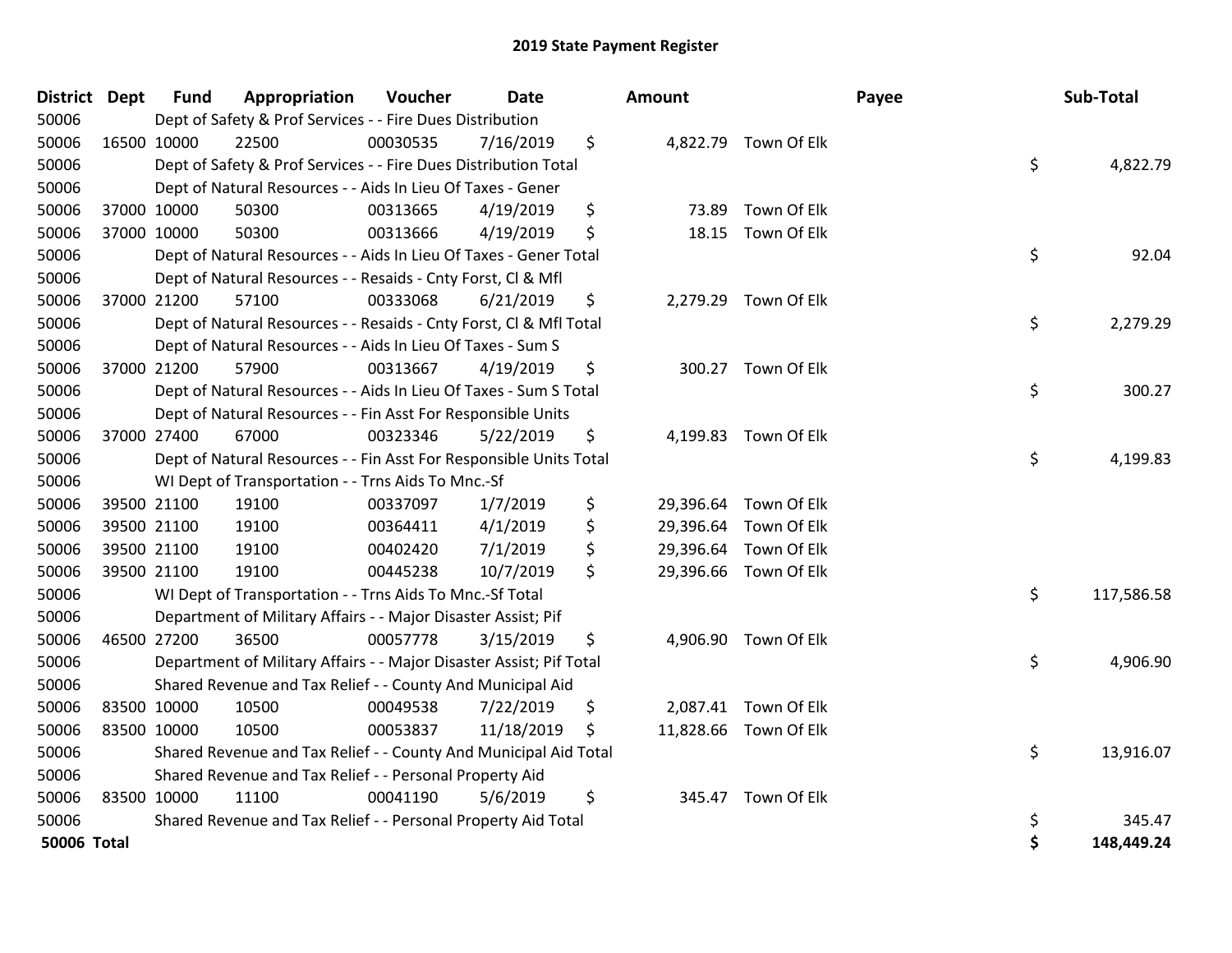| District Dept |             | <b>Fund</b> | Appropriation                                                       | Voucher  | <b>Date</b> |                    | Amount |                         | Payee | Sub-Total  |
|---------------|-------------|-------------|---------------------------------------------------------------------|----------|-------------|--------------------|--------|-------------------------|-------|------------|
| 50008         |             |             | Dept of Safety & Prof Services - - Fire Dues Distribution           |          |             |                    |        |                         |       |            |
| 50008         | 16500 10000 |             | 22500                                                               | 00031460 | 7/18/2019   | \$                 |        | 930.23 Town Of Emery    |       |            |
| 50008         |             |             | Dept of Safety & Prof Services - - Fire Dues Distribution Total     |          |             |                    |        |                         | \$    | 930.23     |
| 50008         |             |             | Dept of Natural Resources - - Resaids - Cnty Forst, CI & Mfl        |          |             |                    |        |                         |       |            |
| 50008         | 37000 21200 |             | 57100                                                               | 00333069 | 6/21/2019   | \$                 |        | 2,528.73 Town Of Emery  |       |            |
| 50008         |             |             | Dept of Natural Resources - - Resaids - Cnty Forst, Cl & Mfl Total  |          |             |                    |        |                         | \$    | 2,528.73   |
| 50008         |             |             | Dept of Natural Resources - - Resaids - Pymt In Lieu Tax Fed        |          |             |                    |        |                         |       |            |
| 50008         |             | 37000 21200 | 58400                                                               | 00364731 | 10/15/2019  | $\ddot{\varsigma}$ |        | 79,848.29 Town Of Emery |       |            |
| 50008         |             |             | Dept of Natural Resources - - Resaids - Pymt In Lieu Tax Fed Total  |          |             |                    |        |                         | \$    | 79,848.29  |
| 50008         |             |             | Dept of Natural Resources - - Fin Asst For Responsible Units        |          |             |                    |        |                         |       |            |
| 50008         | 37000 27400 |             | 67000                                                               | 00323433 | 5/22/2019   | \$                 |        | 1,369.76 Town Of Emery  |       |            |
| 50008         |             |             | Dept of Natural Resources - - Fin Asst For Responsible Units Total  |          |             |                    |        |                         | \$    | 1,369.76   |
| 50008         |             |             | WI Dept of Transportation - - Trns Aids To Mnc.-Sf                  |          |             |                    |        |                         |       |            |
| 50008         |             | 39500 21100 | 19100                                                               | 00337098 | 1/7/2019    | \$                 |        | 48,478.78 Town Of Emery |       |            |
| 50008         |             | 39500 21100 | 19100                                                               | 00364412 | 4/1/2019    | \$                 |        | 48,478.78 Town Of Emery |       |            |
| 50008         |             | 39500 21100 | 19100                                                               | 00402421 | 7/1/2019    | \$                 |        | 48,478.78 Town Of Emery |       |            |
| 50008         | 39500 21100 |             | 19100                                                               | 00445239 | 10/7/2019   | \$                 |        | 48,478.79 Town Of Emery |       |            |
| 50008         |             |             | WI Dept of Transportation - - Trns Aids To Mnc.-Sf Total            |          |             |                    |        |                         | \$    | 193,915.13 |
| 50008         |             |             | WI Dept of Transportation - - Loc Rd Imp Prg St Fd                  |          |             |                    |        |                         |       |            |
| 50008         | 39500 21100 |             | 27800                                                               | 00354921 | 2/22/2019   | \$                 |        | 51,738.86 Town Of Emery |       |            |
| 50008         |             |             | WI Dept of Transportation - - Loc Rd Imp Prg St Fd Total            |          |             |                    |        |                         | \$    | 51,738.86  |
| 50008         |             |             | Department of Military Affairs - - Major Disaster Assist; Pif       |          |             |                    |        |                         |       |            |
| 50008         |             | 46500 27200 | 36500                                                               | 00057773 | 3/15/2019   | \$                 |        | 1,884.16 Town Of Emery  |       |            |
| 50008         |             |             | Department of Military Affairs - - Major Disaster Assist; Pif Total |          |             |                    |        |                         | \$    | 1,884.16   |
| 50008         |             |             | Shared Revenue and Tax Relief - - County And Municipal Aid          |          |             |                    |        |                         |       |            |
| 50008         |             | 83500 10000 | 10500                                                               | 00049539 | 7/22/2019   | \$                 |        | 2,310.13 Town Of Emery  |       |            |
| 50008         |             | 83500 10000 | 10500                                                               | 00053838 | 11/18/2019  | \$                 |        | 13,090.74 Town Of Emery |       |            |
| 50008         |             |             | Shared Revenue and Tax Relief - - County And Municipal Aid Total    |          |             |                    |        |                         | \$    | 15,400.87  |
| 50008         |             |             | Shared Revenue and Tax Relief - - Exempt Computer Aid               |          |             |                    |        |                         |       |            |
| 50008         | 83500 10000 |             | 10900                                                               | 00046628 | 7/22/2019   | \$                 |        | 1.03 Town Of Emery      |       |            |
| 50008         |             |             | Shared Revenue and Tax Relief - - Exempt Computer Aid Total         |          |             |                    |        |                         | \$    | 1.03       |
| 50008         |             |             | Shared Revenue and Tax Relief - - Personal Property Aid             |          |             |                    |        |                         |       |            |
| 50008         |             | 83500 10000 | 11100                                                               | 00041191 | 5/6/2019    | \$                 |        | 14.63 Town Of Emery     |       |            |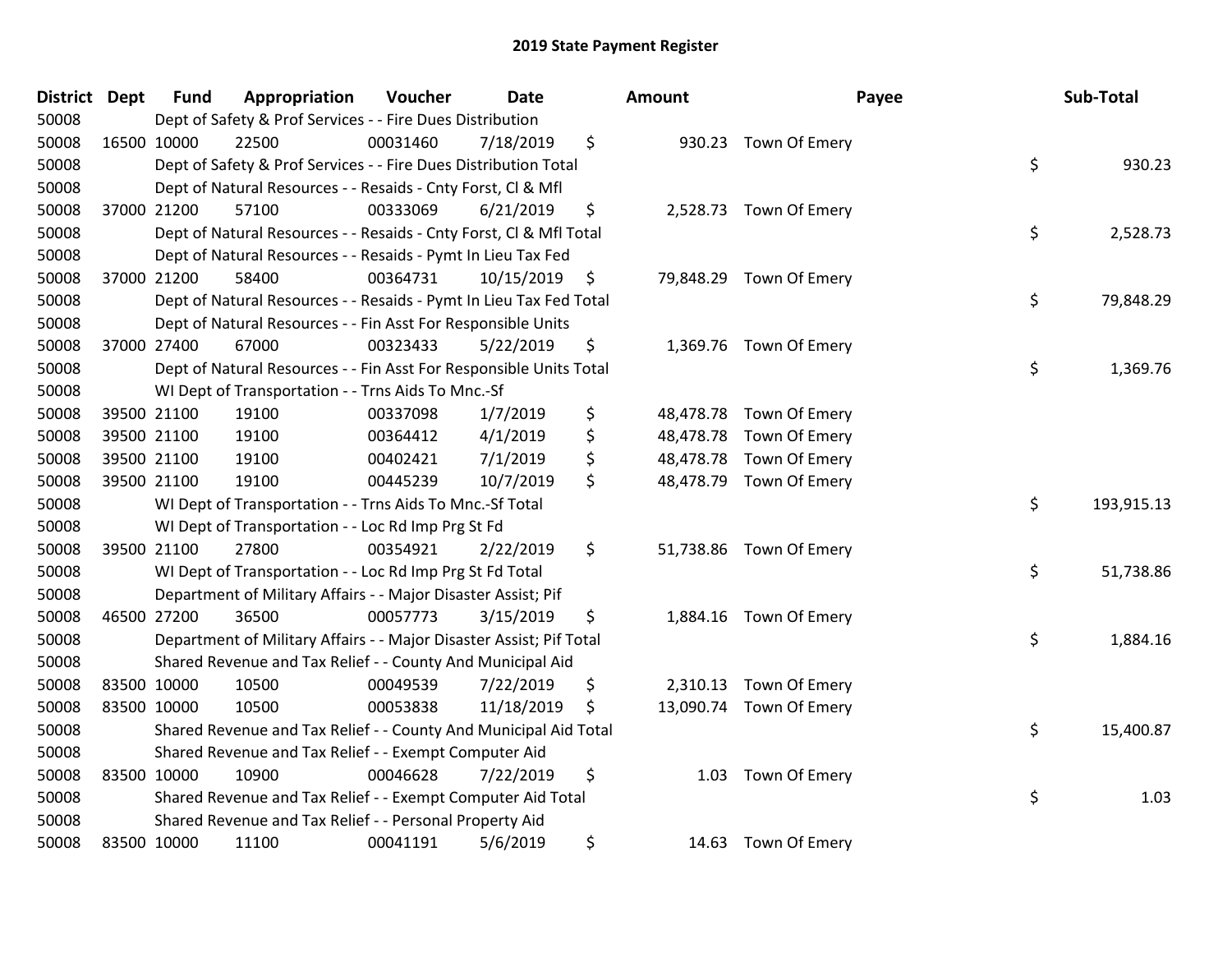| <b>District</b>    | Dept | Fund        | Appropriation                                                         | <b>Voucher</b> | Date      |    | Amount    | Payee                   | Sub-Total  |
|--------------------|------|-------------|-----------------------------------------------------------------------|----------------|-----------|----|-----------|-------------------------|------------|
| 50008              |      |             | Shared Revenue and Tax Relief - - Personal Property Aid Total         |                |           |    |           |                         | 14.63      |
| 50008              |      |             | Shared Revenue and Tax Relief - - School Lvy Tx/First Dollar Cr       |                |           |    |           |                         |            |
| 50008              |      | 83500 10000 | 30200                                                                 | 00045315       | 7/22/2019 | \$ | 59,127.40 | Town Of Emery           |            |
| 50008              |      | 83500 10000 | 30200                                                                 | 00048198       | 7/22/2019 | Ś  | 15,377.47 | Town Of Emery           |            |
| 50008              |      |             | Shared Revenue and Tax Relief - - School Lvy Tx/First Dollar Cr Total |                |           |    |           |                         | 74,504.87  |
| 50008              |      |             | Shared Revenue and Tax Relief - - Lottery & Gaming Credit             |                |           |    |           |                         |            |
| 50008              |      | 83500 52100 | 36300                                                                 | 00038684       | 3/25/2019 | S  |           | 15,583.71 Town Of Emery |            |
| 50008              |      |             | Shared Revenue and Tax Relief - - Lottery & Gaming Credit Total       |                |           |    |           |                         | 15,583.71  |
| <b>50008 Total</b> |      |             |                                                                       |                |           |    |           |                         | 437,720.27 |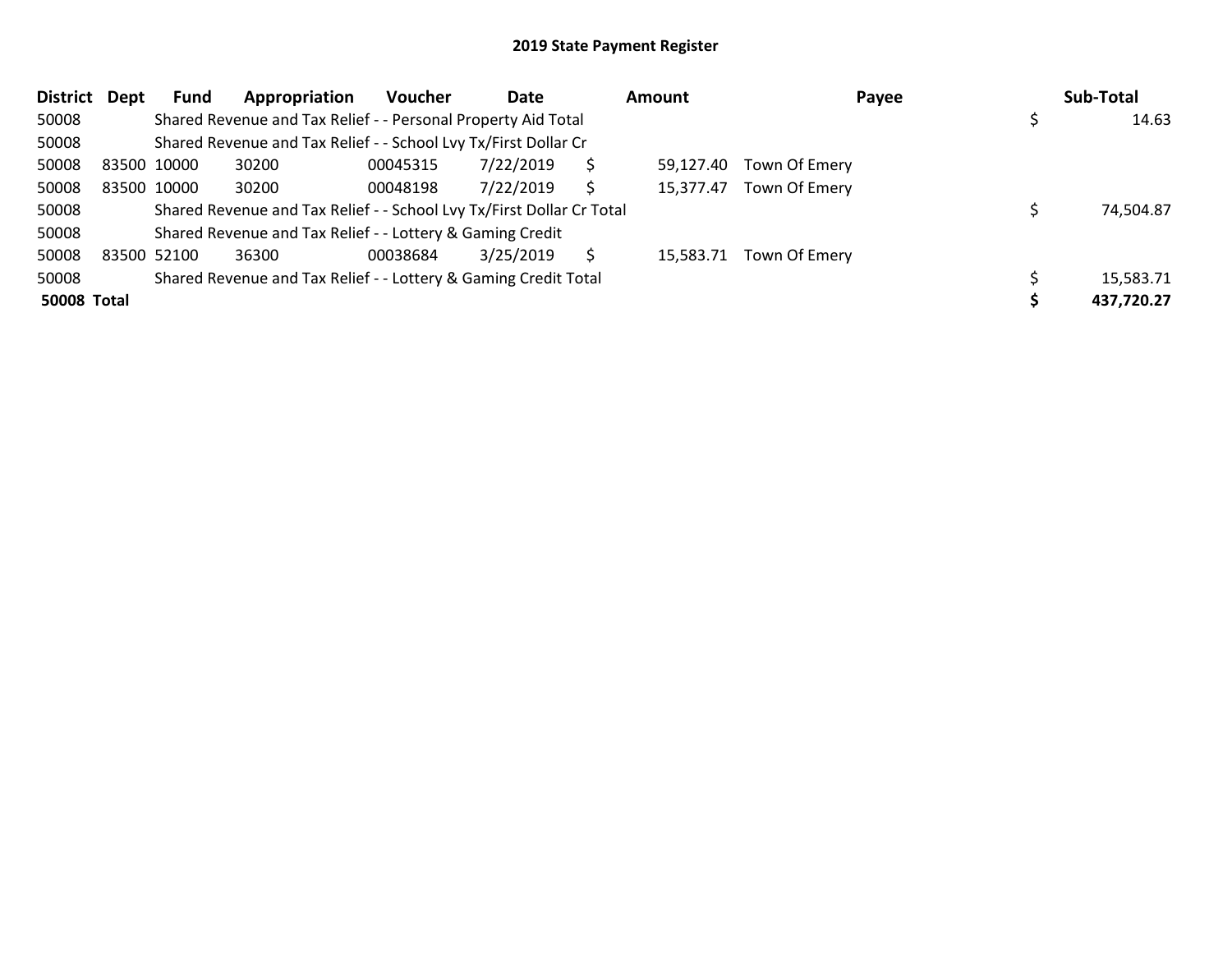| District Dept |             | <b>Fund</b> | Appropriation                                                      | Voucher  | <b>Date</b> | <b>Amount</b> | Payee                      | Sub-Total        |
|---------------|-------------|-------------|--------------------------------------------------------------------|----------|-------------|---------------|----------------------------|------------------|
| 50010         |             |             | Dept of Safety & Prof Services - - Fire Dues Distribution          |          |             |               |                            |                  |
| 50010         |             | 16500 10000 | 22500                                                              | 00030507 | 7/16/2019   | \$            | 5,101.57 Town Of Fifield   |                  |
| 50010         |             |             | Dept of Safety & Prof Services - - Fire Dues Distribution Total    |          |             |               |                            | \$<br>5,101.57   |
| 50010         |             |             | Dept of Natural Resources - - Aids In Lieu Of Taxes - Gener        |          |             |               |                            |                  |
| 50010         |             | 37000 10000 | 50300                                                              | 00314316 | 4/19/2019   | \$            | 66.17 Town Of Fifield      |                  |
| 50010         |             |             | Dept of Natural Resources - - Aids In Lieu Of Taxes - Gener Total  |          |             |               |                            | \$<br>66.17      |
| 50010         |             |             | Dept of Natural Resources - - Resaids - Cnty Forst, CI & Mfl       |          |             |               |                            |                  |
| 50010         |             | 37000 21200 | 57100                                                              | 00333070 | 6/21/2019   | \$            | 1,798.95 Town Of Fifield   |                  |
| 50010         |             |             | Dept of Natural Resources - - Resaids - Cnty Forst, Cl & Mfl Total |          |             |               |                            | \$<br>1,798.95   |
| 50010         |             |             | Dept of Natural Resources - - Aids In Lieu Of Taxes - Sum S        |          |             |               |                            |                  |
| 50010         |             | 37000 21200 | 57900                                                              | 00314317 | 4/19/2019   | \$<br>0.94    | Town Of Fifield            |                  |
| 50010         |             | 37000 21200 | 57900                                                              | 00314318 | 4/19/2019   | \$            | 3.10 Town Of Fifield       |                  |
| 50010         |             |             | Dept of Natural Resources - - Aids In Lieu Of Taxes - Sum S Total  |          |             |               |                            | \$<br>4.04       |
| 50010         |             |             | Dept of Natural Resources - - Resaids - Pymt In Lieu Tax Fed       |          |             |               |                            |                  |
| 50010         |             | 37000 21200 | 58400                                                              | 00364732 | 10/15/2019  | \$            | 151,397.73 Town Of Fifield |                  |
| 50010         |             |             | Dept of Natural Resources - - Resaids - Pymt In Lieu Tax Fed Total |          |             |               |                            | \$<br>151,397.73 |
| 50010         |             |             | Dept of Natural Resources - - Fin Asst For Responsible Units       |          |             |               |                            |                  |
| 50010         |             | 37000 27400 | 67000                                                              | 00323077 | 5/22/2019   | \$            | 2,363.15 Town Of Fifield   |                  |
| 50010         |             |             | Dept of Natural Resources - - Fin Asst For Responsible Units Total |          |             |               |                            | \$<br>2,363.15   |
| 50010         |             |             | WI Dept of Transportation - - Trns Aids To Mnc.-Sf                 |          |             |               |                            |                  |
| 50010         |             | 39500 21100 | 19100                                                              | 00337099 | 1/7/2019    | \$            | 71,239.98 Town Of Fifield  |                  |
| 50010         |             | 39500 21100 | 19100                                                              | 00364413 | 4/1/2019    | \$            | 71,239.98 Town Of Fifield  |                  |
| 50010         |             | 39500 21100 | 19100                                                              | 00402422 | 7/1/2019    | \$            | 71,239.98 Town Of Fifield  |                  |
| 50010         |             | 39500 21100 | 19100                                                              | 00445240 | 10/7/2019   | \$            | 71,239.98 Town Of Fifield  |                  |
| 50010         |             |             | WI Dept of Transportation - - Trns Aids To Mnc.-Sf Total           |          |             |               |                            | \$<br>284,959.92 |
| 50010         |             |             | Dept of Workforce Development - - Title Ib Aids Federal Prf        |          |             |               |                            |                  |
| 50010         |             | 44500 10000 | 54400                                                              | 00205548 | 1/11/2019   | \$<br>20.00   | Town Of Fifield            |                  |
| 50010         |             | 44500 10000 | 54400                                                              | 00209763 | 2/8/2019    | \$<br>40.00   | Town Of Fifield            |                  |
| 50010         | 44500 10000 |             | 54400                                                              | 00214787 | 3/11/2019   | \$<br>50.00   | Town Of Fifield            |                  |
| 50010         | 44500 10000 |             | 54400                                                              | 00219390 | 4/8/2019    | \$<br>80.00   | Town Of Fifield            |                  |
| 50010         | 44500 10000 |             | 54400                                                              | 00225763 | 5/17/2019   | \$<br>80.00   | Town Of Fifield            |                  |
| 50010         |             | 44500 10000 | 54400                                                              | 00235924 | 7/17/2019   | \$<br>60.00   | Town Of Fifield            |                  |
| 50010         |             | 44500 10000 | 54400                                                              | 00235925 | 7/17/2019   | \$<br>60.00   | Town Of Fifield            |                  |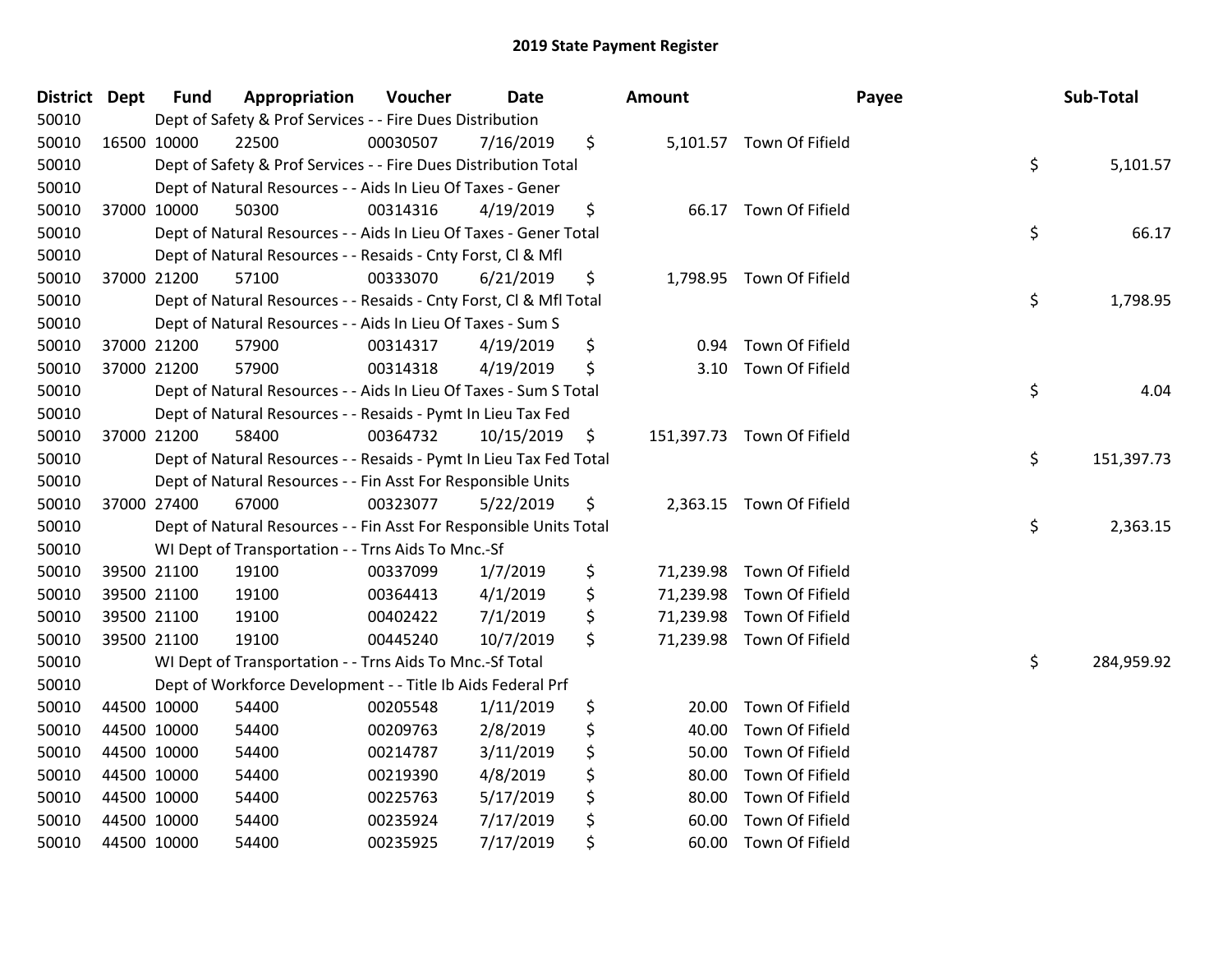| \$<br>9/3/2019<br>50010<br>44500 10000<br>00244344<br>Town Of Fifield<br>54400<br>80.00<br>\$<br>44500 10000<br>9/3/2019<br>60.00<br>Town Of Fifield<br>50010<br>54400<br>00244345 |            |
|------------------------------------------------------------------------------------------------------------------------------------------------------------------------------------|------------|
|                                                                                                                                                                                    |            |
|                                                                                                                                                                                    |            |
| \$<br>10/4/2019<br>Town Of Fifield<br>44500 10000<br>00249984<br>40.00<br>50010<br>54400                                                                                           |            |
| 44500 10000<br>00257701<br>11/14/2019<br>Town Of Fifield<br>50010<br>54400<br>\$<br>75.00                                                                                          |            |
| 12/26/2019<br>Town Of Fifield<br>44500 10000<br>60.00<br>50010<br>54400<br>00264957<br>\$                                                                                          |            |
| \$<br>50010<br>Dept of Workforce Development - - Title Ib Aids Federal Prf Total                                                                                                   | 705.00     |
| Shared Revenue and Tax Relief - - County And Municipal Aid<br>50010                                                                                                                |            |
| 50010<br>83500 10000<br>10500<br>00049540<br>7/22/2019<br>\$<br>Town Of Fifield<br>3,427.10                                                                                        |            |
| 50010<br>83500 10000<br>00053839<br>11/18/2019<br>19,420.24 Town Of Fifield<br>10500<br>\$                                                                                         |            |
| \$<br>Shared Revenue and Tax Relief - - County And Municipal Aid Total<br>50010                                                                                                    | 22,847.34  |
| Shared Revenue and Tax Relief - - Exempt Computer Aid<br>50010                                                                                                                     |            |
| \$<br>Town Of Fifield<br>50010<br>83500 10000<br>10900<br>00046629<br>7/22/2019<br>32.22                                                                                           |            |
| \$<br>Shared Revenue and Tax Relief - - Exempt Computer Aid Total<br>50010                                                                                                         | 32.22      |
| Shared Revenue and Tax Relief - - Utility Aid<br>50010                                                                                                                             |            |
| \$<br>Town Of Fifield<br>83500 10000<br>00053839<br>11/18/2019<br>50010<br>11000<br>11.93                                                                                          |            |
| \$<br>50010<br>Shared Revenue and Tax Relief - - Utility Aid Total                                                                                                                 | 11.93      |
| Shared Revenue and Tax Relief - - Personal Property Aid<br>50010                                                                                                                   |            |
| 5/6/2019<br>\$<br>83500 10000<br>11100<br>Town Of Fifield<br>50010<br>00041192<br>281.08                                                                                           |            |
| Shared Revenue and Tax Relief - - Personal Property Aid Total<br>50010                                                                                                             | 281.08     |
| <b>50010 Total</b>                                                                                                                                                                 | 469,569.10 |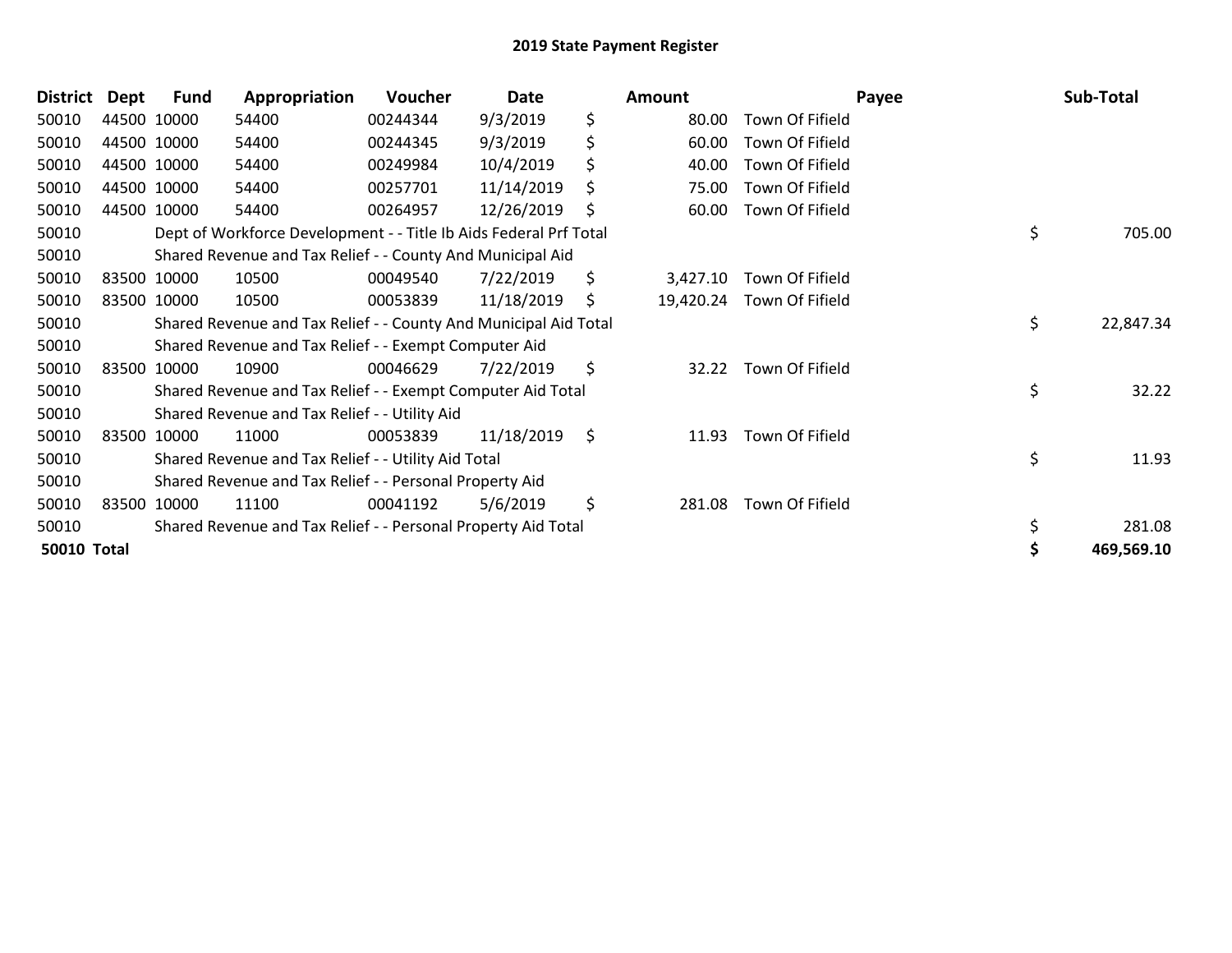| District Dept | <b>Fund</b> | Appropriation                                                      | Voucher  | Date       | Amount          | Payee                      | Sub-Total        |
|---------------|-------------|--------------------------------------------------------------------|----------|------------|-----------------|----------------------------|------------------|
| 50012         |             | Dept of Safety & Prof Services - - Fire Dues Distribution          |          |            |                 |                            |                  |
| 50012         | 16500 10000 | 22500                                                              | 00031135 | 7/17/2019  | \$              | 1,929.19 Town Of Flambeau  |                  |
| 50012         |             | Dept of Safety & Prof Services - - Fire Dues Distribution Total    |          |            |                 |                            | \$<br>1,929.19   |
| 50012         |             | Dept of Natural Resources - - Aids In Lieu Of Taxes - Gener        |          |            |                 |                            |                  |
| 50012         | 37000 10000 | 50300                                                              | 00297864 | 2/12/2019  | \$<br>2,589.63  | Town Of Flambeau           |                  |
| 50012         | 37000 10000 | 50300                                                              | 00297865 | 2/12/2019  | \$<br>853.64    | Town Of Flambeau           |                  |
| 50012         | 37000 10000 | 50300                                                              | 00313738 | 4/19/2019  | \$<br>701.08    | Town Of Flambeau           |                  |
| 50012         | 37000 10000 | 50300                                                              | 00313742 | 4/19/2019  | \$              | 164.80 Town Of Flambeau    |                  |
| 50012         |             | Dept of Natural Resources - - Aids In Lieu Of Taxes - Gener Total  |          |            |                 |                            | \$<br>4,309.15   |
| 50012         |             | Dept of Natural Resources - - Resaids - Cnty Forst, Cl & Mfl       |          |            |                 |                            |                  |
| 50012         | 37000 21200 | 57100                                                              | 00333071 | 6/21/2019  | \$              | 4,597.87 Town Of Flambeau  |                  |
| 50012         |             | Dept of Natural Resources - - Resaids - Cnty Forst, Cl & Mfl Total |          |            |                 |                            | \$<br>4,597.87   |
| 50012         |             | Dept of Natural Resources - - Aids In Lieu Of Taxes - Sum S        |          |            |                 |                            |                  |
| 50012         | 37000 21200 | 57900                                                              | 00313739 | 4/19/2019  | \$<br>6,163.24  | Town Of Flambeau           |                  |
| 50012         | 37000 21200 | 57900                                                              | 00313740 | 4/19/2019  | \$<br>16.48     | Town Of Flambeau           |                  |
| 50012         | 37000 21200 | 57900                                                              | 00313741 | 4/19/2019  | \$              | 1,861.80 Town Of Flambeau  |                  |
| 50012         |             | Dept of Natural Resources - - Aids In Lieu Of Taxes - Sum S Total  |          |            |                 |                            | \$<br>8,041.52   |
| 50012         |             | Dept of Natural Resources - - Resource Maint Develop Sp Frst       |          |            |                 |                            |                  |
| 50012         | 37000 21200 | 77900                                                              | 00296568 | 2/11/2019  | \$              | 14,615.94 Town Of Flambeau |                  |
| 50012         |             | Dept of Natural Resources - - Resource Maint Develop Sp Frst Total |          |            |                 |                            | \$<br>14,615.94  |
| 50012         |             | Dept of Natural Resources - - Fin Asst For Responsible Units       |          |            |                 |                            |                  |
| 50012         | 37000 27400 | 67000                                                              | 00323219 | 5/22/2019  | \$              | 2,400.89 Town Of Flambeau  |                  |
| 50012         |             | Dept of Natural Resources - - Fin Asst For Responsible Units Total |          |            |                 |                            | \$<br>2,400.89   |
| 50012         |             | WI Dept of Transportation - - Trns Aids To Mnc.-Sf                 |          |            |                 |                            |                  |
| 50012         | 39500 21100 | 19100                                                              | 00337100 | 1/7/2019   | \$<br>35,990.28 | Town Of Flambeau           |                  |
| 50012         | 39500 21100 | 19100                                                              | 00364414 | 4/1/2019   | \$              | 35,990.28 Town Of Flambeau |                  |
| 50012         | 39500 21100 | 19100                                                              | 00402423 | 7/1/2019   | \$              | 35,990.28 Town Of Flambeau |                  |
| 50012         | 39500 21100 | 19100                                                              | 00445241 | 10/7/2019  | \$              | 35,990.30 Town Of Flambeau |                  |
| 50012         |             | WI Dept of Transportation - - Trns Aids To Mnc.-Sf Total           |          |            |                 |                            | \$<br>143,961.14 |
| 50012         |             | Elections Commission - - 2018 Hava Election Security               |          |            |                 |                            |                  |
| 50012         | 51000 22000 | 18200                                                              | 00002561 | 11/15/2019 | \$              | 1,200.00 Town Of Flambeau  |                  |
| 50012         |             | Elections Commission - - 2018 Hava Election Security Total         |          |            |                 |                            | \$<br>1,200.00   |
| 50012         |             | Shared Revenue and Tax Relief - - County And Municipal Aid         |          |            |                 |                            |                  |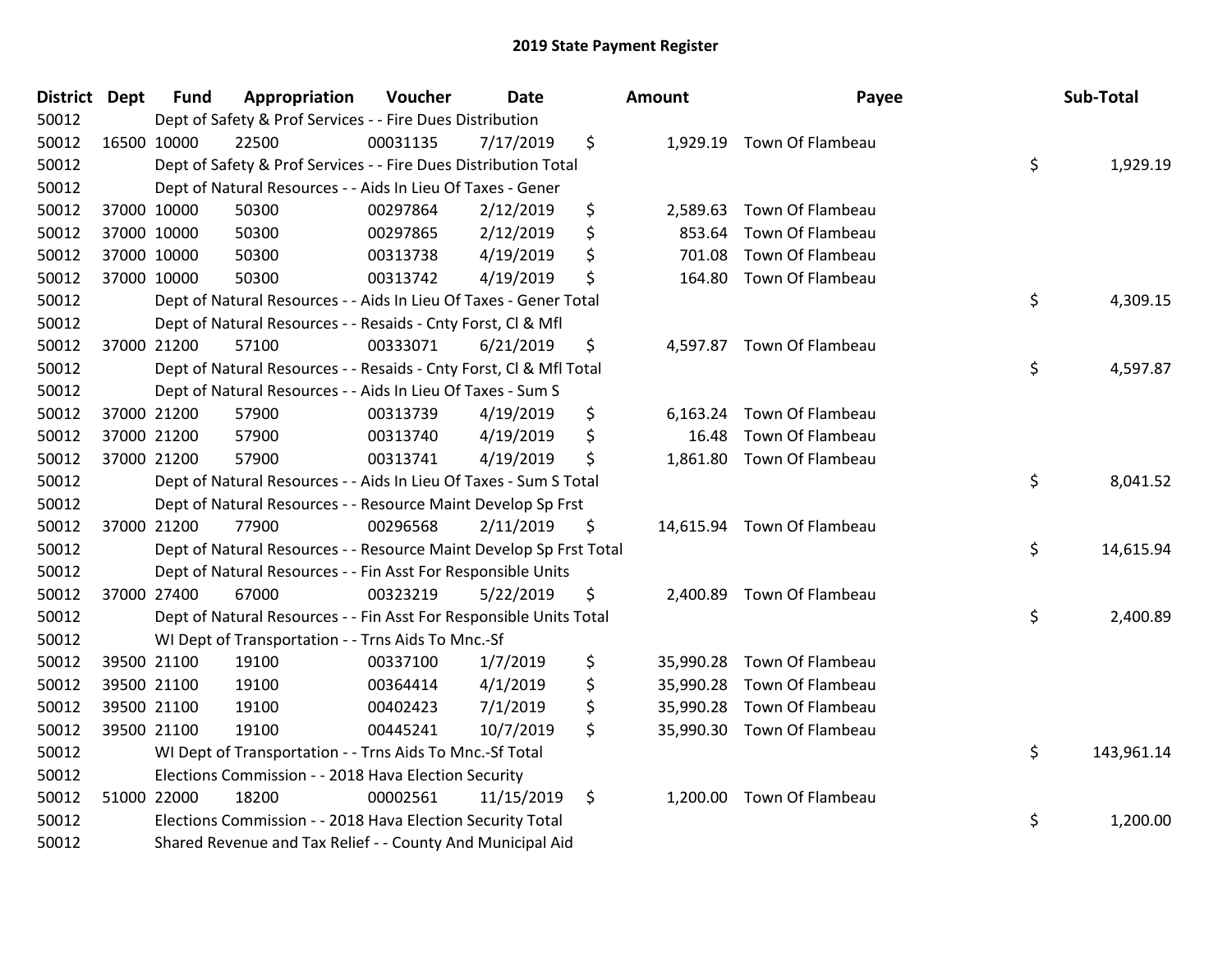| <b>District</b>    | Dept        | Fund        | Appropriation                                                    | Voucher  | Date       |    | Amount    | Payee            | Sub-Total       |
|--------------------|-------------|-------------|------------------------------------------------------------------|----------|------------|----|-----------|------------------|-----------------|
| 50012              | 83500 10000 |             | 10500                                                            | 00049541 | 7/22/2019  | \$ | 2,085.54  | Town Of Flambeau |                 |
| 50012              | 83500 10000 |             | 10500                                                            | 00053840 | 11/18/2019 | \$ | 11,818.03 | Town Of Flambeau |                 |
| 50012              |             |             | Shared Revenue and Tax Relief - - County And Municipal Aid Total |          |            |    |           |                  | \$<br>13,903.57 |
| 50012              |             |             | Shared Revenue and Tax Relief - - Exempt Computer Aid            |          |            |    |           |                  |                 |
| 50012              |             | 83500 10000 | 10900                                                            | 00046630 | 7/22/2019  | Ŝ. | 2.08      | Town Of Flambeau |                 |
| 50012              |             |             | Shared Revenue and Tax Relief - - Exempt Computer Aid Total      |          |            |    |           |                  | \$<br>2.08      |
| 50012              |             |             | Shared Revenue and Tax Relief - - Utility Aid                    |          |            |    |           |                  |                 |
| 50012              |             | 83500 10000 | 11000                                                            | 00049541 | 7/22/2019  | \$ | 102.74    | Town Of Flambeau |                 |
| 50012              | 83500 10000 |             | 11000                                                            | 00053840 | 11/18/2019 | \$ | 604.62    | Town Of Flambeau |                 |
| 50012              |             |             | Shared Revenue and Tax Relief - - Utility Aid Total              |          |            |    |           |                  | \$<br>707.36    |
| 50012              |             |             | Shared Revenue and Tax Relief - - Personal Property Aid          |          |            |    |           |                  |                 |
| 50012              |             | 83500 10000 | 11100                                                            | 00041193 | 5/6/2019   | \$ | 244.40    | Town Of Flambeau |                 |
| 50012              |             |             | Shared Revenue and Tax Relief - - Personal Property Aid Total    |          |            |    |           |                  | 244.40          |
| <b>50012 Total</b> |             |             |                                                                  |          |            |    |           |                  | 195,913.11      |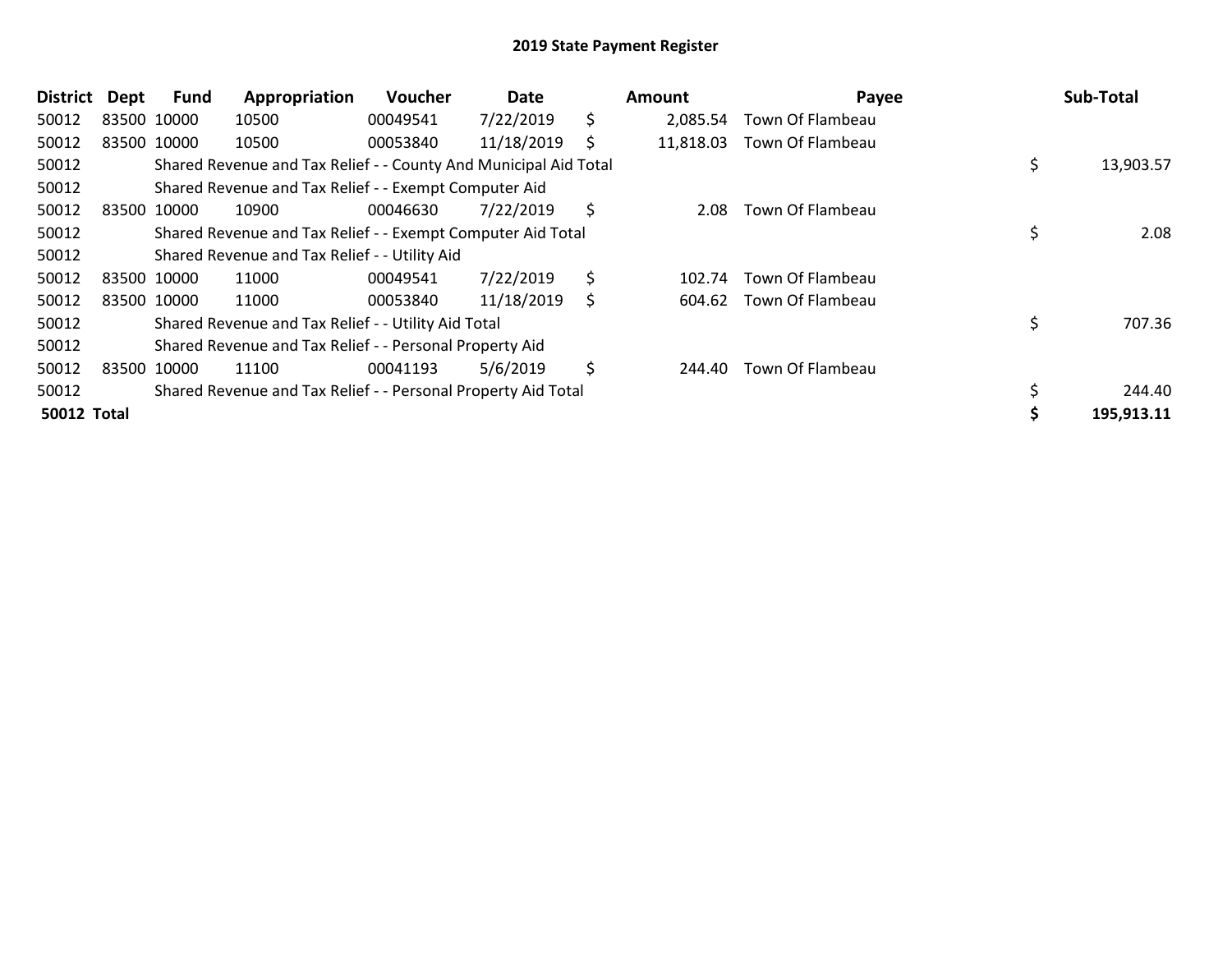| <b>District</b>    | Dept  | <b>Fund</b> | Appropriation                                                         | <b>Voucher</b> | <b>Date</b> | <b>Amount</b>   | Payee              | Sub-Total       |
|--------------------|-------|-------------|-----------------------------------------------------------------------|----------------|-------------|-----------------|--------------------|-----------------|
| 50014              |       |             | Dept of Safety & Prof Services - - Fire Dues Distribution             |                |             |                 |                    |                 |
| 50014              | 16500 | 10000       | 22500                                                                 | 00031601       | 7/18/2019   | \$<br>431.81    | Town Of Georgetown |                 |
| 50014              |       |             | Dept of Safety & Prof Services - - Fire Dues Distribution Total       |                |             |                 |                    | \$<br>431.81    |
| 50014              |       |             | Dept of Natural Resources - - Resaids - Cnty Forst, CI & Mfl          |                |             |                 |                    |                 |
| 50014              | 37000 | 21200       | 57100                                                                 | 00333072       | 6/21/2019   | \$<br>6,918.24  | Town Of Georgetown |                 |
| 50014              |       |             | Dept of Natural Resources - - Resaids - Cnty Forst, Cl & Mfl Total    |                |             |                 |                    | \$<br>6,918.24  |
| 50014              |       |             | WI Dept of Transportation - - Trns Aids To Mnc.-Sf                    |                |             |                 |                    |                 |
| 50014              |       | 39500 21100 | 19100                                                                 | 00337101       | 1/7/2019    | \$<br>18,895.50 | Town Of Georgetown |                 |
| 50014              |       | 39500 21100 | 19100                                                                 | 00364415       | 4/1/2019    | \$<br>18,895.50 | Town Of Georgetown |                 |
| 50014              |       | 39500 21100 | 19100                                                                 | 00402424       | 7/1/2019    | \$<br>18,895.50 | Town Of Georgetown |                 |
| 50014              |       | 39500 21100 | 19100                                                                 | 00445242       | 10/7/2019   | \$<br>18,895.50 | Town Of Georgetown |                 |
| 50014              |       |             | WI Dept of Transportation - - Trns Aids To Mnc.-Sf Total              |                |             |                 |                    | \$<br>75,582.00 |
| 50014              |       |             | Shared Revenue and Tax Relief - - County And Municipal Aid            |                |             |                 |                    |                 |
| 50014              |       | 83500 10000 | 10500                                                                 | 00049542       | 7/22/2019   | \$<br>4.139.14  | Town Of Georgetown |                 |
| 50014              |       | 83500 10000 | 10500                                                                 | 00053841       | 11/18/2019  | \$<br>23,455.15 | Town Of Georgetown |                 |
| 50014              |       |             | Shared Revenue and Tax Relief - - County And Municipal Aid Total      |                |             |                 |                    | \$<br>27,594.29 |
| 50014              |       |             | Shared Revenue and Tax Relief - - School Lvy Tx/First Dollar Cr       |                |             |                 |                    |                 |
| 50014              |       | 83500 10000 | 30200                                                                 | 00045316       | 7/22/2019   | \$<br>26,396.50 | Town Of Georgetown |                 |
| 50014              |       | 83500 10000 | 30200                                                                 | 00048199       | 7/22/2019   | \$<br>7,318.50  | Town Of Georgetown |                 |
| 50014              |       |             | Shared Revenue and Tax Relief - - School Lvy Tx/First Dollar Cr Total |                |             |                 |                    | \$<br>33,715.00 |
| 50014              |       |             | Shared Revenue and Tax Relief - - Lottery & Gaming Credit             |                |             |                 |                    |                 |
| 50014              |       | 83500 52100 | 36300                                                                 | 00038685       | 3/25/2019   | \$<br>8,083.43  | Town Of Georgetown |                 |
| 50014              |       |             | Shared Revenue and Tax Relief - - Lottery & Gaming Credit Total       |                |             |                 |                    | \$<br>8,083.43  |
| <b>50014 Total</b> |       |             |                                                                       |                |             |                 |                    | 152,324.77      |

| <b>Amount</b> | Payee              | Sub-Total |            |  |  |
|---------------|--------------------|-----------|------------|--|--|
| 431.81        | Town Of Georgetown |           |            |  |  |
|               |                    | \$        | 431.81     |  |  |
| 6,918.24      | Town Of Georgetown | \$        |            |  |  |
|               |                    |           | 6,918.24   |  |  |
| 18,895.50     | Town Of Georgetown |           |            |  |  |
| 18,895.50     | Town Of Georgetown |           |            |  |  |
| 18,895.50     | Town Of Georgetown |           |            |  |  |
| 18,895.50     | Town Of Georgetown |           |            |  |  |
|               |                    | \$        | 75,582.00  |  |  |
| 4,139.14      | Town Of Georgetown |           |            |  |  |
| 23,455.15     | Town Of Georgetown |           |            |  |  |
|               |                    | \$        | 27,594.29  |  |  |
| 26,396.50     | Town Of Georgetown |           |            |  |  |
| 7,318.50      | Town Of Georgetown |           |            |  |  |
|               |                    | \$        | 33,715.00  |  |  |
| 8,083.43      | Town Of Georgetown |           |            |  |  |
|               |                    | \$        | 8,083.43   |  |  |
|               |                    | \$        | 152,324.77 |  |  |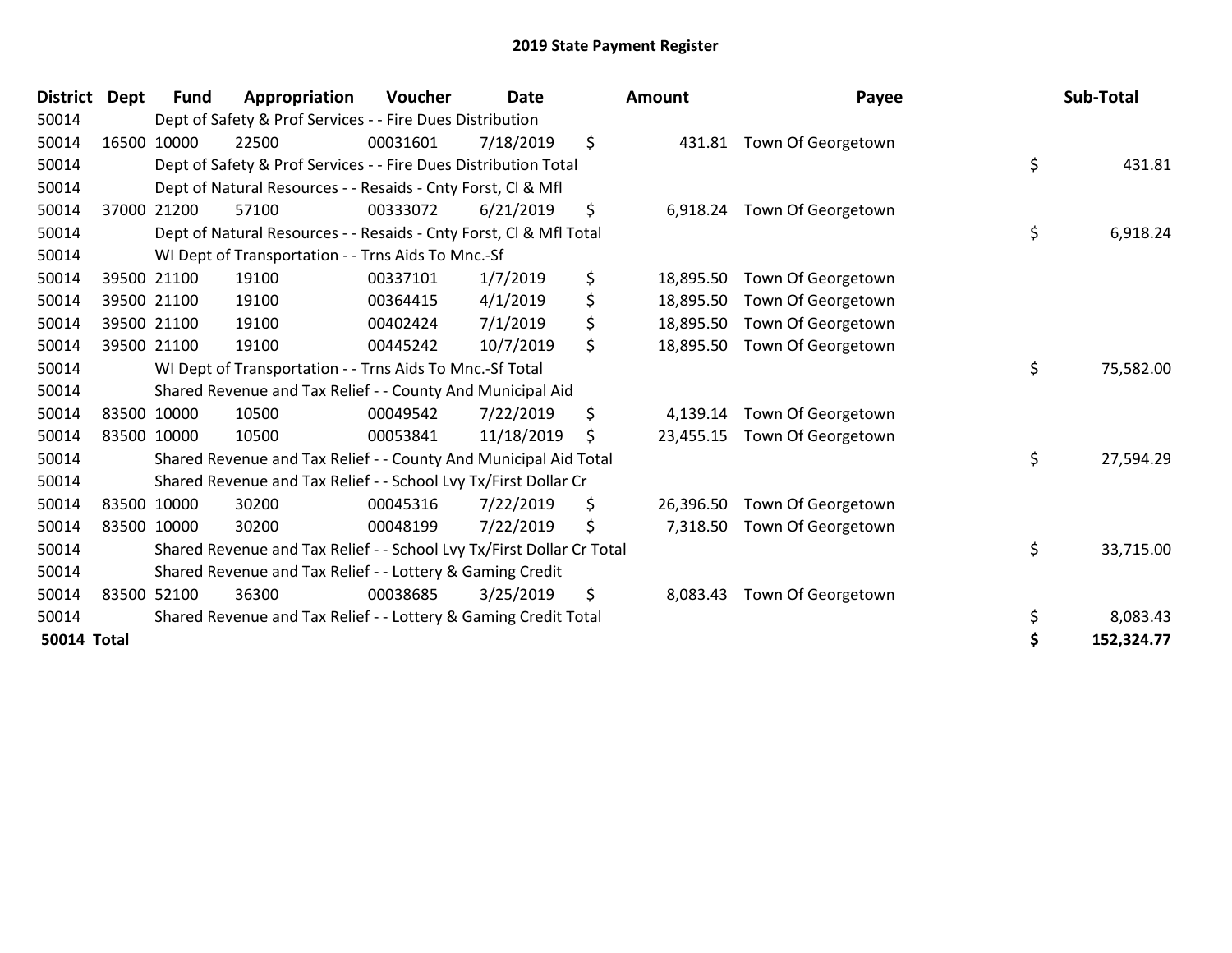| <b>District Dept</b> |             | <b>Fund</b> | Appropriation                                                      | Voucher  | Date       | Amount          | Payee                     |    | Sub-Total  |
|----------------------|-------------|-------------|--------------------------------------------------------------------|----------|------------|-----------------|---------------------------|----|------------|
| 50016                |             |             | Dept of Safety & Prof Services - - Fire Dues Distribution          |          |            |                 |                           |    |            |
| 50016                | 16500 10000 |             | 22500                                                              | 00031563 | 7/18/2019  | \$              | 607.89 Town Of Hackett    |    |            |
| 50016                |             |             | Dept of Safety & Prof Services - - Fire Dues Distribution Total    |          |            |                 |                           | \$ | 607.89     |
| 50016                |             |             | Dept of Natural Resources - - Aids In Lieu Of Taxes - Gener        |          |            |                 |                           |    |            |
| 50016                | 37000 10000 |             | 50300                                                              | 00313729 | 4/19/2019  | \$<br>8.00      | Town Of Hackett           |    |            |
| 50016                |             |             | Dept of Natural Resources - - Aids In Lieu Of Taxes - Gener Total  |          |            |                 |                           | \$ | 8.00       |
| 50016                |             |             | Dept of Natural Resources - - Resaids - Cnty Forst, Cl & Mfl       |          |            |                 |                           |    |            |
| 50016                | 37000 21200 |             | 57100                                                              | 00333073 | 6/21/2019  | \$              | 4,859.91 Town Of Hackett  |    |            |
| 50016                |             |             | Dept of Natural Resources - - Resaids - Cnty Forst, Cl & Mfl Total |          |            |                 |                           | \$ | 4,859.91   |
| 50016                |             |             | Dept of Natural Resources - - Aids In Lieu Of Taxes - Sum S        |          |            |                 |                           |    |            |
| 50016                | 37000 21200 |             | 57900                                                              | 00313730 | 4/19/2019  | \$<br>0.26      | Town Of Hackett           |    |            |
| 50016                | 37000 21200 |             | 57900                                                              | 00313731 | 4/19/2019  | \$<br>0.80      | Town Of Hackett           |    |            |
| 50016                |             |             | Dept of Natural Resources - - Aids In Lieu Of Taxes - Sum S Total  |          |            |                 |                           | \$ | 1.06       |
| 50016                |             |             | WI Dept of Transportation - - Trns Aids To Mnc.-Sf                 |          |            |                 |                           |    |            |
| 50016                | 39500 21100 |             | 19100                                                              | 00337102 | 1/7/2019   | \$<br>20,853.54 | Town Of Hackett           |    |            |
| 50016                | 39500 21100 |             | 19100                                                              | 00364416 | 4/1/2019   | \$              | 20,853.54 Town Of Hackett |    |            |
| 50016                | 39500 21100 |             | 19100                                                              | 00402425 | 7/1/2019   | \$              | 20,853.54 Town Of Hackett |    |            |
| 50016                | 39500 21100 |             | 19100                                                              | 00445243 | 10/7/2019  | \$              | 20,853.56 Town Of Hackett |    |            |
| 50016                |             |             | WI Dept of Transportation - - Trns Aids To Mnc.-Sf Total           |          |            |                 |                           | \$ | 83,414.18  |
| 50016                |             |             | WI Dept of Transportation - - Loc Rd Imp Prg St Fd                 |          |            |                 |                           |    |            |
| 50016                | 39500 21100 |             | 27800                                                              | 00352479 | 2/15/2019  | \$              | 26,239.10 Town Of Hackett |    |            |
| 50016                |             |             | WI Dept of Transportation - - Loc Rd Imp Prg St Fd Total           |          |            |                 |                           | \$ | 26,239.10  |
| 50016                |             |             | Elections Commission - - 2018 Hava Election Security               |          |            |                 |                           |    |            |
| 50016                | 51000 22000 |             | 18200                                                              | 00002781 | 11/20/2019 | \$              | 1,200.00 Town Of Hackett  |    |            |
| 50016                |             |             | Elections Commission - - 2018 Hava Election Security Total         |          |            |                 |                           | \$ | 1,200.00   |
| 50016                |             |             | Shared Revenue and Tax Relief - - County And Municipal Aid         |          |            |                 |                           |    |            |
| 50016                | 83500 10000 |             | 10500                                                              | 00049543 | 7/22/2019  | \$              | 1,345.75 Town Of Hackett  |    |            |
| 50016                | 83500 10000 |             | 10500                                                              | 00053842 | 11/18/2019 | \$              | 7,625.91 Town Of Hackett  |    |            |
| 50016                |             |             | Shared Revenue and Tax Relief - - County And Municipal Aid Total   |          |            |                 |                           | \$ | 8,971.66   |
| 50016                |             |             | Shared Revenue and Tax Relief - - Personal Property Aid            |          |            |                 |                           |    |            |
| 50016                | 83500 10000 |             | 11100                                                              | 00041194 | 5/6/2019   | \$<br>60.86     | Town Of Hackett           |    |            |
| 50016                |             |             | Shared Revenue and Tax Relief - - Personal Property Aid Total      |          |            |                 |                           | \$ | 60.86      |
| <b>50016 Total</b>   |             |             |                                                                    |          |            |                 |                           | Ś  | 125,362.66 |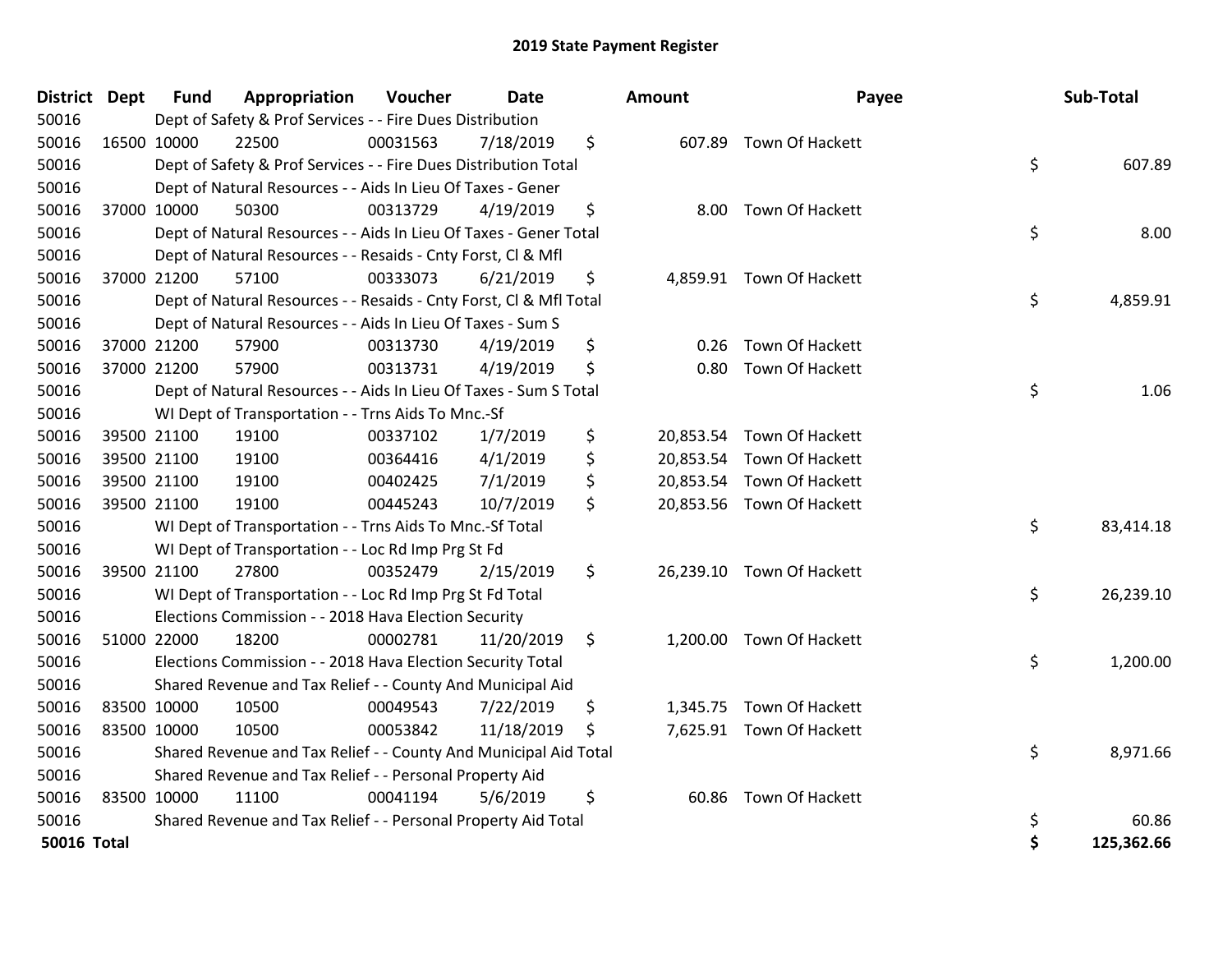| District Dept |             | <b>Fund</b> | Appropriation                                                       | Voucher  | <b>Date</b> | Amount          | Payee                      | Sub-Total       |
|---------------|-------------|-------------|---------------------------------------------------------------------|----------|-------------|-----------------|----------------------------|-----------------|
| 50018         |             |             | Dept of Safety & Prof Services - - Fire Dues Distribution           |          |             |                 |                            |                 |
| 50018         | 16500 10000 |             | 22500                                                               | 00031521 | 7/18/2019   | \$              | 722.74 Harmony, Town of    |                 |
| 50018         |             |             | Dept of Safety & Prof Services - - Fire Dues Distribution Total     |          |             |                 |                            | \$<br>722.74    |
| 50018         |             |             | Dept of Natural Resources - - Resaids - Cnty Forst, Cl & Mfl        |          |             |                 |                            |                 |
| 50018         | 37000 21200 |             | 57100                                                               | 00333074 | 6/21/2019   | \$              | 2,075.42 Harmony, Town of  |                 |
| 50018         |             |             | Dept of Natural Resources - - Resaids - Cnty Forst, Cl & Mfl Total  |          |             |                 |                            | \$<br>2,075.42  |
| 50018         |             |             | Dept of Natural Resources - - Aids In Lieu Of Taxes - Sum S         |          |             |                 |                            |                 |
| 50018         | 37000 21200 |             | 57900                                                               | 00313689 | 4/19/2019   | \$<br>6.44      | Harmony, Town of           |                 |
| 50018         | 37000 21200 |             | 57900                                                               | 00313690 | 4/19/2019   | \$<br>812.42    | Harmony, Town of           |                 |
| 50018         |             |             | Dept of Natural Resources - - Aids In Lieu Of Taxes - Sum S Total   |          |             |                 |                            | \$<br>818.86    |
| 50018         |             |             | Dept of Natural Resources - - Fin Asst For Responsible Units        |          |             |                 |                            |                 |
| 50018         | 37000 27400 |             | 67000                                                               | 00323327 | 5/22/2019   | \$              | 883.99 Harmony, Town of    |                 |
| 50018         |             |             | Dept of Natural Resources - - Fin Asst For Responsible Units Total  |          |             |                 |                            | \$<br>883.99    |
| 50018         |             |             | WI Dept of Transportation - - Trns Aids To Mnc.-Sf                  |          |             |                 |                            |                 |
| 50018         | 39500 21100 |             | 19100                                                               | 00337103 | 1/7/2019    | \$<br>13,084.83 | Harmony, Town of           |                 |
| 50018         | 39500 21100 |             | 19100                                                               | 00364417 | 4/1/2019    | \$<br>13,084.83 | Harmony, Town of           |                 |
| 50018         | 39500 21100 |             | 19100                                                               | 00402426 | 7/1/2019    | \$<br>13,084.83 | Harmony, Town of           |                 |
| 50018         | 39500 21100 |             | 19100                                                               | 00445244 | 10/7/2019   | \$              | 13,084.83 Harmony, Town of |                 |
| 50018         |             |             | WI Dept of Transportation - - Trns Aids To Mnc.-Sf Total            |          |             |                 |                            | \$<br>52,339.32 |
| 50018         |             |             | Department of Military Affairs - - Major Disaster Assist; Pif       |          |             |                 |                            |                 |
| 50018         | 46500 27200 |             | 36500                                                               | 00057785 | 3/15/2019   | \$              | 13,861.32 Harmony, Town of |                 |
| 50018         |             |             | Department of Military Affairs - - Major Disaster Assist; Pif Total |          |             |                 |                            | \$<br>13,861.32 |
| 50018         |             |             | Elections Commission - - 2018 Hava Election Security                |          |             |                 |                            |                 |
| 50018         | 51000 22000 |             | 18200                                                               | 00002336 | 11/8/2019   | \$<br>100.00    | Harmony, Town of           |                 |
| 50018         |             |             | Elections Commission - - 2018 Hava Election Security Total          |          |             |                 |                            | \$<br>100.00    |
| 50018         |             |             | Shared Revenue and Tax Relief - - County And Municipal Aid          |          |             |                 |                            |                 |
| 50018         | 83500 10000 |             | 10500                                                               | 00049544 | 7/22/2019   | \$<br>2,151.06  | Harmony, Town of           |                 |
| 50018         | 83500 10000 |             | 10500                                                               | 00053843 | 11/18/2019  | \$              | 12,189.34 Harmony, Town of |                 |
| 50018         |             |             | Shared Revenue and Tax Relief - - County And Municipal Aid Total    |          |             |                 |                            | \$<br>14,340.40 |
| 50018         |             |             | Shared Revenue and Tax Relief - - Utility Aid                       |          |             |                 |                            |                 |
| 50018         | 83500 10000 |             | 11000                                                               | 00049544 | 7/22/2019   | \$              | 13.71 Harmony, Town of     |                 |
| 50018         | 83500 10000 |             | 11000                                                               | 00053843 | 11/18/2019  | \$<br>77.91     | Harmony, Town of           |                 |
| 50018         |             |             | Shared Revenue and Tax Relief - - Utility Aid Total                 |          |             |                 |                            | \$<br>91.62     |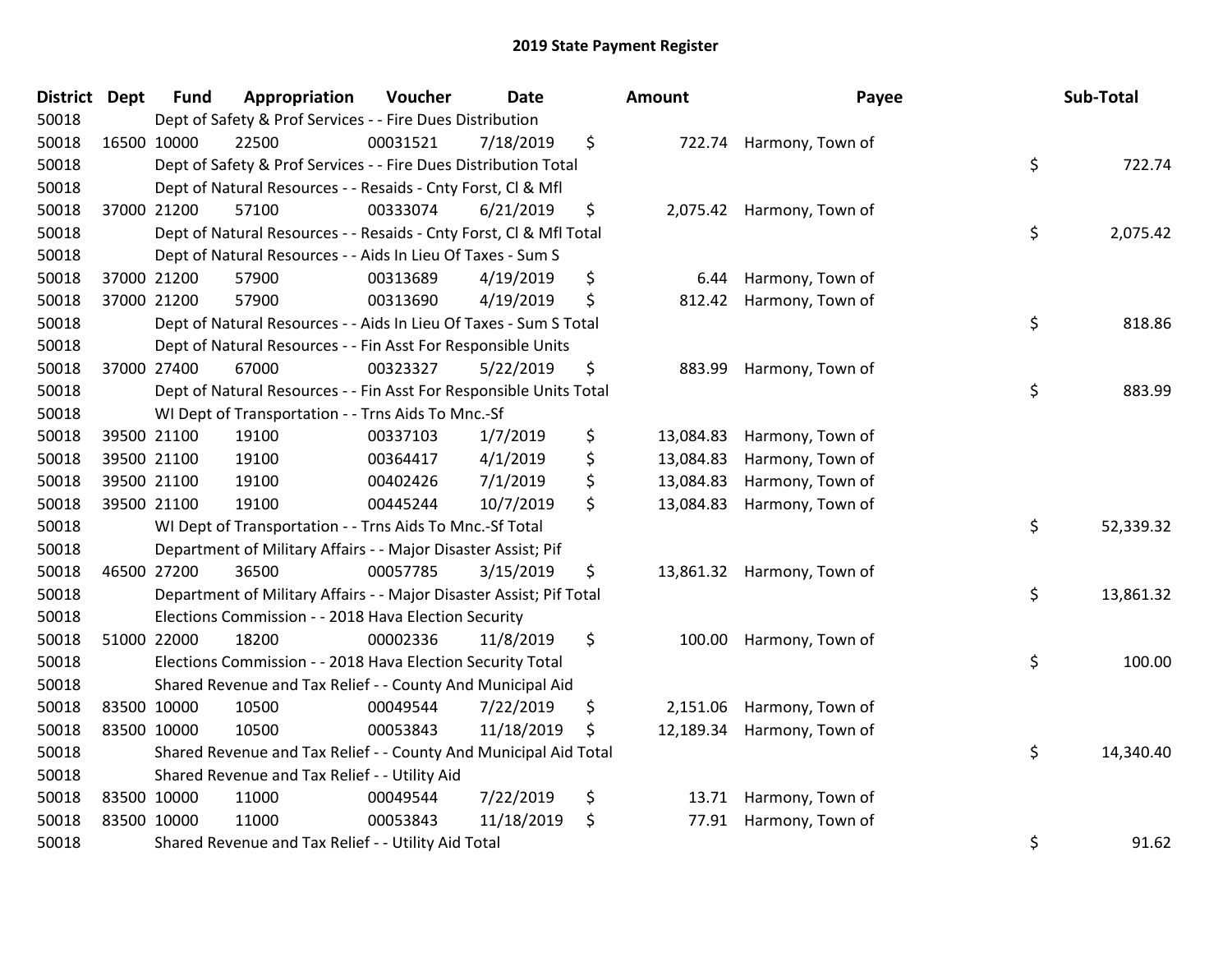| <b>District</b>    | Dept        | Fund        | Appropriation                                                         | <b>Voucher</b> | Date      |    | <b>Amount</b> | Payee            | Sub-Total  |
|--------------------|-------------|-------------|-----------------------------------------------------------------------|----------------|-----------|----|---------------|------------------|------------|
| 50018              |             |             | Shared Revenue and Tax Relief - - Personal Property Aid               |                |           |    |               |                  |            |
| 50018              |             | 83500 10000 | 11100                                                                 | 00041195       | 5/6/2019  | Ś  | 3.26          | Harmony, Town of |            |
| 50018              |             |             | Shared Revenue and Tax Relief - - Personal Property Aid Total         |                |           |    |               |                  | 3.26       |
| 50018              |             |             | Shared Revenue and Tax Relief - - School Lvy Tx/First Dollar Cr       |                |           |    |               |                  |            |
| 50018              | 83500 10000 |             | 30200                                                                 | 00045317       | 7/22/2019 | \$ | 36,867.06     | Harmony, Town of |            |
| 50018              |             | 83500 10000 | 30200                                                                 | 00048200       | 7/22/2019 | S  | 9,925.56      | Harmony, Town of |            |
| 50018              |             |             | Shared Revenue and Tax Relief - - School Lvy Tx/First Dollar Cr Total |                |           |    |               |                  | 46,792.62  |
| 50018              |             |             | Shared Revenue and Tax Relief - - Lottery & Gaming Credit             |                |           |    |               |                  |            |
| 50018              |             | 83500 52100 | 36300                                                                 | 00038686       | 3/25/2019 | Ŝ  | 12,196.95     | Harmony, Town of |            |
| 50018              |             |             | Shared Revenue and Tax Relief - - Lottery & Gaming Credit Total       |                |           |    |               |                  | 12,196.95  |
| <b>50018 Total</b> |             |             |                                                                       |                |           |    |               |                  | 144,226.50 |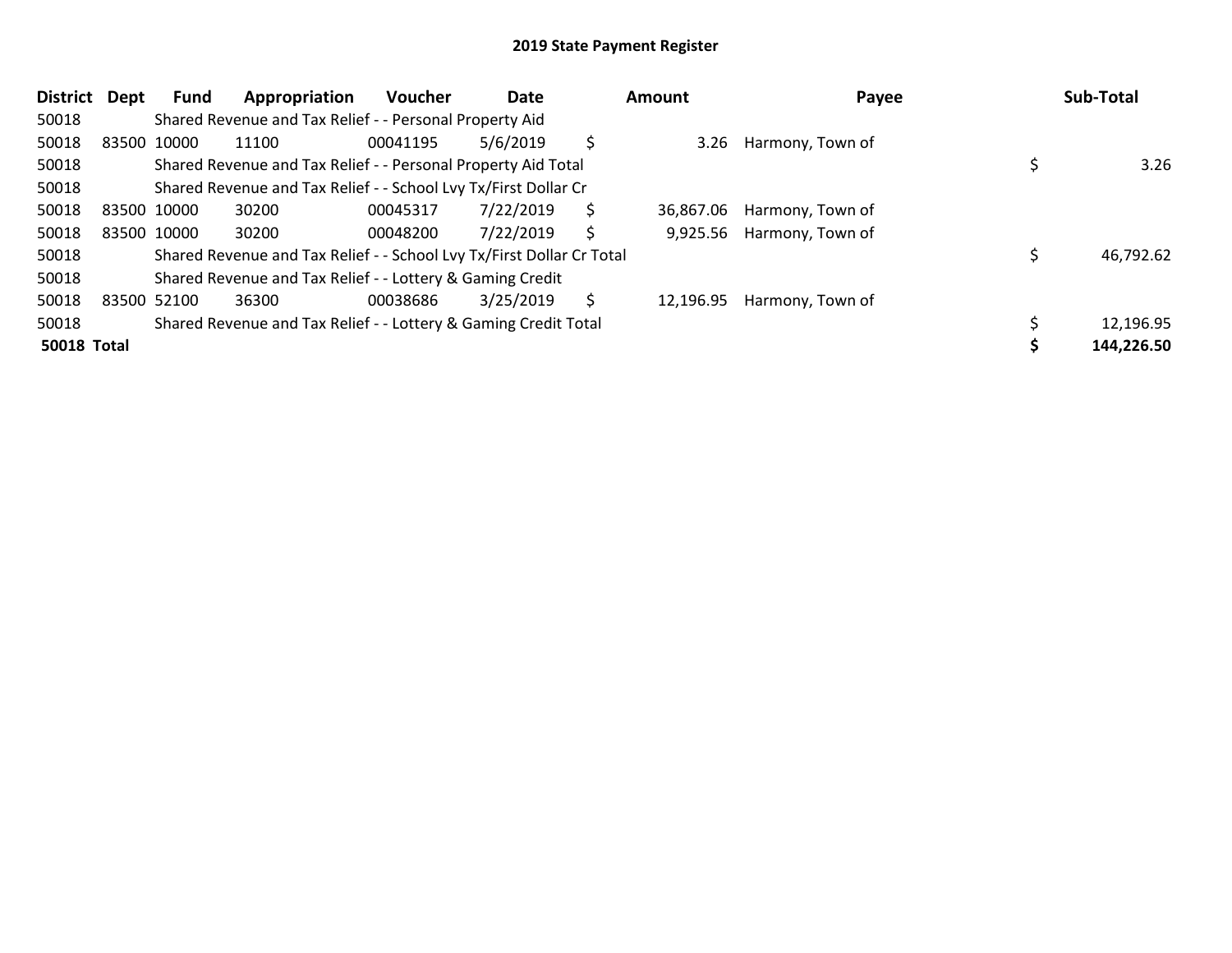| District Dept      |             | <b>Fund</b> | Appropriation                                                      | Voucher  | <b>Date</b> | <b>Amount</b>   |                        | Payee | Sub-Total  |
|--------------------|-------------|-------------|--------------------------------------------------------------------|----------|-------------|-----------------|------------------------|-------|------------|
| 50020              |             |             | Dept of Safety & Prof Services - - Fire Dues Distribution          |          |             |                 |                        |       |            |
| 50020              | 16500 10000 |             | 22500                                                              | 00031387 | 7/18/2019   | \$              | 1,155.78 Town Of Hill  |       |            |
| 50020              |             |             | Dept of Safety & Prof Services - - Fire Dues Distribution Total    |          |             |                 |                        | \$    | 1,155.78   |
| 50020              |             |             | Dept of Natural Resources - - Resaids - Cnty Forst, Cl & Mfl       |          |             |                 |                        |       |            |
| 50020              | 37000 21200 |             | 57100                                                              | 00333075 | 6/21/2019   | \$              | 1,777.81 Town Of Hill  |       |            |
| 50020              |             |             | Dept of Natural Resources - - Resaids - Cnty Forst, Cl & Mfl Total |          |             |                 |                        | \$    | 1,777.81   |
| 50020              |             |             | WI Dept of Transportation - - Trns Aids To Mnc.-Sf                 |          |             |                 |                        |       |            |
| 50020              |             | 39500 21100 | 19100                                                              | 00337104 | 1/7/2019    | \$<br>18,837.26 | Town Of Hill           |       |            |
| 50020              |             | 39500 21100 | 19100                                                              | 00364418 | 4/1/2019    | \$              | 18,837.26 Town Of Hill |       |            |
| 50020              |             | 39500 21100 | 19100                                                              | 00402427 | 7/1/2019    | \$              | 18,837.26 Town Of Hill |       |            |
| 50020              | 39500 21100 |             | 19100                                                              | 00445245 | 10/7/2019   | \$              | 18,837.28 Town Of Hill |       |            |
| 50020              |             |             | WI Dept of Transportation - - Trns Aids To Mnc.-Sf Total           |          |             |                 |                        | \$    | 75,349.06  |
| 50020              |             |             | WI Dept of Transportation - - Loc Rd Imp Prg St Fd                 |          |             |                 |                        |       |            |
| 50020              |             | 39500 21100 | 27800                                                              | 00468831 | 12/10/2019  | \$              | 23,152.50 Town Of Hill |       |            |
| 50020              |             |             | WI Dept of Transportation - - Loc Rd Imp Prg St Fd Total           |          |             |                 |                        | \$    | 23,152.50  |
| 50020              |             |             | Elections Commission - - 2018 Hava Election Security               |          |             |                 |                        |       |            |
| 50020              |             | 51000 22000 | 18200                                                              | 00002299 | 11/6/2019   | \$              | 1,200.00 Town Of Hill  |       |            |
| 50020              |             |             | Elections Commission - - 2018 Hava Election Security Total         |          |             |                 |                        | \$    | 1,200.00   |
| 50020              |             |             | Shared Revenue and Tax Relief - - County And Municipal Aid         |          |             |                 |                        |       |            |
| 50020              |             | 83500 10000 | 10500                                                              | 00049545 | 7/22/2019   | \$<br>2,816.80  | Town Of Hill           |       |            |
| 50020              | 83500 10000 |             | 10500                                                              | 00053844 | 11/18/2019  | \$              | 15,961.89 Town Of Hill |       |            |
| 50020              |             |             | Shared Revenue and Tax Relief - - County And Municipal Aid Total   |          |             |                 |                        | \$    | 18,778.69  |
| 50020              |             |             | Shared Revenue and Tax Relief - - Utility Aid                      |          |             |                 |                        |       |            |
| 50020              |             | 83500 10000 | 11000                                                              | 00049545 | 7/22/2019   | \$<br>107.78    | Town Of Hill           |       |            |
| 50020              | 83500 10000 |             | 11000                                                              | 00053844 | 11/18/2019  | \$<br>673.58    | Town Of Hill           |       |            |
| 50020              |             |             | Shared Revenue and Tax Relief - - Utility Aid Total                |          |             |                 |                        | \$    | 781.36     |
| 50020              |             |             | Shared Revenue and Tax Relief - - Personal Property Aid            |          |             |                 |                        |       |            |
| 50020              |             | 83500 10000 | 11100                                                              | 00041196 | 5/6/2019    | \$<br>23.93     | Town Of Hill           |       |            |
| 50020              |             |             | Shared Revenue and Tax Relief - - Personal Property Aid Total      |          |             |                 |                        | \$    | 23.93      |
| <b>50020 Total</b> |             |             |                                                                    |          |             |                 |                        | \$    | 122,219.13 |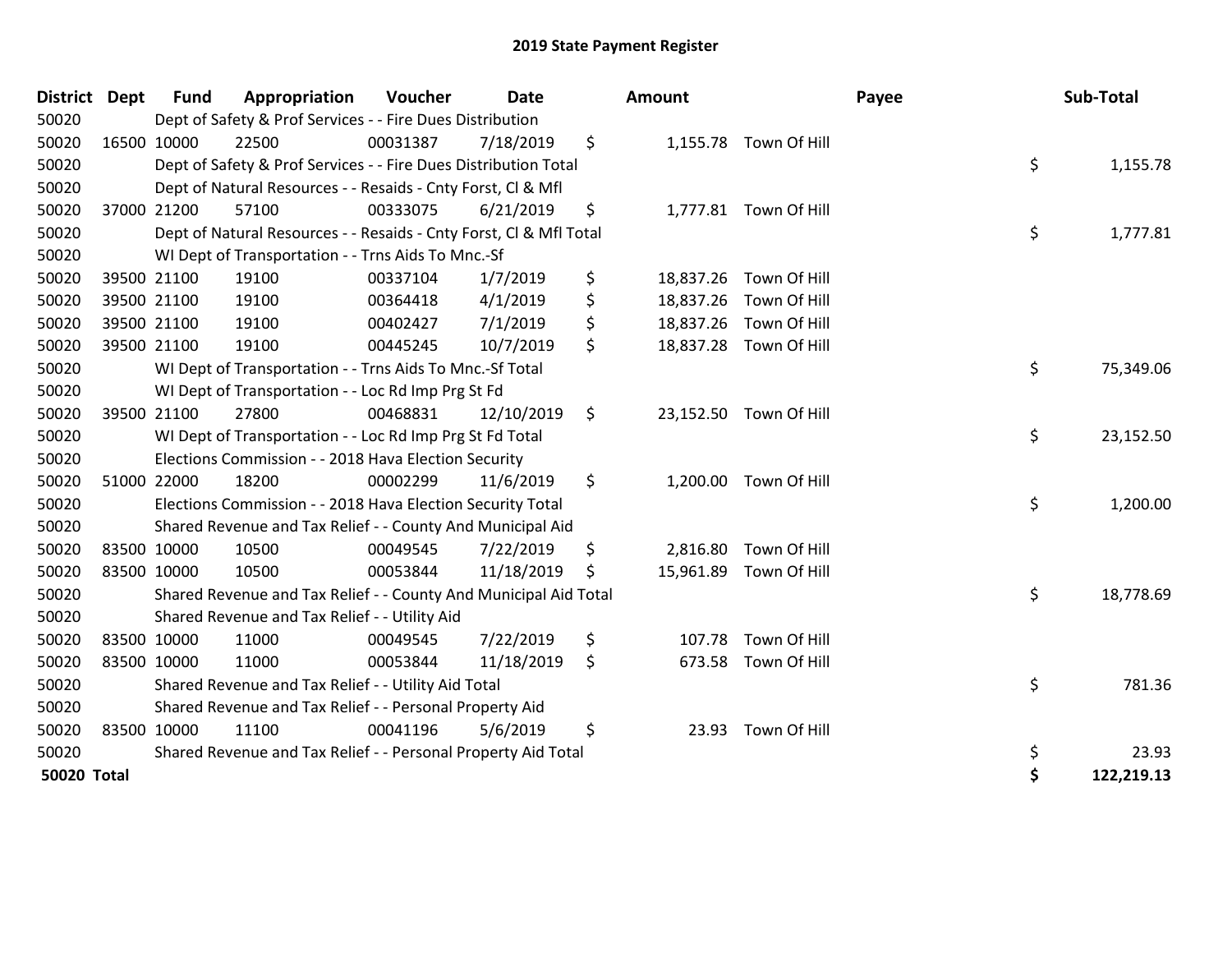| <b>District</b>    | <b>Dept</b> | <b>Fund</b> | Appropriation                                                       | Voucher  | <b>Date</b> | <b>Amount</b>   | Payee                    | Sub-Total        |
|--------------------|-------------|-------------|---------------------------------------------------------------------|----------|-------------|-----------------|--------------------------|------------------|
| 50022              |             |             | Dept of Safety & Prof Services - - Fire Dues Distribution           |          |             |                 |                          |                  |
| 50022              |             | 16500 10000 | 22500                                                               | 00031482 | 7/18/2019   | \$              | 867.82 Kennan, Town of   |                  |
| 50022              |             |             | Dept of Safety & Prof Services - - Fire Dues Distribution Total     |          |             |                 |                          | \$<br>867.82     |
| 50022              |             |             | Dept of Natural Resources - - Resaids - Cnty Forst, Cl & Mfl        |          |             |                 |                          |                  |
| 50022              |             | 37000 21200 | 57100                                                               | 00333076 | 6/21/2019   | \$              | 7,413.35 Kennan, Town of |                  |
| 50022              |             |             | Dept of Natural Resources - - Resaids - Cnty Forst, Cl & Mfl Total  |          |             |                 |                          | \$<br>7,413.35   |
| 50022              |             |             | Dept of Natural Resources - - Fin Asst For Responsible Units        |          |             |                 |                          |                  |
| 50022              |             | 37000 27400 | 67000                                                               | 00324477 | 5/28/2019   | \$<br>1,965.56  | Kennan, Town of          |                  |
| 50022              |             |             | Dept of Natural Resources - - Fin Asst For Responsible Units Total  |          |             |                 |                          | \$<br>1,965.56   |
| 50022              |             |             | WI Dept of Transportation - - Trns Aids To Mnc.-Sf                  |          |             |                 |                          |                  |
| 50022              |             | 39500 21100 | 19100                                                               | 00337105 | 1/7/2019    | \$<br>36,265.02 | Kennan, Town of          |                  |
| 50022              |             | 39500 21100 | 19100                                                               | 00364419 | 4/1/2019    | \$<br>36,265.02 | Kennan, Town of          |                  |
| 50022              | 39500 21100 |             | 19100                                                               | 00402428 | 7/1/2019    | \$<br>36,265.02 | Kennan, Town of          |                  |
| 50022              | 39500 21100 |             | 19100                                                               | 00445246 | 10/7/2019   | \$<br>36,265.02 | Kennan, Town of          |                  |
| 50022              |             |             | WI Dept of Transportation - - Trns Aids To Mnc.-Sf Total            |          |             |                 |                          | \$<br>145,060.08 |
| 50022              |             |             | Department of Military Affairs - - Major Disaster Assist; Pif       |          |             |                 |                          |                  |
| 50022              | 46500 27200 |             | 36500                                                               | 00057781 | 3/15/2019   | \$<br>7,902.97  | Kennan, Town of          |                  |
| 50022              |             |             | Department of Military Affairs - - Major Disaster Assist; Pif Total |          |             |                 |                          | \$<br>7,902.97   |
| 50022              |             |             | Shared Revenue and Tax Relief - - County And Municipal Aid          |          |             |                 |                          |                  |
| 50022              | 83500 10000 |             | 10500                                                               | 00049546 | 7/22/2019   | \$<br>4,843.73  | Kennan, Town of          |                  |
| 50022              | 83500 10000 |             | 10500                                                               | 00053845 | 11/18/2019  | \$<br>27,447.79 | Kennan, Town of          |                  |
| 50022              |             |             | Shared Revenue and Tax Relief - - County And Municipal Aid Total    |          |             |                 |                          | \$<br>32,291.52  |
| 50022              |             |             | Shared Revenue and Tax Relief - - Utility Aid                       |          |             |                 |                          |                  |
| 50022              | 83500 10000 |             | 11000                                                               | 00049546 | 7/22/2019   | \$<br>22.35     | Kennan, Town of          |                  |
| 50022              | 83500 10000 |             | 11000                                                               | 00053845 | 11/18/2019  | \$<br>130.79    | Kennan, Town of          |                  |
| 50022              |             |             | Shared Revenue and Tax Relief - - Utility Aid Total                 |          |             |                 |                          | \$<br>153.14     |
| 50022              |             |             | Shared Revenue and Tax Relief - - Personal Property Aid             |          |             |                 |                          |                  |
| 50022              | 83500 10000 |             | 11100                                                               | 00041197 | 5/6/2019    | \$<br>2.06      | Kennan, Town of          |                  |
| 50022              |             |             | Shared Revenue and Tax Relief - - Personal Property Aid Total       |          |             |                 |                          | \$<br>2.06       |
| <b>50022 Total</b> |             |             |                                                                     |          |             |                 |                          | \$<br>195,656.50 |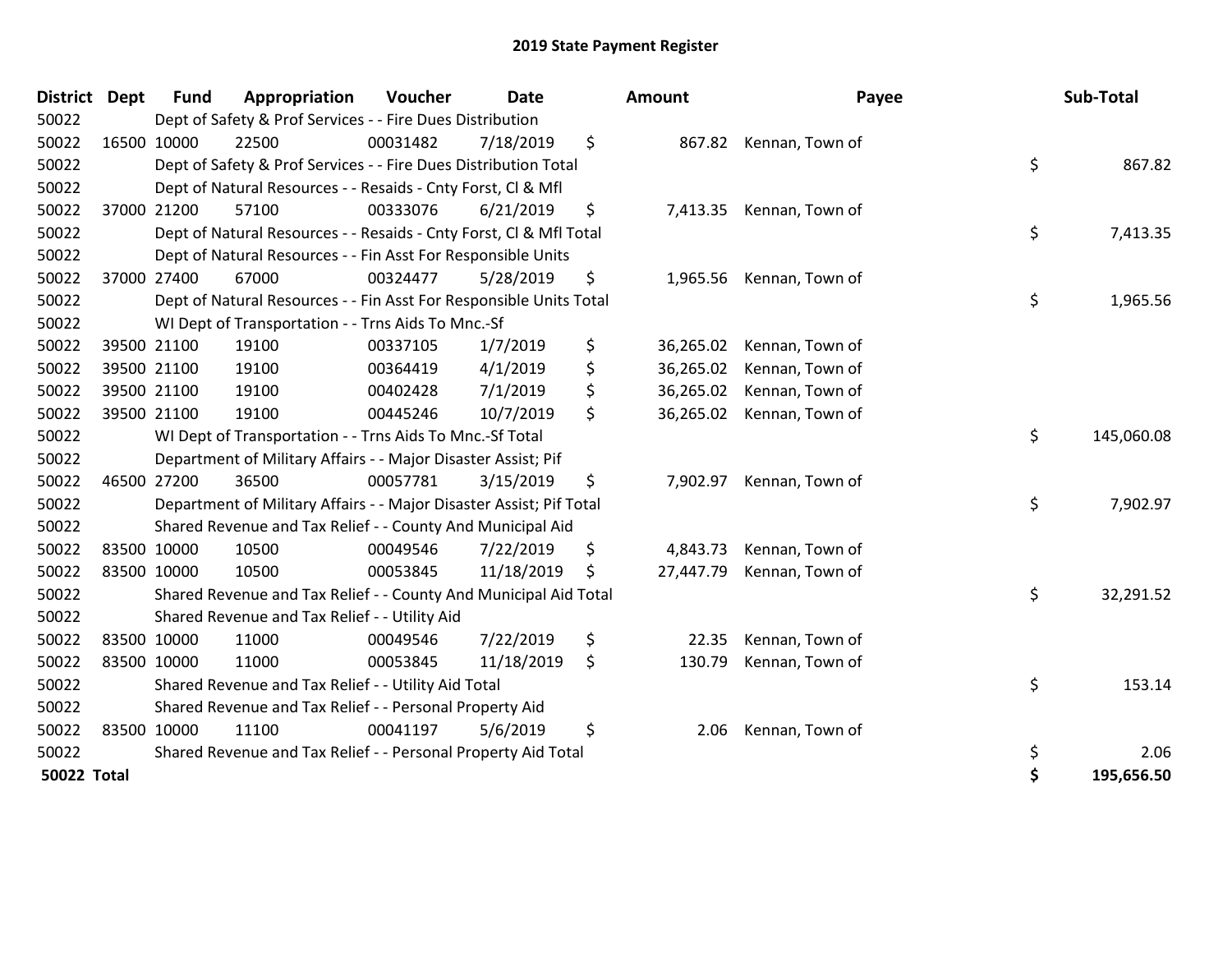| <b>District</b> | Dept        | Fund | Appropriation                                                      | Voucher  | <b>Date</b> | Amount          |                        | Payee | Sub-Total  |
|-----------------|-------------|------|--------------------------------------------------------------------|----------|-------------|-----------------|------------------------|-------|------------|
| 50024           |             |      | Dept of Safety & Prof Services - - Fire Dues Distribution          |          |             |                 |                        |       |            |
| 50024           | 16500 10000 |      | 22500                                                              | 00031486 | 7/18/2019   | \$              | 863.94 Town Of Knox    |       |            |
| 50024           |             |      | Dept of Safety & Prof Services - - Fire Dues Distribution Total    |          |             |                 |                        | \$    | 863.94     |
| 50024           |             |      | Dept of Natural Resources - - Resaids - Cnty Forst, CI & Mfl       |          |             |                 |                        |       |            |
| 50024           | 37000 21200 |      | 57100                                                              | 00333077 | 6/21/2019   | \$              | 1,450.03 Town Of Knox  |       |            |
| 50024           |             |      | Dept of Natural Resources - - Resaids - Cnty Forst, CI & Mfl Total |          |             |                 |                        | \$    | 1,450.03   |
| 50024           |             |      | Dept of Natural Resources - - Fin Asst For Responsible Units       |          |             |                 |                        |       |            |
| 50024           | 37000 27400 |      | 67000                                                              | 00322676 | 5/22/2019   | \$              | 2,568.90 Town Of Knox  |       |            |
| 50024           |             |      | Dept of Natural Resources - - Fin Asst For Responsible Units Total |          |             |                 |                        | \$    | 2,568.90   |
| 50024           |             |      | WI Dept of Transportation - - Trns Aids To Mnc.-Sf                 |          |             |                 |                        |       |            |
| 50024           | 39500 21100 |      | 19100                                                              | 00337106 | 1/7/2019    | \$<br>19,991.71 | Town Of Knox           |       |            |
| 50024           | 39500 21100 |      | 19100                                                              | 00364420 | 4/1/2019    | \$              | 19,991.71 Town Of Knox |       |            |
| 50024           | 39500 21100 |      | 19100                                                              | 00402429 | 7/1/2019    | \$              | 19,991.71 Town Of Knox |       |            |
| 50024           | 39500 21100 |      | 19100                                                              | 00445247 | 10/7/2019   | \$              | 19,991.74 Town Of Knox |       |            |
| 50024           |             |      | WI Dept of Transportation - - Trns Aids To Mnc.-Sf Total           |          |             |                 |                        | \$    | 79,966.87  |
| 50024           |             |      | Elections Commission - - 2018 Hava Election Security               |          |             |                 |                        |       |            |
| 50024           | 51000 22000 |      | 18200                                                              | 00002347 | 11/8/2019   | \$<br>1,200.00  | Town Of Knox           |       |            |
| 50024           |             |      | Elections Commission - - 2018 Hava Election Security Total         |          |             |                 |                        | \$    | 1,200.00   |
| 50024           |             |      | Shared Revenue and Tax Relief - - County And Municipal Aid         |          |             |                 |                        |       |            |
| 50024           | 83500 10000 |      | 10500                                                              | 00049547 | 7/22/2019   | \$              | 3,725.12 Town Of Knox  |       |            |
| 50024           | 83500 10000 |      | 10500                                                              | 00053846 | 11/18/2019  | \$              | 21,109.02 Town Of Knox |       |            |
| 50024           |             |      | Shared Revenue and Tax Relief - - County And Municipal Aid Total   |          |             |                 |                        | \$    | 24,834.14  |
| 50024           |             |      | Shared Revenue and Tax Relief - - Personal Property Aid            |          |             |                 |                        |       |            |
| 50024           | 83500 10000 |      | 11100                                                              | 00041198 | 5/6/2019    | \$              | 13.82 Town Of Knox     |       |            |
| 50024           |             |      | Shared Revenue and Tax Relief - - Personal Property Aid Total      |          |             |                 |                        | \$    | 13.82      |
| 50024 Total     |             |      |                                                                    |          |             |                 |                        | \$    | 110,897.70 |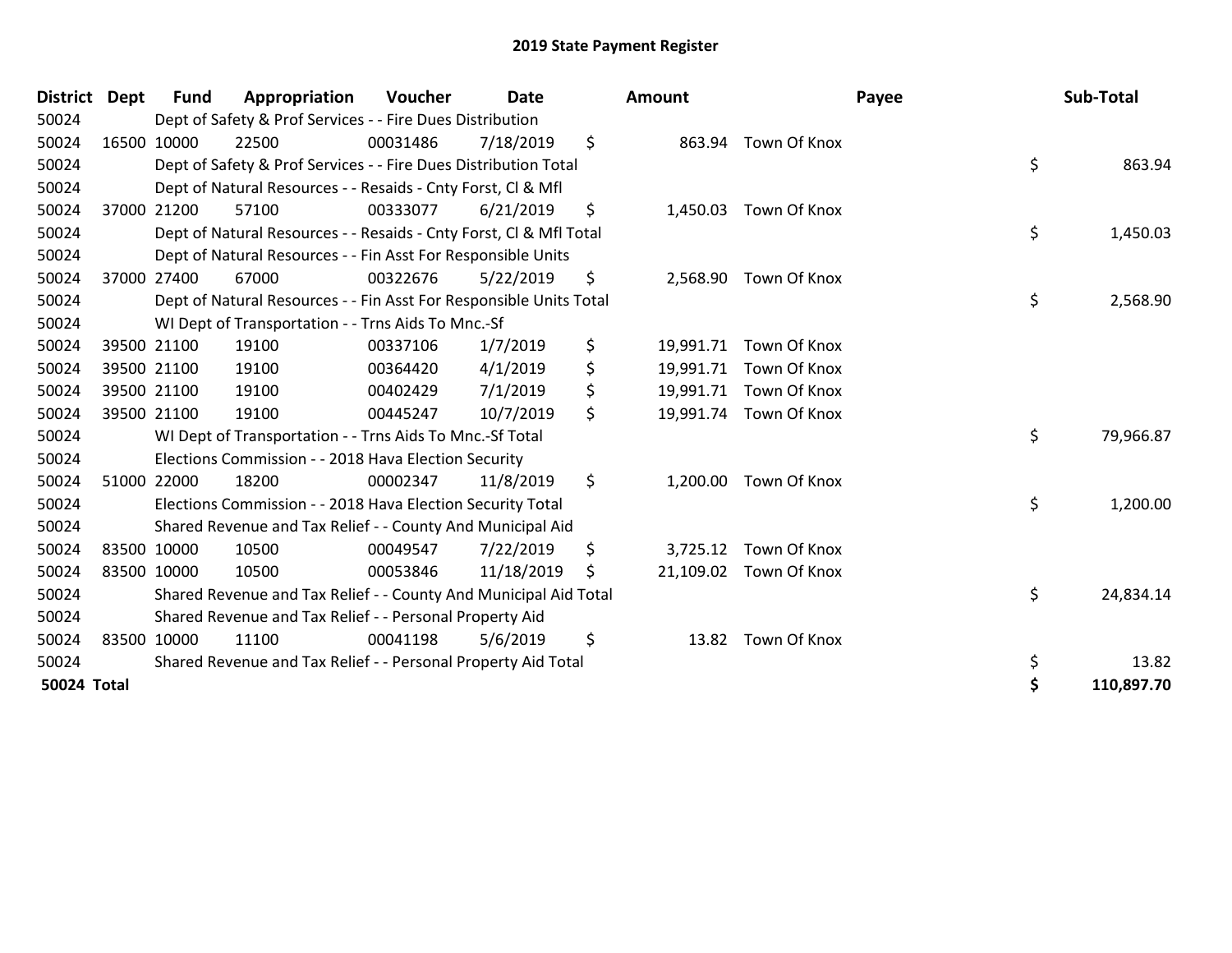| District Dept |             | <b>Fund</b> | Appropriation                                                      | Voucher  | <b>Date</b> | <b>Amount</b>   |                        | Payee | Sub-Total  |
|---------------|-------------|-------------|--------------------------------------------------------------------|----------|-------------|-----------------|------------------------|-------|------------|
| 50026         |             |             | Dept of Safety & Prof Services - - Fire Dues Distribution          |          |             |                 |                        |       |            |
| 50026         | 16500 10000 |             | 22500                                                              | 00030466 | 7/16/2019   | \$              | 5,484.85 Town Of Lake  |       |            |
| 50026         |             |             | Dept of Safety & Prof Services - - Fire Dues Distribution Total    |          |             |                 |                        | \$    | 5,484.85   |
| 50026         |             |             | Dept of Natural Resources - - Aids In Lieu Of Taxes - Gener        |          |             |                 |                        |       |            |
| 50026         | 37000 10000 |             | 50300                                                              | 00297904 | 2/12/2019   | \$              | 3,113.40 Town Of Lake  |       |            |
| 50026         | 37000 10000 |             | 50300                                                              | 00314378 | 4/19/2019   | \$              | 182.71 Town Of Lake    |       |            |
| 50026         |             |             | Dept of Natural Resources - - Aids In Lieu Of Taxes - Gener Total  |          |             |                 |                        | \$    | 3,296.11   |
| 50026         |             |             | Dept of Natural Resources - - Resaids - Cnty Forst, Cl & Mfl       |          |             |                 |                        |       |            |
| 50026         | 37000 21200 |             | 57100                                                              | 00333078 | 6/21/2019   | \$              | 4,414.25 Town Of Lake  |       |            |
| 50026         |             |             | Dept of Natural Resources - - Resaids - Cnty Forst, Cl & Mfl Total |          |             |                 |                        | \$    | 4,414.25   |
| 50026         |             |             | Dept of Natural Resources - - Aids In Lieu Of Taxes - Sum S        |          |             |                 |                        |       |            |
| 50026         |             | 37000 21200 | 57900                                                              | 00314376 | 4/19/2019   | \$<br>5,793.04  | Town Of Lake           |       |            |
| 50026         | 37000 21200 |             | 57900                                                              | 00314377 | 4/19/2019   | \$<br>9.16      | Town Of Lake           |       |            |
| 50026         |             |             | Dept of Natural Resources - - Aids In Lieu Of Taxes - Sum S Total  |          |             |                 |                        | \$    | 5,802.20   |
| 50026         |             |             | WI Dept of Transportation - - Trns Aids To Mnc.-Sf                 |          |             |                 |                        |       |            |
| 50026         |             | 39500 21100 | 19100                                                              | 00337107 | 1/7/2019    | \$<br>51,441.14 | Town Of Lake           |       |            |
| 50026         |             | 39500 21100 | 19100                                                              | 00364421 | 4/1/2019    | \$              | 51,441.14 Town Of Lake |       |            |
| 50026         | 39500 21100 |             | 19100                                                              | 00402430 | 7/1/2019    | \$              | 51,441.14 Town Of Lake |       |            |
| 50026         | 39500 21100 |             | 19100                                                              | 00445248 | 10/7/2019   | \$              | 51,441.15 Town Of Lake |       |            |
| 50026         |             |             | WI Dept of Transportation - - Trns Aids To Mnc.-Sf Total           |          |             |                 |                        | \$    | 205,764.57 |
| 50026         |             |             | WI Dept of Transportation - - Dept Mgt & Oper St Fd                |          |             |                 |                        |       |            |
| 50026         | 39500 21100 |             | 46100                                                              | 00458757 | 11/7/2019   | \$              | 600.00 Town Of Lake    |       |            |
| 50026         |             |             | WI Dept of Transportation - - Dept Mgt & Oper St Fd Total          |          |             |                 |                        | \$    | 600.00     |
| 50026         |             |             | Shared Revenue and Tax Relief - - County And Municipal Aid         |          |             |                 |                        |       |            |
| 50026         |             | 83500 10000 | 10500                                                              | 00049548 | 7/22/2019   | \$              | 12,008.49 Town Of Lake |       |            |
| 50026         |             | 83500 10000 | 10500                                                              | 00053847 | 11/18/2019  | \$              | 68,048.10 Town Of Lake |       |            |
| 50026         |             |             | Shared Revenue and Tax Relief - - County And Municipal Aid Total   |          |             |                 |                        | \$    | 80,056.59  |
| 50026         |             |             | Shared Revenue and Tax Relief - - Exempt Computer Aid              |          |             |                 |                        |       |            |
| 50026         | 83500 10000 |             | 10900                                                              | 00046631 | 7/22/2019   | \$              | 5.19 Town Of Lake      |       |            |
| 50026         |             |             | Shared Revenue and Tax Relief - - Exempt Computer Aid Total        |          |             |                 |                        | \$    | 5.19       |
| 50026         |             |             | Shared Revenue and Tax Relief - - Utility Aid                      |          |             |                 |                        |       |            |
| 50026         | 83500 10000 |             | 11000                                                              | 00049548 | 7/22/2019   | \$              | 2,345.12 Town Of Lake  |       |            |
| 50026         | 83500 10000 |             | 11000                                                              | 00053847 | 11/18/2019  | \$              | 15,328.83 Town Of Lake |       |            |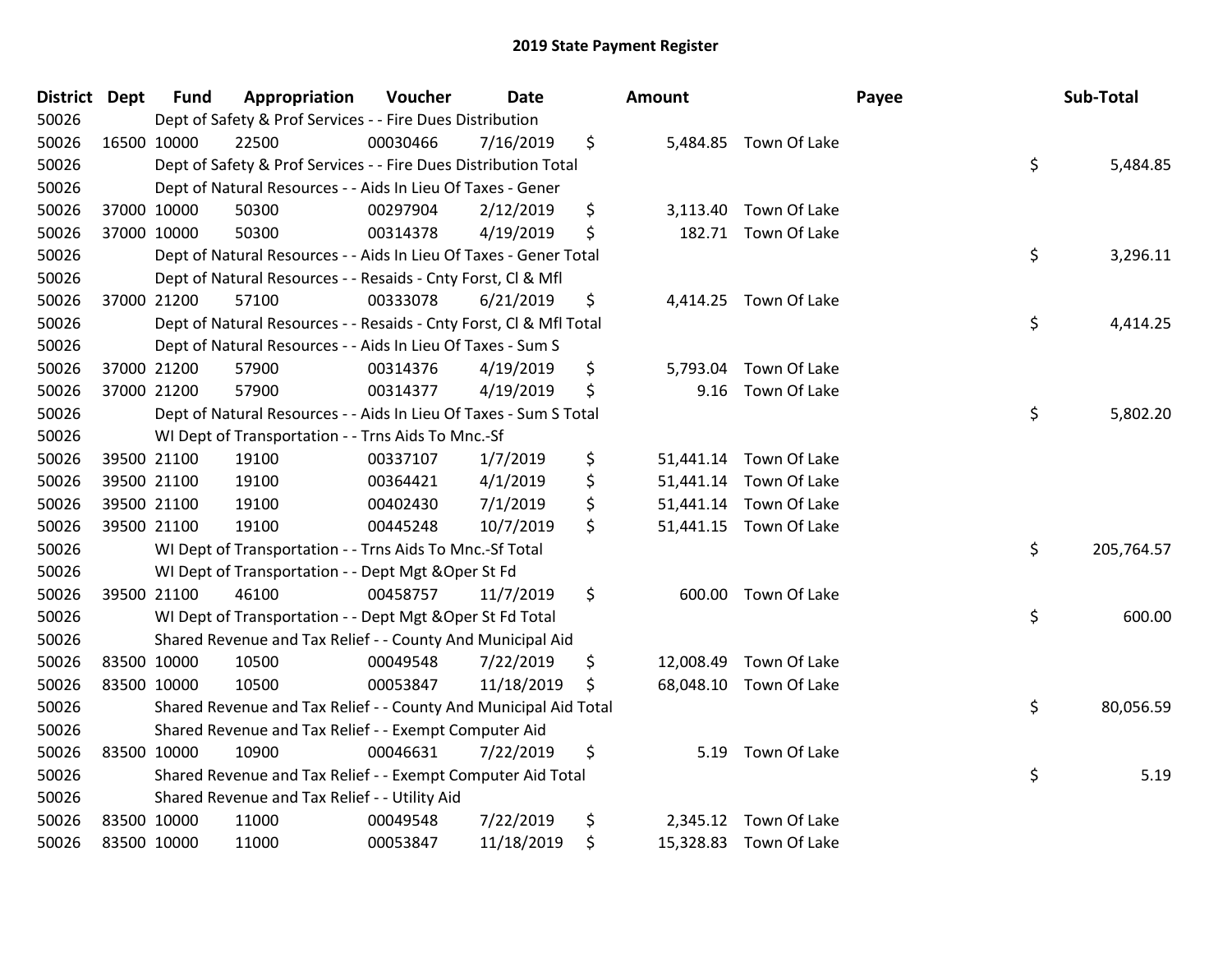| District Dept |             | Fund | Appropriation                                                         | Voucher  | Date      |    | Amount     |                        | Payee | Sub-Total  |
|---------------|-------------|------|-----------------------------------------------------------------------|----------|-----------|----|------------|------------------------|-------|------------|
| 50026         |             |      | Shared Revenue and Tax Relief - - Utility Aid Total                   |          |           |    |            |                        | S     | 17,673.95  |
| 50026         |             |      | Shared Revenue and Tax Relief - - Personal Property Aid               |          |           |    |            |                        |       |            |
| 50026         | 83500 10000 |      | 11100                                                                 | 00041199 | 5/6/2019  | \$ | 141.06     | Town Of Lake           |       |            |
| 50026         |             |      | Shared Revenue and Tax Relief - - Personal Property Aid Total         |          |           |    |            |                        |       | 141.06     |
| 50026         |             |      | Shared Revenue and Tax Relief - - School Lvy Tx/First Dollar Cr       |          |           |    |            |                        |       |            |
| 50026         | 83500 10000 |      | 30200                                                                 | 00045318 | 7/22/2019 | \$ | 239,330.56 | Town Of Lake           |       |            |
| 50026         | 83500 10000 |      | 30200                                                                 | 00048201 | 7/22/2019 | \$ |            | 64,372.16 Town Of Lake |       |            |
| 50026         |             |      | Shared Revenue and Tax Relief - - School Lvy Tx/First Dollar Cr Total |          |           |    |            |                        |       | 303,702.72 |
| 50026         |             |      | Shared Revenue and Tax Relief - - Lottery & Gaming Credit             |          |           |    |            |                        |       |            |
| 50026         | 83500 52100 |      | 36300                                                                 | 00038687 | 3/25/2019 | S  | 69.024.13  | Town Of Lake           |       |            |
| 50026         |             |      | Shared Revenue and Tax Relief - - Lottery & Gaming Credit Total       |          |           |    |            |                        |       | 69,024.13  |
| 50026 Total   |             |      |                                                                       |          |           |    |            |                        |       | 695,965.62 |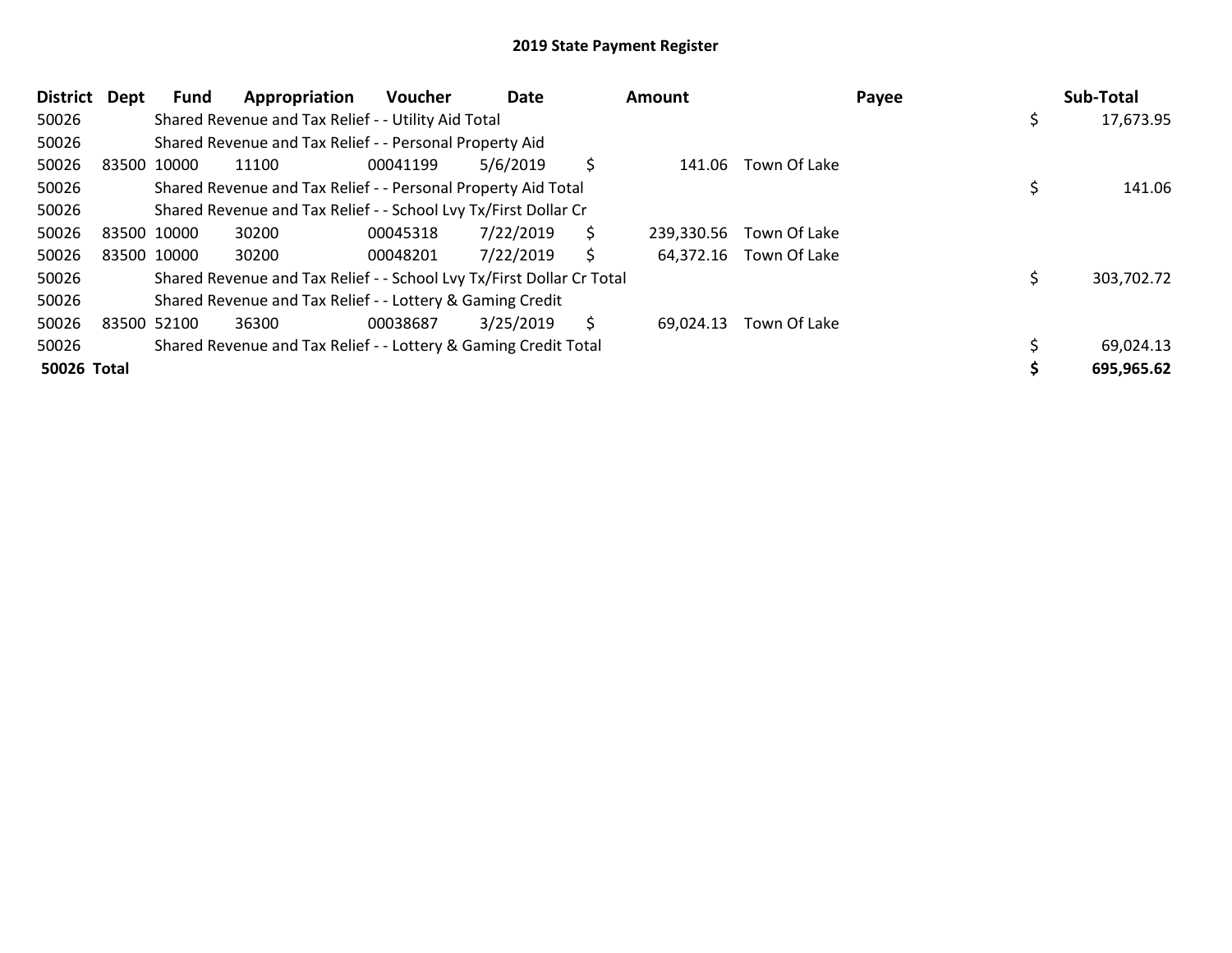| District Dept |             | <b>Fund</b> | Appropriation                                                      | Voucher  | <b>Date</b> | <b>Amount</b>   | Payee                   | Sub-Total        |
|---------------|-------------|-------------|--------------------------------------------------------------------|----------|-------------|-----------------|-------------------------|------------------|
| 50028         |             |             | Dept of Safety & Prof Services - - Fire Dues Distribution          |          |             |                 |                         |                  |
| 50028         |             | 16500 10000 | 22500                                                              | 00031176 | 7/18/2019   | \$              | 1,809.25 Town Of Ogema  |                  |
| 50028         |             |             | Dept of Safety & Prof Services - - Fire Dues Distribution Total    |          |             |                 |                         | \$<br>1,809.25   |
| 50028         |             |             | Dept of Natural Resources - - Resaids - Cnty Forst, Cl & Mfl       |          |             |                 |                         |                  |
| 50028         |             | 37000 21200 | 57100                                                              | 00333079 | 6/24/2019   | \$              | 3,360.15 Town Of Ogema  |                  |
| 50028         |             |             | Dept of Natural Resources - - Resaids - Cnty Forst, CI & Mfl Total |          |             |                 |                         | \$<br>3,360.15   |
| 50028         |             |             | Dept of Natural Resources - - Rec & Resource Aids, Fed             |          |             |                 |                         |                  |
| 50028         |             | 37000 21200 | 58300                                                              | 00308959 | 4/4/2019    | \$              | 900.00 Town Of Ogema    |                  |
| 50028         |             |             | Dept of Natural Resources - - Rec & Resource Aids, Fed Total       |          |             |                 |                         | \$<br>900.00     |
| 50028         |             |             | Dept of Natural Resources - - Fin Asst For Responsible Units       |          |             |                 |                         |                  |
| 50028         |             | 37000 27400 | 67000                                                              | 00323566 | 5/23/2019   | \$              | 2,319.26 Town Of Ogema  |                  |
| 50028         |             |             | Dept of Natural Resources - - Fin Asst For Responsible Units Total |          |             |                 |                         | \$<br>2,319.26   |
| 50028         |             |             | WI Dept of Transportation - - Trns Aids To Mnc.-Sf                 |          |             |                 |                         |                  |
| 50028         |             | 39500 21100 | 19100                                                              | 00337108 | 1/7/2019    | \$              | 34,980.93 Town Of Ogema |                  |
| 50028         |             | 39500 21100 | 19100                                                              | 00364422 | 4/1/2019    | \$<br>34,980.93 | Town Of Ogema           |                  |
| 50028         |             | 39500 21100 | 19100                                                              | 00402431 | 7/1/2019    | \$<br>34,980.93 | Town Of Ogema           |                  |
| 50028         |             | 39500 21100 | 19100                                                              | 00445249 | 10/7/2019   | \$              | 34,980.94 Town Of Ogema |                  |
| 50028         |             |             | WI Dept of Transportation - - Trns Aids To Mnc.-Sf Total           |          |             |                 |                         | \$<br>139,923.73 |
| 50028         |             |             | Shared Revenue and Tax Relief - - County And Municipal Aid         |          |             |                 |                         |                  |
| 50028         |             | 83500 10000 | 10500                                                              | 00049549 | 7/22/2019   | \$              | 13,389.61 Town Of Ogema |                  |
| 50028         |             | 83500 10000 | 10500                                                              | 00053848 | 11/18/2019  | \$              | 75,874.48 Town Of Ogema |                  |
| 50028         |             |             | Shared Revenue and Tax Relief - - County And Municipal Aid Total   |          |             |                 |                         | \$<br>89,264.09  |
| 50028         |             |             | Shared Revenue and Tax Relief - - Exempt Computer Aid              |          |             |                 |                         |                  |
| 50028         |             | 83500 10000 | 10900                                                              | 00046632 | 7/22/2019   | \$              | 51.97 Town Of Ogema     |                  |
| 50028         |             |             | Shared Revenue and Tax Relief - - Exempt Computer Aid Total        |          |             |                 |                         | \$<br>51.97      |
| 50028         |             |             | Shared Revenue and Tax Relief - - Utility Aid                      |          |             |                 |                         |                  |
| 50028         | 83500 10000 |             | 11000                                                              | 00049549 | 7/22/2019   | \$<br>74.34     | Town Of Ogema           |                  |
| 50028         |             | 83500 10000 | 11000                                                              | 00053848 | 11/18/2019  | \$              | 435.14 Town Of Ogema    |                  |
| 50028         |             |             | Shared Revenue and Tax Relief - - Utility Aid Total                |          |             |                 |                         | \$<br>509.48     |
| 50028         |             |             | Shared Revenue and Tax Relief - - Personal Property Aid            |          |             |                 |                         |                  |
| 50028         |             | 83500 10000 | 11100                                                              | 00041200 | 5/6/2019    | \$              | 1,047.18 Town Of Ogema  |                  |
| 50028         |             |             | Shared Revenue and Tax Relief - - Personal Property Aid Total      |          |             |                 |                         | \$<br>1,047.18   |
| 50028         |             |             | Shared Revenue and Tax Relief - - School Lvy Tx/First Dollar Cr    |          |             |                 |                         |                  |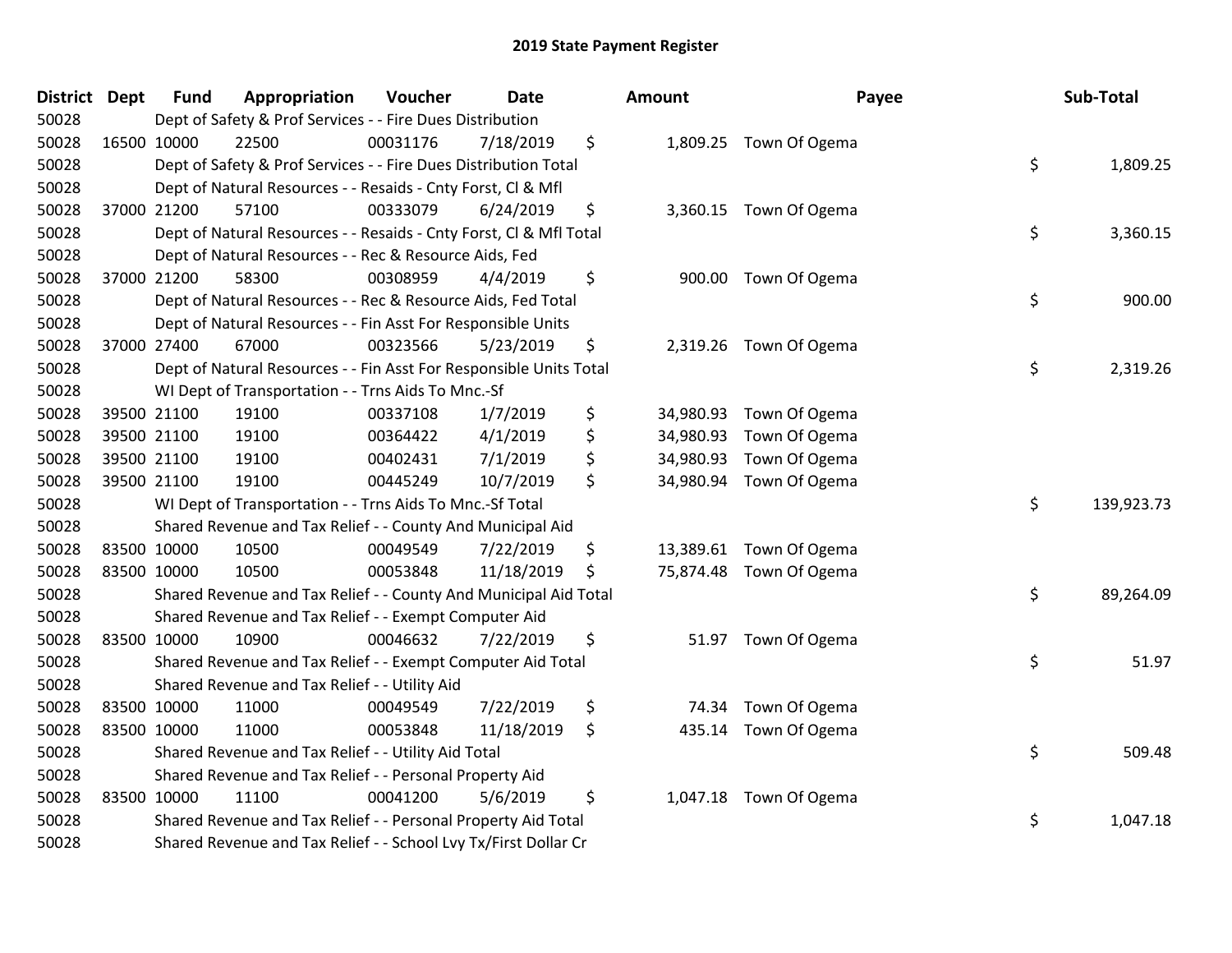| District Dept |             | <b>Fund</b> | Appropriation                                                         | Voucher  | Date      | Amount     | Payee                   | Sub-Total  |
|---------------|-------------|-------------|-----------------------------------------------------------------------|----------|-----------|------------|-------------------------|------------|
| 50028         | 83500 10000 |             | 30200                                                                 | 00045319 | 7/22/2019 | 130,076.26 | Town Of Ogema           |            |
| 50028         |             | 83500 10000 | 30200                                                                 | 00048202 | 7/22/2019 | 43,106.85  | Town Of Ogema           |            |
| 50028         |             |             | Shared Revenue and Tax Relief - - School Lvy Tx/First Dollar Cr Total |          |           |            |                         | 173,183.11 |
| 50028         |             |             | Shared Revenue and Tax Relief - - Lottery & Gaming Credit             |          |           |            |                         |            |
| 50028         |             | 83500 52100 | 36300                                                                 | 00038688 | 3/25/2019 |            | 49,616.44 Town Of Ogema |            |
| 50028         |             |             | Shared Revenue and Tax Relief - - Lottery & Gaming Credit Total       |          |           |            |                         | 49,616.44  |
| 50028 Total   |             |             |                                                                       |          |           |            |                         | 461,984.66 |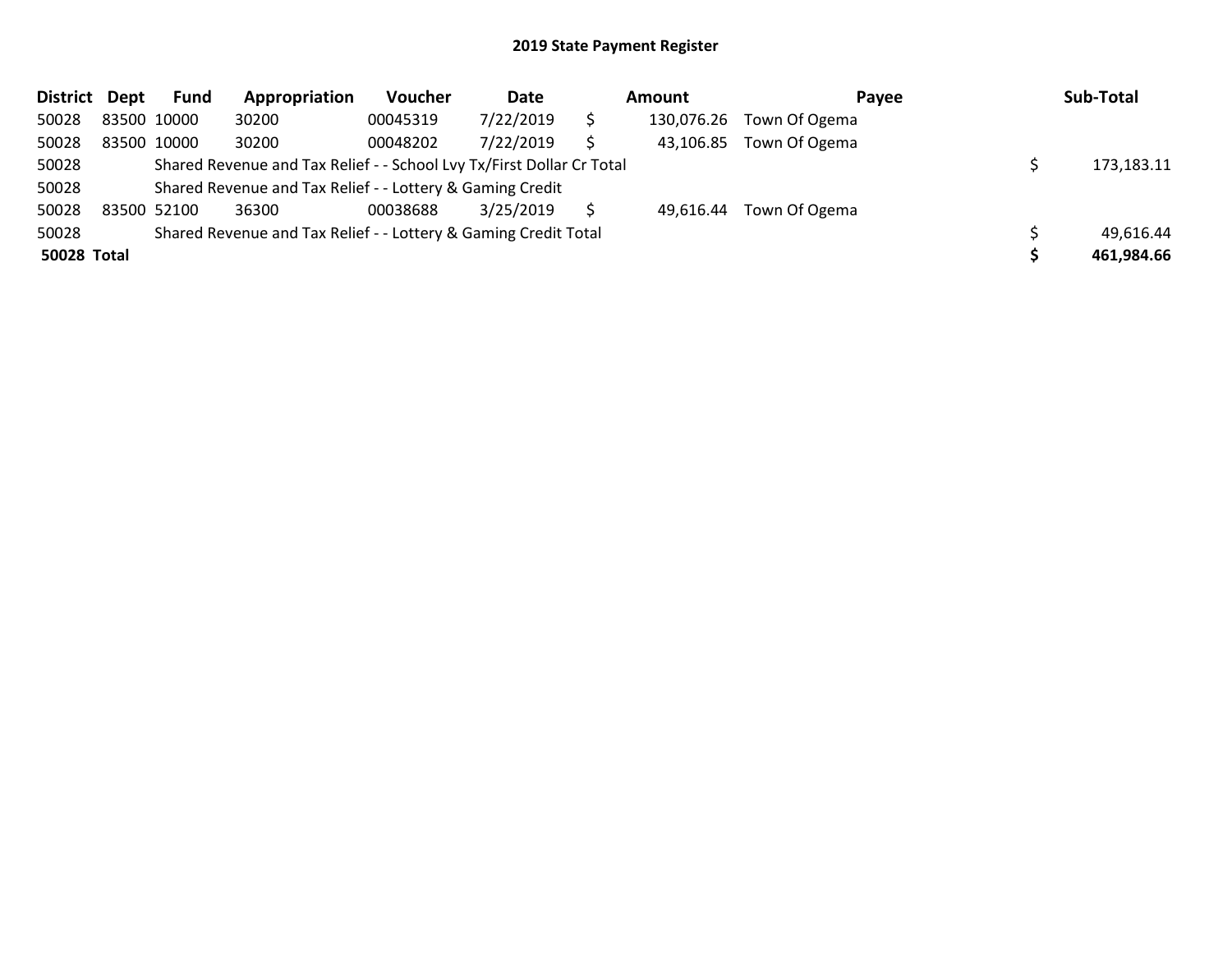| District Dept      |             | <b>Fund</b> | Appropriation                                                       | Voucher  | Date       | Amount       | Payee                      | Sub-Total        |
|--------------------|-------------|-------------|---------------------------------------------------------------------|----------|------------|--------------|----------------------------|------------------|
| 50030              |             |             | Dept of Safety & Prof Services - - Fire Dues Distribution           |          |            |              |                            |                  |
| 50030              | 16500 10000 |             | 22500                                                               | 00031360 | 7/18/2019  | \$           | 1,249.81 Town Of Prentice  |                  |
| 50030              |             |             | Dept of Safety & Prof Services - - Fire Dues Distribution Total     |          |            |              |                            | \$<br>1,249.81   |
| 50030              |             |             | Dept of Natural Resources - - Aids In Lieu Of Taxes - Gener         |          |            |              |                            |                  |
| 50030              |             | 37000 10000 | 50300                                                               | 00297926 | 2/12/2019  | \$           | 1,545.03 Town Of Prentice  |                  |
| 50030              |             |             | Dept of Natural Resources - - Aids In Lieu Of Taxes - Gener Total   |          |            |              |                            | \$<br>1,545.03   |
| 50030              |             |             | Dept of Natural Resources - - Resaids - Cnty Forst, Cl & Mfl        |          |            |              |                            |                  |
| 50030              |             | 37000 21200 | 57100                                                               | 00333080 | 6/21/2019  | \$           | 3,736.68 Town Of Prentice  |                  |
| 50030              |             |             | Dept of Natural Resources - - Resaids - Cnty Forst, Cl & Mfl Total  |          |            |              |                            | \$<br>3,736.68   |
| 50030              |             |             | WI Dept of Transportation - - Trns Aids To Mnc.-Sf                  |          |            |              |                            |                  |
| 50030              |             | 39500 21100 | 19100                                                               | 00337109 | 1/7/2019   | \$           | 29,247.86 Town Of Prentice |                  |
| 50030              |             | 39500 21100 | 19100                                                               | 00364423 | 4/1/2019   | \$           | 29,247.86 Town Of Prentice |                  |
| 50030              |             | 39500 21100 | 19100                                                               | 00402432 | 7/1/2019   | \$           | 29,247.86 Town Of Prentice |                  |
| 50030              |             | 39500 21100 | 19100                                                               | 00445250 | 10/7/2019  | \$           | 29,247.87 Town Of Prentice |                  |
| 50030              |             |             | WI Dept of Transportation - - Trns Aids To Mnc.-Sf Total            |          |            |              |                            | \$<br>116,991.45 |
| 50030              |             |             | Shared Revenue and Tax Relief - - County And Municipal Aid          |          |            |              |                            |                  |
| 50030              |             | 83500 10000 | 10500                                                               | 00049550 | 7/22/2019  | \$           | 3,561.57 Town Of Prentice  |                  |
| 50030              | 83500 10000 |             | 10500                                                               | 00053849 | 11/18/2019 | \$           | 20,182.26 Town Of Prentice |                  |
| 50030              |             |             | Shared Revenue and Tax Relief - - County And Municipal Aid Total    |          |            |              |                            | \$<br>23,743.83  |
| 50030              |             |             | Shared Revenue and Tax Relief - - Exempt Computer Aid               |          |            |              |                            |                  |
| 50030              | 83500 10000 |             | 10900                                                               | 00046633 | 7/22/2019  | \$           | 19.75 Town Of Prentice     |                  |
| 50030              |             |             | Shared Revenue and Tax Relief - - Exempt Computer Aid Total         |          |            |              |                            | \$<br>19.75      |
| 50030              |             |             | Shared Revenue and Tax Relief - - Utility Aid                       |          |            |              |                            |                  |
| 50030              |             | 83500 10000 | 11000                                                               | 00049550 | 7/22/2019  | \$<br>789.81 | <b>Town Of Prentice</b>    |                  |
| 50030              | 83500 10000 |             | 11000                                                               | 00053849 | 11/18/2019 | \$           | 6,710.33 Town Of Prentice  |                  |
| 50030              |             |             | Shared Revenue and Tax Relief - - Utility Aid Total                 |          |            |              |                            | \$<br>7,500.14   |
| 50030              |             |             | Shared Revenue and Tax Relief - - Personal Property Aid             |          |            |              |                            |                  |
| 50030              | 83500 10000 |             | 11100                                                               | 00041201 | 5/6/2019   | \$           | 132.58 Town Of Prentice    |                  |
| 50030              |             |             | Shared Revenue and Tax Relief - - Personal Property Aid Total       |          |            |              |                            | \$<br>132.58     |
| 50030              |             |             | Shared Revenue and Tax Relief - - Payments For Municipal Svcs       |          |            |              |                            |                  |
| 50030              | 83500 10000 |             | 50100                                                               | 00037986 | 1/31/2019  | \$<br>561.23 | <b>Town Of Prentice</b>    |                  |
| 50030              |             |             | Shared Revenue and Tax Relief - - Payments For Municipal Svcs Total |          |            |              |                            | \$<br>561.23     |
| <b>50030 Total</b> |             |             |                                                                     |          |            |              |                            | \$<br>155,480.50 |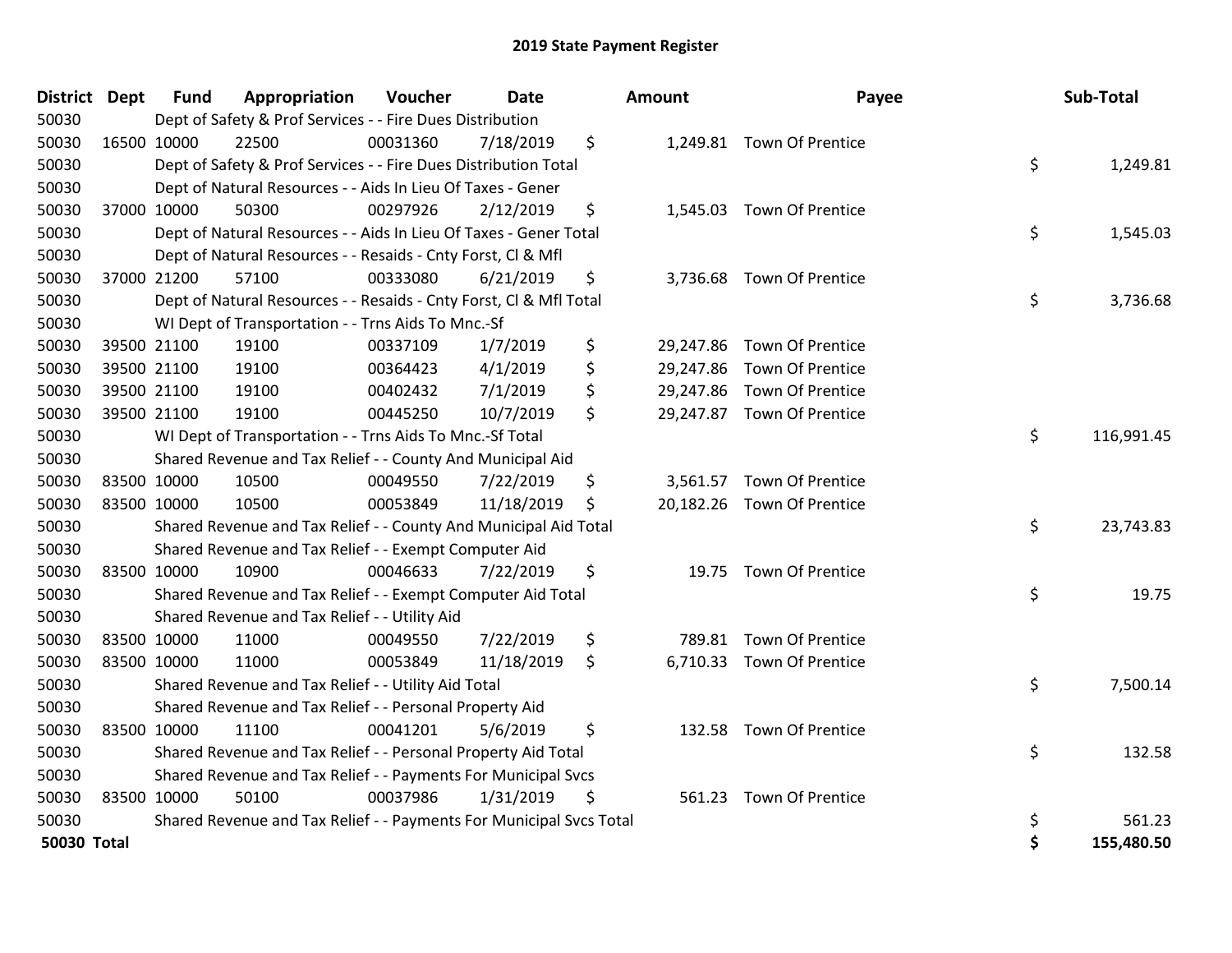| <b>District</b>    | Dept | <b>Fund</b> | Appropriation                                                      | <b>Voucher</b> | Date       | Amount          |                          | Payee | Sub-Total |
|--------------------|------|-------------|--------------------------------------------------------------------|----------------|------------|-----------------|--------------------------|-------|-----------|
| 50032              |      |             | Dept of Safety & Prof Services - - Fire Dues Distribution          |                |            |                 |                          |       |           |
| 50032              |      | 16500 10000 | 22500                                                              | 00031355       | 7/18/2019  | \$<br>1,262.37  | Town Of Spirit           |       |           |
| 50032              |      |             | Dept of Safety & Prof Services - - Fire Dues Distribution Total    |                |            |                 |                          | \$    | 1,262.37  |
| 50032              |      |             | Dept of Natural Resources - - Resaids - Cnty Forst, CI & Mfl       |                |            |                 |                          |       |           |
| 50032              |      | 37000 21200 | 57100                                                              | 00333081       | 6/21/2019  | \$<br>1,594.36  | Town Of Spirit           |       |           |
| 50032              |      |             | Dept of Natural Resources - - Resaids - Cnty Forst, Cl & Mfl Total |                |            |                 |                          | \$    | 1,594.36  |
| 50032              |      |             | Dept of Natural Resources - - Fin Asst For Responsible Units       |                |            |                 |                          |       |           |
| 50032              |      | 37000 27400 | 67000                                                              | 00323057       | 5/22/2019  | \$<br>1,265.40  | Town Of Spirit           |       |           |
| 50032              |      |             | Dept of Natural Resources - - Fin Asst For Responsible Units Total |                |            |                 |                          | \$    | 1,265.40  |
| 50032              |      |             | WI Dept of Transportation - - Trns Aids To Mnc.-Sf                 |                |            |                 |                          |       |           |
| 50032              |      | 39500 21100 | 19100                                                              | 00337110       | 1/7/2019   | \$<br>18,180.29 | Town Of Spirit           |       |           |
| 50032              |      | 39500 21100 | 19100                                                              | 00364424       | 4/1/2019   | \$<br>18,180.29 | Town Of Spirit           |       |           |
| 50032              |      | 39500 21100 | 19100                                                              | 00402433       | 7/1/2019   | \$<br>18,180.29 | Town Of Spirit           |       |           |
| 50032              |      | 39500 21100 | 19100                                                              | 00445251       | 10/7/2019  | \$<br>18,180.29 | Town Of Spirit           |       |           |
| 50032              |      |             | WI Dept of Transportation - - Trns Aids To Mnc.-Sf Total           |                |            |                 |                          | \$    | 72,721.16 |
| 50032              |      |             | Shared Revenue and Tax Relief - - County And Municipal Aid         |                |            |                 |                          |       |           |
| 50032              |      | 83500 10000 | 10500                                                              | 00049551       | 7/22/2019  | \$<br>2,023.70  | Town Of Spirit           |       |           |
| 50032              |      | 83500 10000 | 10500                                                              | 00053850       | 11/18/2019 | \$              | 11,467.61 Town Of Spirit |       |           |
| 50032              |      |             | Shared Revenue and Tax Relief - - County And Municipal Aid Total   |                |            |                 |                          | \$    | 13,491.31 |
| 50032              |      |             | Shared Revenue and Tax Relief - - Personal Property Aid            |                |            |                 |                          |       |           |
| 50032              |      | 83500 10000 | 11100                                                              | 00041202       | 5/6/2019   | \$<br>144.37    | Town Of Spirit           |       |           |
| 50032              |      |             | Shared Revenue and Tax Relief - - Personal Property Aid Total      |                |            |                 |                          | \$    | 144.37    |
| <b>50032 Total</b> |      |             |                                                                    |                |            |                 |                          |       | 90,478.97 |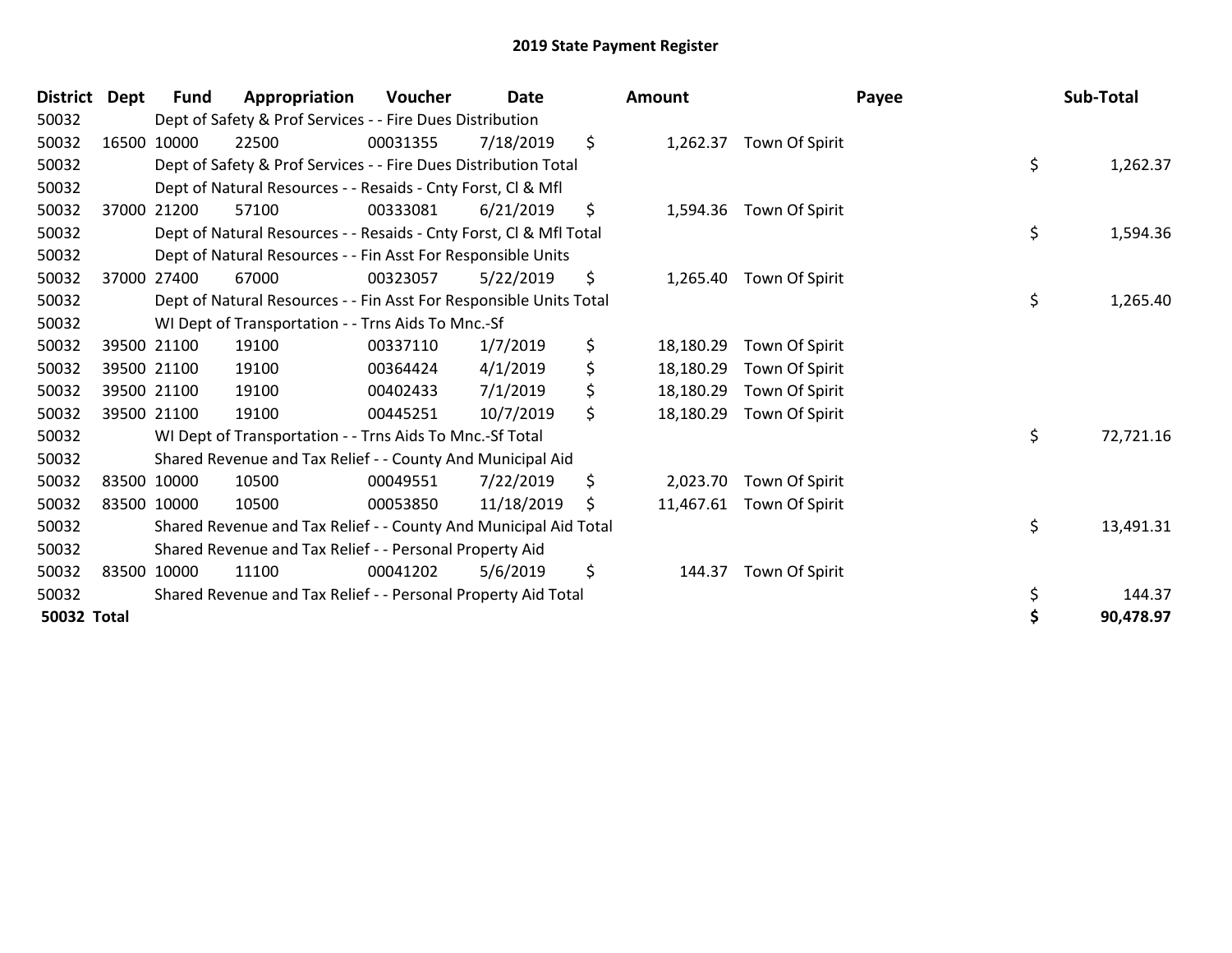| <b>District</b> | <b>Dept</b> | <b>Fund</b> | Appropriation                                                      | Voucher  | <b>Date</b> | <b>Amount</b>  | Payee                       | Sub-Total        |
|-----------------|-------------|-------------|--------------------------------------------------------------------|----------|-------------|----------------|-----------------------------|------------------|
| 50034           |             |             | Dept of Safety & Prof Services - - Fire Dues Distribution          |          |             |                |                             |                  |
| 50034           |             | 16500 10000 | 22500                                                              | 00030411 | 7/16/2019   | \$             | 6,105.84 Town Of Worcester  |                  |
| 50034           |             |             | Dept of Safety & Prof Services - - Fire Dues Distribution Total    |          |             |                |                             | \$<br>6,105.84   |
| 50034           |             |             | Dept of Natural Resources - - Resaids - Cnty Forst, CI & Mfl       |          |             |                |                             |                  |
| 50034           |             | 37000 21200 | 57100                                                              | 00333082 | 6/21/2019   | \$             | 3,697.27 Town Of Worcester  |                  |
| 50034           |             |             | Dept of Natural Resources - - Resaids - Cnty Forst, Cl & Mfl Total |          |             |                |                             | \$<br>3,697.27   |
| 50034           |             |             | Dept of Natural Resources - - Resaids - Pymt In Lieu Tax Fed       |          |             |                |                             |                  |
| 50034           |             | 37000 21200 | 58400                                                              | 00364734 | 10/15/2019  | \$             | 47,145.73 Town Of Worcester |                  |
| 50034           |             |             | Dept of Natural Resources - - Resaids - Pymt In Lieu Tax Fed Total |          |             |                |                             | \$<br>47,145.73  |
| 50034           |             |             | Dept of Natural Resources - - Fin Asst For Responsible Units       |          |             |                |                             |                  |
| 50034           |             | 37000 27400 | 67000                                                              | 00323329 | 5/22/2019   | \$             | 5,968.37 Town Of Worcester  |                  |
| 50034           |             |             | Dept of Natural Resources - - Fin Asst For Responsible Units Total |          |             |                |                             | \$<br>5,968.37   |
| 50034           |             |             | WI Dept of Transportation - - Trns Aids To Mnc.-Sf                 |          |             |                |                             |                  |
| 50034           |             | 39500 21100 | 19100                                                              | 00337111 | 1/7/2019    | \$             | 69,167.52 Town Of Worcester |                  |
| 50034           |             | 39500 21100 | 19100                                                              | 00364425 | 4/1/2019    | \$             | 69,167.52 Town Of Worcester |                  |
| 50034           |             | 39500 21100 | 19100                                                              | 00402434 | 7/1/2019    | \$             | 69,167.52 Town Of Worcester |                  |
| 50034           |             | 39500 21100 | 19100                                                              | 00445252 | 10/7/2019   | \$             | 69,167.53 Town Of Worcester |                  |
| 50034           |             |             | WI Dept of Transportation - - Trns Aids To Mnc.-Sf Total           |          |             |                |                             | \$<br>276,670.09 |
| 50034           |             |             | WI Dept of Transportation - - Loc Rd Imp Prg St Fd                 |          |             |                |                             |                  |
| 50034           |             | 39500 21100 | 27800                                                              | 00349728 | 2/6/2019    | \$             | 26,239.10 Town Of Worcester |                  |
| 50034           |             |             | WI Dept of Transportation - - Loc Rd Imp Prg St Fd Total           |          |             |                |                             | \$<br>26,239.10  |
| 50034           |             |             | Elections Commission - - 2018 Hava Election Security               |          |             |                |                             |                  |
| 50034           |             | 51000 22000 | 18200                                                              | 00002288 | 11/6/2019   | \$             | 100.00 Town Of Worcester    |                  |
| 50034           |             |             | Elections Commission - - 2018 Hava Election Security Total         |          |             |                |                             | \$<br>100.00     |
| 50034           |             |             | Shared Revenue and Tax Relief - - County And Municipal Aid         |          |             |                |                             |                  |
| 50034           |             | 83500 10000 | 10500                                                              | 00049552 | 7/22/2019   | \$<br>5,604.88 | Town Of Worcester           |                  |
| 50034           |             | 83500 10000 | 10500                                                              | 00053851 | 11/18/2019  | \$             | 31,760.98 Town Of Worcester |                  |
| 50034           |             |             | Shared Revenue and Tax Relief - - County And Municipal Aid Total   |          |             |                |                             | \$<br>37,365.86  |
| 50034           |             |             | Shared Revenue and Tax Relief - - Exempt Computer Aid              |          |             |                |                             |                  |
| 50034           |             | 83500 10000 | 10900                                                              | 00046634 | 7/22/2019   | \$             | 37.41 Town Of Worcester     |                  |
| 50034           |             |             | Shared Revenue and Tax Relief - - Exempt Computer Aid Total        |          |             |                |                             | \$<br>37.41      |
| 50034           |             |             | Shared Revenue and Tax Relief - - Utility Aid                      |          |             |                |                             |                  |
| 50034           |             | 83500 10000 | 11000                                                              | 00049552 | 7/22/2019   | \$             | 2,760.23 Town Of Worcester  |                  |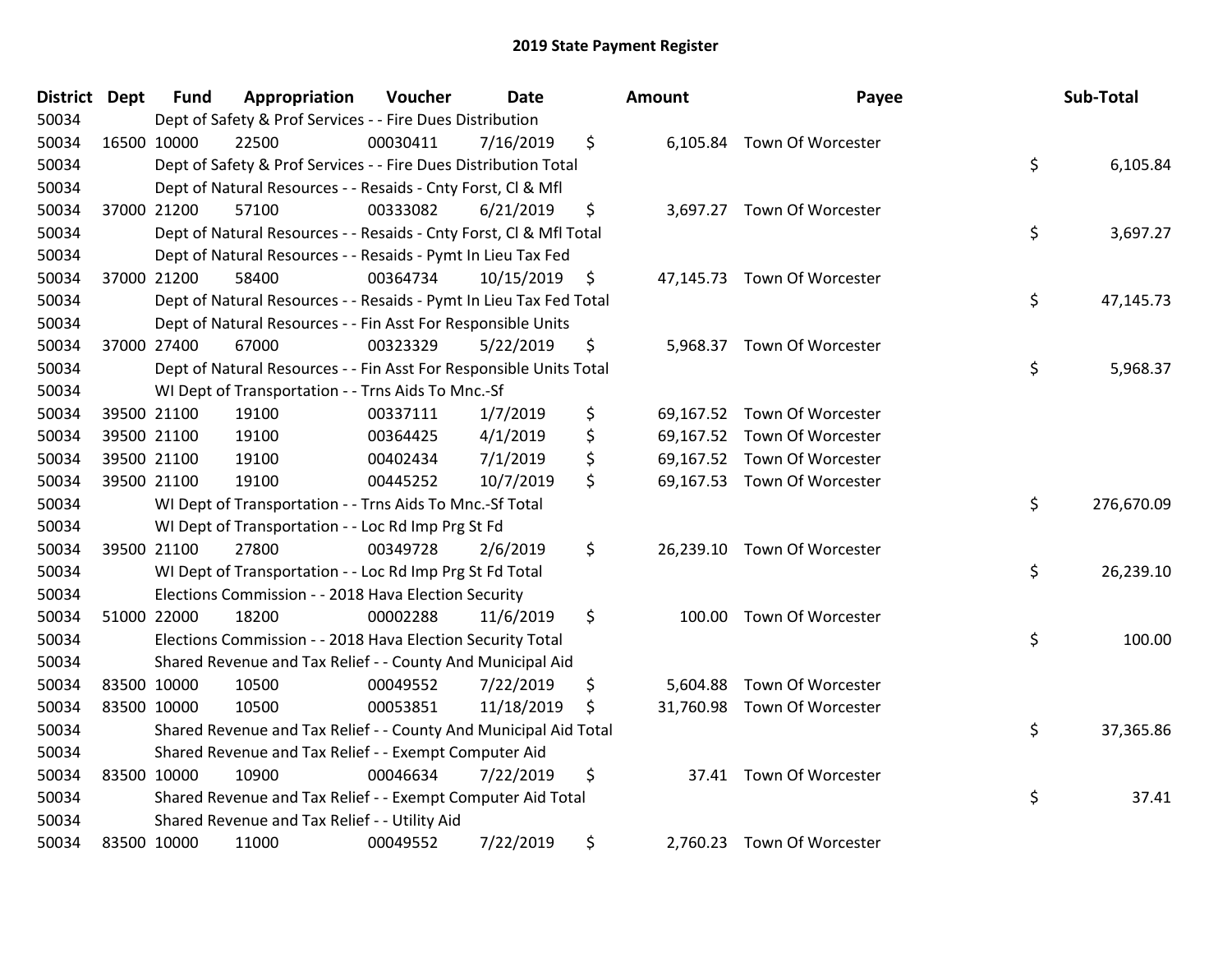| District Dept | Fund        | Appropriation                                                 | Voucher  | Date       | Amount |           | <b>Pavee</b>             |  | Sub-Total  |  |
|---------------|-------------|---------------------------------------------------------------|----------|------------|--------|-----------|--------------------------|--|------------|--|
| 50034         | 83500 10000 | 11000                                                         | 00053851 | 11/18/2019 |        | 16,495.10 | Town Of Worcester        |  |            |  |
| 50034         |             | Shared Revenue and Tax Relief - - Utility Aid Total           |          |            |        |           |                          |  | 19,255.33  |  |
| 50034         |             | Shared Revenue and Tax Relief - - Personal Property Aid       |          |            |        |           |                          |  |            |  |
| 50034         | 83500 10000 | 11100                                                         | 00041203 | 5/6/2019   |        |           | 214.34 Town Of Worcester |  |            |  |
| 50034         |             | Shared Revenue and Tax Relief - - Personal Property Aid Total |          |            |        |           |                          |  | 214.34     |  |
| 50034 Total   |             |                                                               |          |            |        |           |                          |  | 422,799.34 |  |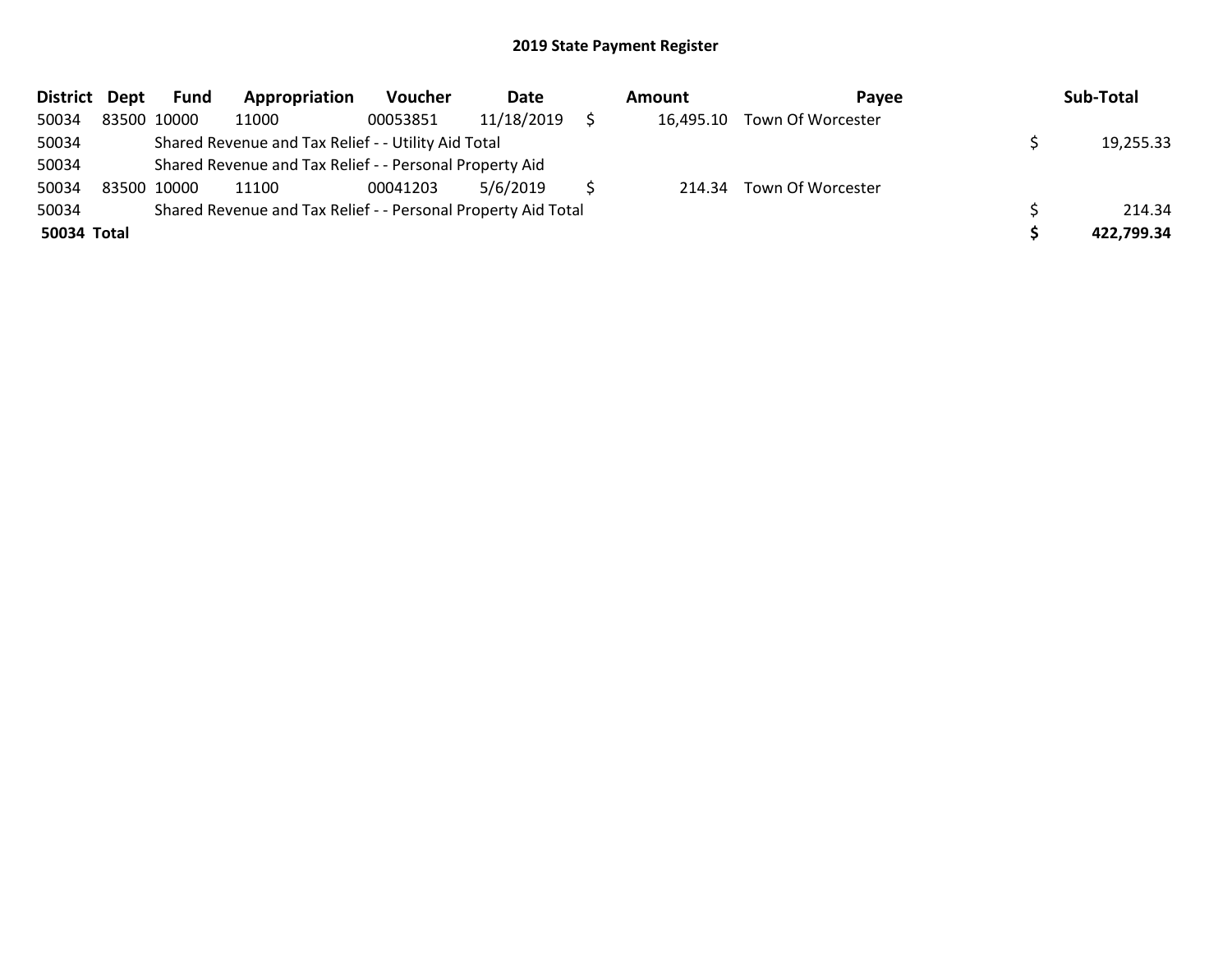| <b>District</b>    | <b>Dept</b> | <b>Fund</b> | Appropriation                                                           | <b>Voucher</b> | <b>Date</b> |     | Amount   | Payee                        | Sub-Total       |
|--------------------|-------------|-------------|-------------------------------------------------------------------------|----------------|-------------|-----|----------|------------------------------|-----------------|
| 50111              |             |             | Dept of Safety & Prof Services - - Fire Dues Distribution               |                |             |     |          |                              |                 |
| 50111              |             | 16500 10000 | 22500                                                                   | 00031633       | 7/18/2019   | \$  |          | 249.76 Village Of Catawba    |                 |
| 50111              |             |             | Dept of Safety & Prof Services - - Fire Dues Distribution Total         |                |             |     |          |                              | \$<br>249.76    |
| 50111              |             |             | Environmental Improvement Prog - - Clean Water Fund Program Finan       |                |             |     |          |                              |                 |
| 50111              | 32000 57300 |             | 16300                                                                   | 00000201       | 2/25/2019   | \$  |          | 604.56 Village Of Catawba    |                 |
| 50111              |             |             | Environmental Improvement Prog - - Clean Water Fund Program Finan Total |                |             |     |          |                              | \$<br>604.56    |
| 50111              |             |             | Dept of Natural Resources - - Resaids - Cnty Forst, CI & Mfl            |                |             |     |          |                              |                 |
| 50111              |             | 37000 21200 | 57100                                                                   | 00333083       | 6/21/2019   | \$. |          | 25.30 Village Of Catawba     |                 |
| 50111              |             |             | Dept of Natural Resources - - Resaids - Cnty Forst, CI & Mfl Total      |                |             |     |          |                              | \$<br>25.30     |
| 50111              |             |             | Dept of Natural Resources - - Fin Asst For Responsible Units            |                |             |     |          |                              |                 |
| 50111              |             | 37000 27400 | 67000                                                                   | 00323428       | 5/22/2019   | \$  |          | 1,229.42 Village Of Catawba  |                 |
| 50111              |             |             | Dept of Natural Resources - - Fin Asst For Responsible Units Total      |                |             |     |          |                              | \$<br>1,229.42  |
| 50111              |             |             | WI Dept of Transportation - - Trns Aids To Mnc.-Sf                      |                |             |     |          |                              |                 |
| 50111              |             | 39500 21100 | 19100                                                                   | 00337112       | 1/7/2019    | \$  | 4,652.05 | Village Of Catawba           |                 |
| 50111              |             | 39500 21100 | 19100                                                                   | 00364426       | 4/1/2019    | \$  | 4,652.05 | Village Of Catawba           |                 |
| 50111              |             | 39500 21100 | 19100                                                                   | 00402435       | 7/1/2019    | \$  | 4,652.05 | Village Of Catawba           |                 |
| 50111              |             | 39500 21100 | 19100                                                                   | 00445253       | 10/7/2019   | \$  | 4,652.05 | Village Of Catawba           |                 |
| 50111              |             |             | WI Dept of Transportation - - Trns Aids To Mnc.-Sf Total                |                |             |     |          |                              | \$<br>18,608.20 |
| 50111              |             |             | Shared Revenue and Tax Relief - - County And Municipal Aid              |                |             |     |          |                              |                 |
| 50111              | 83500 10000 |             | 10500                                                                   | 00049553       | 7/22/2019   | \$  | 5,641.83 | Village Of Catawba           |                 |
| 50111              | 83500 10000 |             | 10500                                                                   | 00053852       | 11/18/2019  | \$  |          | 31,970.38 Village Of Catawba |                 |
| 50111              |             |             | Shared Revenue and Tax Relief - - County And Municipal Aid Total        |                |             |     |          |                              | \$<br>37,612.21 |
| 50111              |             |             | Shared Revenue and Tax Relief - - Personal Property Aid                 |                |             |     |          |                              |                 |
| 50111              | 83500 10000 |             | 11100                                                                   | 00041204       | 5/6/2019    | \$  | 5.54     | Village Of Catawba           |                 |
| 50111              |             |             | Shared Revenue and Tax Relief - - Personal Property Aid Total           |                |             |     |          |                              | \$<br>5.54      |
| <b>50111 Total</b> |             |             |                                                                         |                |             |     |          |                              | 58,334.99       |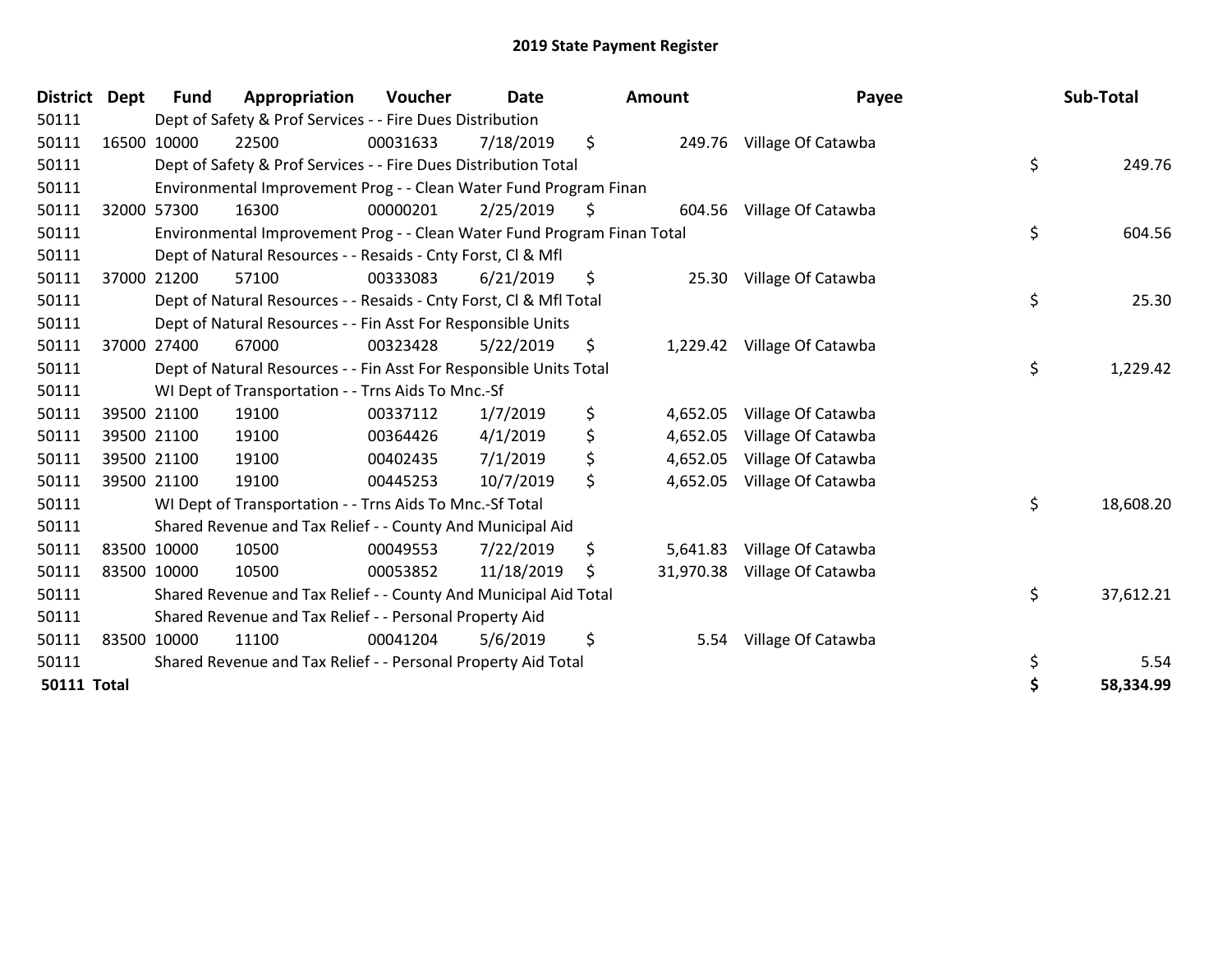| <b>District</b>    | Dept | <b>Fund</b> | Appropriation                                                           | <b>Voucher</b> | Date       |     | Amount    | Payee             |    | Sub-Total |
|--------------------|------|-------------|-------------------------------------------------------------------------|----------------|------------|-----|-----------|-------------------|----|-----------|
| 50141              |      |             | Dept of Safety & Prof Services - - Fire Dues Distribution               |                |            |     |           |                   |    |           |
| 50141              |      | 16500 10000 | 22500                                                                   | 00031631       | 7/18/2019  | \$  | 275.79    | Village Of Kennan |    |           |
| 50141              |      |             | Dept of Safety & Prof Services - - Fire Dues Distribution Total         |                |            |     |           |                   | \$ | 275.79    |
| 50141              |      |             | Environmental Improvement Prog - - Clean Water Fund Program Finan       |                |            |     |           |                   |    |           |
| 50141              |      | 32000 57300 | 16300                                                                   | 00000217       | 2/25/2019  | S.  | 1,094.52  | Village Of Kennan |    |           |
| 50141              |      |             | Environmental Improvement Prog - - Clean Water Fund Program Finan Total |                |            |     |           |                   | \$ | 1,094.52  |
| 50141              |      |             | WI Dept of Transportation - - Trns Aids To Mnc.-Sf                      |                |            |     |           |                   |    |           |
| 50141              |      | 39500 21100 | 19100                                                                   | 00337113       | 1/7/2019   | \$  | 2,711.51  | Village Of Kennan |    |           |
| 50141              |      | 39500 21100 | 19100                                                                   | 00364427       | 4/1/2019   | \$  | 2,711.51  | Village Of Kennan |    |           |
| 50141              |      | 39500 21100 | 19100                                                                   | 00402436       | 7/1/2019   | \$  | 2,711.51  | Village Of Kennan |    |           |
| 50141              |      | 39500 21100 | 19100                                                                   | 00445254       | 10/7/2019  | \$. | 2,711.53  | Village Of Kennan |    |           |
| 50141              |      |             | WI Dept of Transportation - - Trns Aids To Mnc.-Sf Total                |                |            |     |           |                   | \$ | 10,846.06 |
| 50141              |      |             | Shared Revenue and Tax Relief - - County And Municipal Aid              |                |            |     |           |                   |    |           |
| 50141              |      | 83500 10000 | 10500                                                                   | 00049554       | 7/22/2019  | \$  | 5,884.58  | Village Of Kennan |    |           |
| 50141              |      | 83500 10000 | 10500                                                                   | 00053853       | 11/18/2019 | \$  | 33,345.92 | Village Of Kennan |    |           |
| 50141              |      |             | Shared Revenue and Tax Relief - - County And Municipal Aid Total        |                |            |     |           |                   | \$ | 39,230.50 |
| 50141              |      |             | Shared Revenue and Tax Relief - - Exempt Computer Aid                   |                |            |     |           |                   |    |           |
| 50141              |      | 83500 10000 | 10900                                                                   | 00046635       | 7/22/2019  | \$  | 1.03      | Village Of Kennan |    |           |
| 50141              |      |             | Shared Revenue and Tax Relief - - Exempt Computer Aid Total             |                |            |     |           |                   | \$ | 1.03      |
| 50141              |      |             | Shared Revenue and Tax Relief - - Personal Property Aid                 |                |            |     |           |                   |    |           |
| 50141              |      | 83500 10000 | 11100                                                                   | 00041205       | 5/6/2019   | \$  | 7.68      | Village Of Kennan |    |           |
| 50141              |      |             | Shared Revenue and Tax Relief - - Personal Property Aid Total           |                |            |     |           |                   | \$ | 7.68      |
| <b>50141 Total</b> |      |             |                                                                         |                |            |     |           |                   | Ś  | 51,455.58 |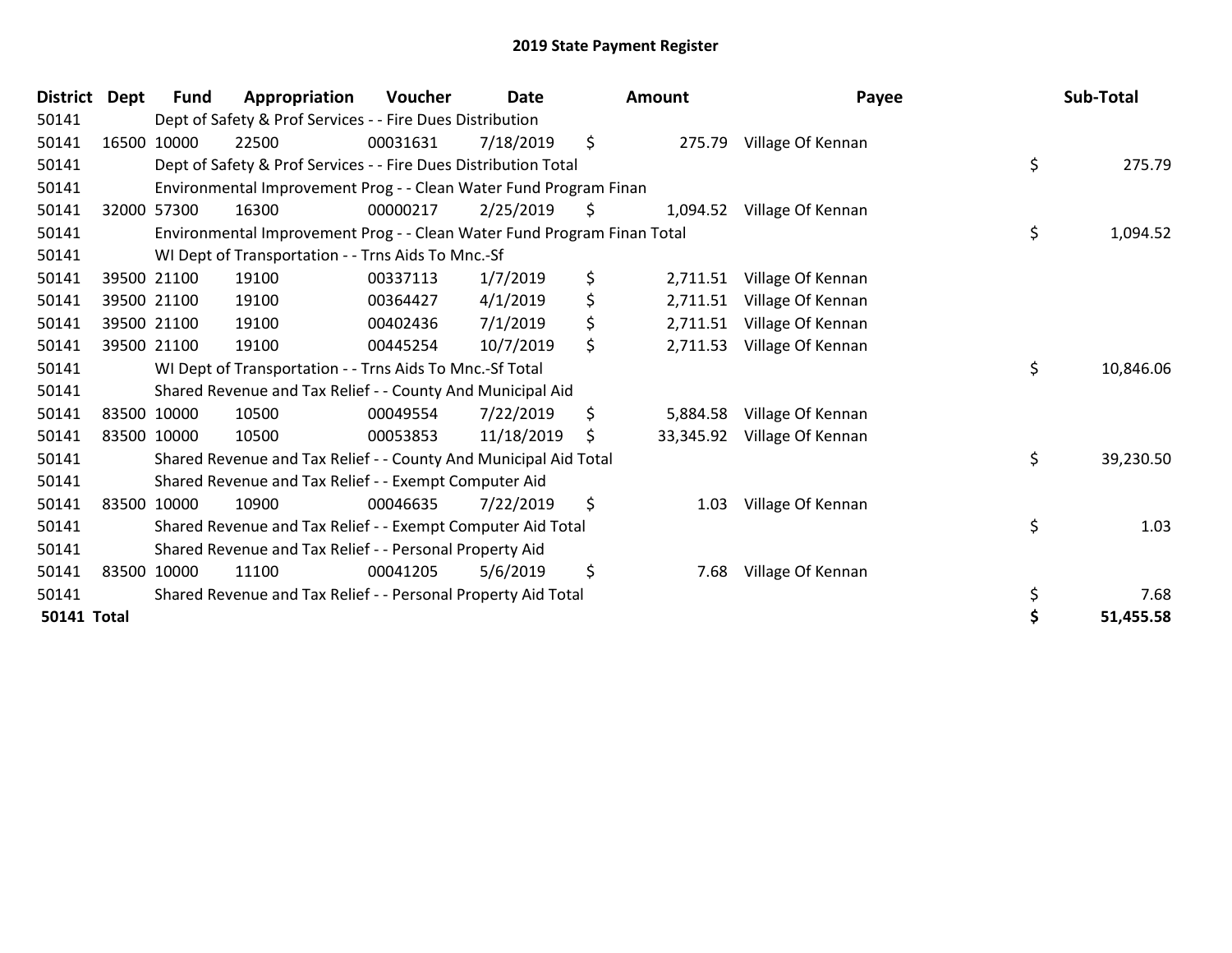| <b>District</b> | <b>Dept</b> | <b>Fund</b> | Appropriation                                                                   | Voucher   | <b>Date</b> | <b>Amount</b>   | Payee                        | Sub-Total       |
|-----------------|-------------|-------------|---------------------------------------------------------------------------------|-----------|-------------|-----------------|------------------------------|-----------------|
| 50171           |             |             | Dept of Safety & Prof Services - - Fire Dues Distribution                       |           |             |                 |                              |                 |
| 50171           |             | 16500 10000 | 22500                                                                           | 00031315  | 7/18/2019   | \$              | 1,392.44 Village Of Prentice |                 |
| 50171           |             |             | Dept of Safety & Prof Services - - Fire Dues Distribution Total                 |           |             |                 |                              | \$<br>1,392.44  |
| 50171           |             |             | Environmental Improvement Prog - - Clean Water Fund Program Finan               |           |             |                 |                              |                 |
| 50171           |             | 32000 57300 | 16300                                                                           | 00000226  | 2/25/2019   | \$              | 3,260.28 Village Of Prentice |                 |
| 50171           |             |             | Environmental Improvement Prog - - Clean Water Fund Program Finan Total         |           |             |                 |                              | \$<br>3,260.28  |
| 50171           |             |             | Dept of Natural Resources - - General Program Operations --                     |           |             |                 |                              |                 |
| 50171           |             | 37000 21200 | 25400                                                                           | 00293153  | 1/24/2019   | \$<br>153.08    | Village Of Prentice          |                 |
| 50171           |             | 37000 21200 | 25400                                                                           | 00315081  | 4/19/2019   | \$<br>172.37    | Village Of Prentice          |                 |
| 50171           |             | 37000 21200 | 25400                                                                           | 00345325  | 8/2/2019    | \$<br>150.55    | Village Of Prentice          |                 |
| 50171           |             | 37000 21200 | 25400                                                                           | 00367284  | 10/24/2019  | \$<br>174.45    | Village Of Prentice          |                 |
| 50171           |             |             | Dept of Natural Resources - - General Program Operations -- Total               |           |             |                 |                              | \$<br>650.45    |
| 50171           |             |             | Dept of Natural Resources - - GPO--State Funds                                  |           |             |                 |                              |                 |
| 50171           |             | 37000 21200 | 36100                                                                           | 00293153  | 1/24/2019   | \$<br>51.03     | Village Of Prentice          |                 |
| 50171           |             | 37000 21200 | 36100                                                                           | 00315081  | 4/19/2019   | \$<br>57.46     | Village Of Prentice          |                 |
| 50171           |             | 37000 21200 | 36100                                                                           | 00345325  | 8/2/2019    | \$<br>75.28     | Village Of Prentice          |                 |
| 50171           |             | 37000 21200 | 36100                                                                           | 00367284  | 10/24/2019  | \$<br>58.15     | Village Of Prentice          |                 |
| 50171           |             |             | Dept of Natural Resources - - GPO--State Funds Total                            |           |             |                 |                              | \$<br>241.92    |
| 50171           |             |             | Dept of Natural Resources - - Resaids - Cnty Forst, Cl & Mfl                    |           |             |                 |                              |                 |
| 50171           |             | 37000 21200 | 57100                                                                           | 00333084  | 6/21/2019   | \$              | 13.20 Village Of Prentice    |                 |
| 50171           |             |             | Dept of Natural Resources - - Resaids - Cnty Forst, Cl & Mfl Total              |           |             |                 |                              | \$<br>13.20     |
| 50171           |             |             | Dept of Natural Resources - - Fin Asst For Responsible Units                    |           |             |                 |                              |                 |
| 50171           |             | 37000 27400 | 67000                                                                           | 00323454  | 5/22/2019   | \$              | 1,292.52 Village Of Prentice |                 |
| 50171           |             |             | Dept of Natural Resources - - Fin Asst For Responsible Units Total              |           |             |                 |                              | \$<br>1,292.52  |
| 50171           |             |             | WI Dept of Transportation - - Trns Aids To Mnc.-Sf                              |           |             |                 |                              |                 |
| 50171           |             | 39500 21100 | 19100                                                                           | 00337114  | 1/7/2019    | \$<br>10,144.04 | Village Of Prentice          |                 |
| 50171           |             | 39500 21100 | 19100                                                                           | 00364428  | 4/1/2019    | \$<br>10,144.04 | Village Of Prentice          |                 |
| 50171           |             | 39500 21100 | 19100                                                                           | 00402437  | 7/1/2019    | \$<br>10,144.04 | Village Of Prentice          |                 |
| 50171           |             | 39500 21100 | 19100                                                                           | 00445255  | 10/7/2019   | \$<br>10,144.04 | Village Of Prentice          |                 |
| 50171           |             |             | WI Dept of Transportation - - Trns Aids To Mnc.-Sf Total                        |           |             |                 |                              | \$<br>40,576.16 |
| 50171           |             |             | Department of Health Services - - Prepaid Medical Transport Reimbursement       |           |             |                 |                              |                 |
| 50171           |             | 43500 10000 | 16300                                                                           | AMBULANCE | 11/18/2019  | \$<br>3,613.75  | Village Of Prentice          |                 |
| 50171           |             |             | Department of Health Services - - Prepaid Medical Transport Reimbursement Total |           |             |                 |                              | \$<br>3,613.75  |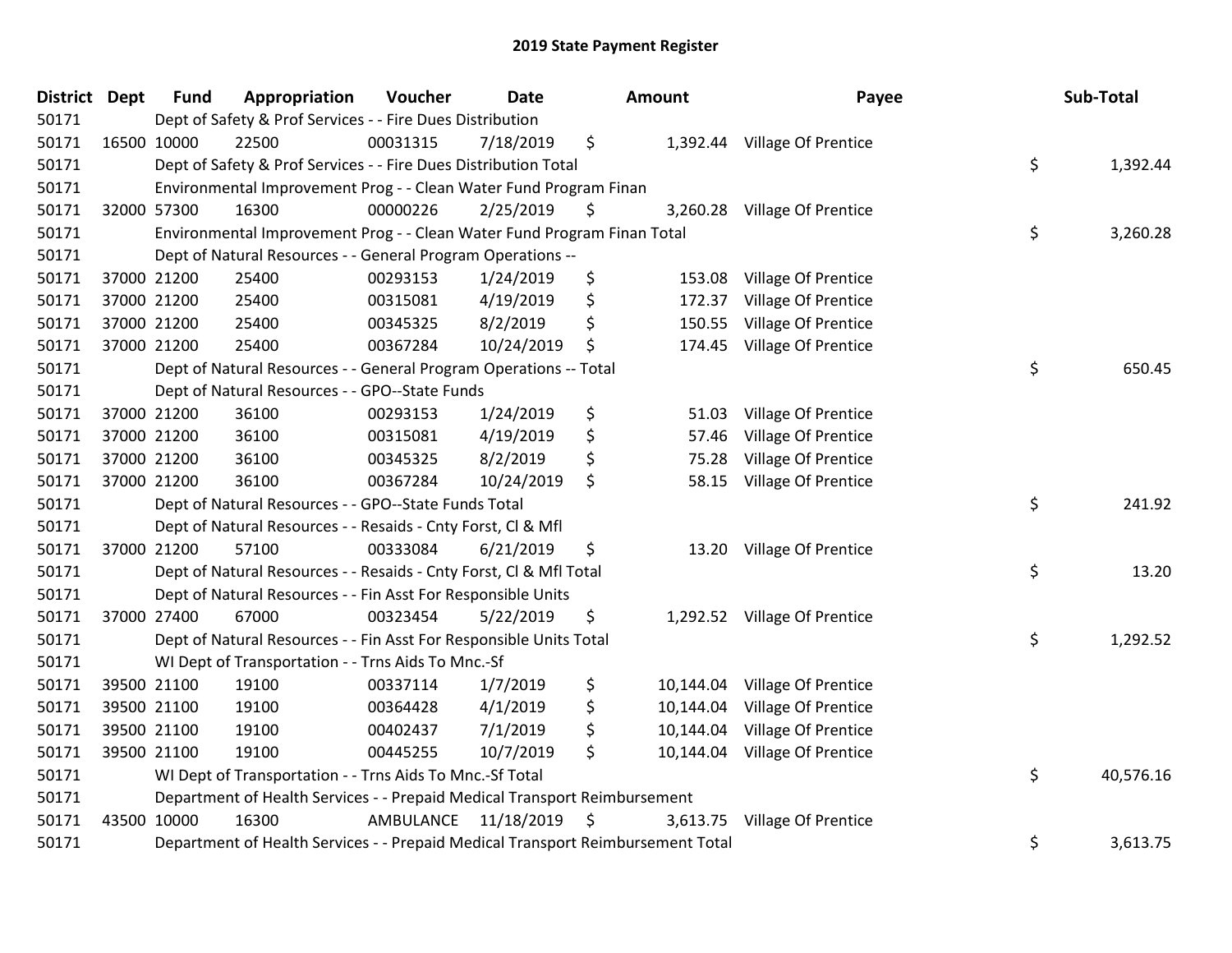| District           | <b>Dept</b> | <b>Fund</b> | Appropriation                                                         | Voucher  | Date       | <b>Amount</b>  | Payee                          | Sub-Total        |
|--------------------|-------------|-------------|-----------------------------------------------------------------------|----------|------------|----------------|--------------------------------|------------------|
| 50171              |             |             | Department of Administration - - Federal Aid, Local Assistance        |          |            |                |                                |                  |
| 50171              |             | 50500 10000 | 74300                                                                 | 00096080 | 2/4/2019   | \$             | 68,760.98 Village Of Prentice  |                  |
| 50171              |             |             | Department of Administration - - Federal Aid, Local Assistance Total  |          |            |                |                                | \$<br>68,760.98  |
| 50171              |             |             | Elections Commission - - 2018 Hava Election Security                  |          |            |                |                                |                  |
| 50171              |             | 51000 22000 | 18200                                                                 | 00002685 | 11/20/2019 | \$             | 1,200.00 Village Of Prentice   |                  |
| 50171              |             |             | Elections Commission - - 2018 Hava Election Security Total            |          |            |                |                                | \$<br>1,200.00   |
| 50171              |             |             | Shared Revenue and Tax Relief - - County And Municipal Aid            |          |            |                |                                |                  |
| 50171              |             | 83500 10000 | 10500                                                                 | 00049555 | 7/22/2019  | \$             | 29,341.42 Village Of Prentice  |                  |
| 50171              |             | 83500 10000 | 10500                                                                 | 00053854 | 11/18/2019 | \$             | 162,654.27 Village Of Prentice |                  |
| 50171              |             |             | Shared Revenue and Tax Relief - - County And Municipal Aid Total      |          |            |                |                                | \$<br>191,995.69 |
| 50171              |             |             | Shared Revenue and Tax Relief - - Exempt Computer Aid                 |          |            |                |                                |                  |
| 50171              |             | 83500 10000 | 10900                                                                 | 00046636 | 7/22/2019  | \$             | 1,780.24 Village Of Prentice   |                  |
| 50171              |             |             | Shared Revenue and Tax Relief - - Exempt Computer Aid Total           |          |            |                |                                | \$<br>1,780.24   |
| 50171              |             |             | Shared Revenue and Tax Relief - - Utility Aid                         |          |            |                |                                |                  |
| 50171              |             | 83500 10000 | 11000                                                                 | 00053854 | 11/18/2019 | \$             | 821.74 Village Of Prentice     |                  |
| 50171              |             |             | Shared Revenue and Tax Relief - - Utility Aid Total                   |          |            |                |                                | \$<br>821.74     |
| 50171              |             |             | Shared Revenue and Tax Relief - - Personal Property Aid               |          |            |                |                                |                  |
| 50171              |             | 83500 10000 | 11100                                                                 | 00041206 | 5/6/2019   | \$<br>2,902.34 | Village Of Prentice            |                  |
| 50171              |             | 83500 10000 | 11100                                                                 | 00042720 | 5/6/2019   | \$<br>10.19    | Village Of Prentice            |                  |
| 50171              |             |             | Shared Revenue and Tax Relief - - Personal Property Aid Total         |          |            |                |                                | \$<br>2,912.53   |
| 50171              |             |             | Shared Revenue and Tax Relief - - School Lvy Tx/First Dollar Cr       |          |            |                |                                |                  |
| 50171              |             | 83500 10000 | 30200                                                                 | 00045320 | 7/22/2019  | \$             | 60,310.44 Village Of Prentice  |                  |
| 50171              | 83500 10000 |             | 30200                                                                 | 00048203 | 7/22/2019  | \$             | 21,666.04 Village Of Prentice  |                  |
| 50171              |             |             | Shared Revenue and Tax Relief - - School Lvy Tx/First Dollar Cr Total |          |            |                |                                | \$<br>81,976.48  |
| 50171              |             |             | Shared Revenue and Tax Relief - - Payments For Municipal Svcs         |          |            |                |                                |                  |
| 50171              |             | 83500 10000 | 50100                                                                 | 00037707 | 1/31/2019  | \$             | 133.39 Village Of Prentice     |                  |
| 50171              |             |             | Shared Revenue and Tax Relief - - Payments For Municipal Svcs Total   |          |            |                |                                | \$<br>133.39     |
| 50171              |             |             | Shared Revenue and Tax Relief - - Lottery & Gaming Credit             |          |            |                |                                |                  |
| 50171              |             | 83500 52100 | 36300                                                                 | 00038689 | 3/25/2019  | \$             | 30,282.86 Village Of Prentice  |                  |
| 50171              |             |             | Shared Revenue and Tax Relief - - Lottery & Gaming Credit Total       |          |            |                |                                | \$<br>30,282.86  |
| <b>50171 Total</b> |             |             |                                                                       |          |            |                |                                | \$<br>430,904.63 |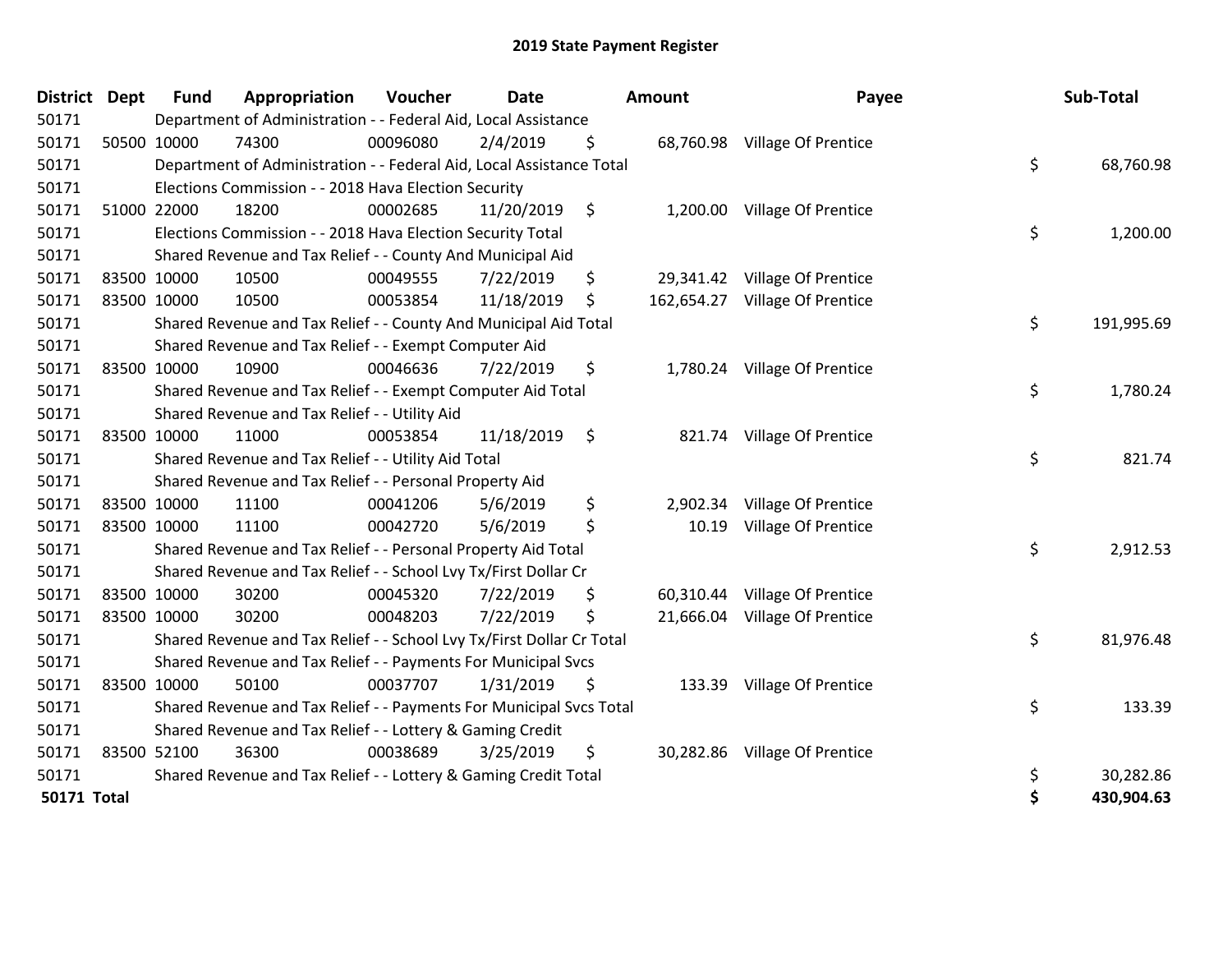| <b>District Dept</b> |             | <b>Fund</b> | Appropriation                                                      | Voucher  | <b>Date</b> | <b>Amount</b> | Payee                       | Sub-Total      |
|----------------------|-------------|-------------|--------------------------------------------------------------------|----------|-------------|---------------|-----------------------------|----------------|
| 50271                |             |             | Dept of Safety & Prof Services - - Fire Dues Distribution          |          |             |               |                             |                |
| 50271                | 16500 10000 |             | 22500                                                              | 00030480 | 7/16/2019   | \$            | 5,316.82 City of Park Falls |                |
| 50271                |             |             | Dept of Safety & Prof Services - - Fire Dues Distribution Total    |          |             |               |                             | \$<br>5,316.82 |
| 50271                |             |             | Dept of Natural Resources - - Gen Program Ops-State Funds          |          |             |               |                             |                |
| 50271                |             | 37000 21200 | 16100                                                              | 00311316 | 4/19/2019   | \$<br>103.78  | City of Park Falls          |                |
| 50271                |             | 37000 21200 | 16100                                                              | 00341188 | 7/30/2019   | \$<br>138.43  | City of Park Falls          |                |
| 50271                |             | 37000 21200 | 16100                                                              | 00366310 | 10/17/2019  | \$<br>128.26  | City of Park Falls          |                |
| 50271                |             |             | Dept of Natural Resources - - Gen Program Ops-State Funds Total    |          |             |               |                             | \$<br>370.47   |
| 50271                |             |             | Dept of Natural Resources - - General Program Operations --        |          |             |               |                             |                |
| 50271                | 37000 21200 |             | 25400                                                              | 00293148 | 1/23/2019   | \$<br>149.33  | City of Park Falls          |                |
| 50271                |             | 37000 21200 | 25400                                                              | 00342937 | 7/24/2019   | \$<br>137.78  | City of Park Falls          |                |
| 50271                |             | 37000 21200 | 25400                                                              | 00366554 | 10/28/2019  | \$<br>149.33  | City of Park Falls          |                |
| 50271                |             |             | Dept of Natural Resources - - General Program Operations -- Total  |          |             |               |                             | \$<br>436.44   |
| 50271                |             |             | Dept of Natural Resources - - GPO--State Funds                     |          |             |               |                             |                |
| 50271                |             | 37000 21200 | 36100                                                              | 00294176 | 1/29/2019   | \$<br>300.00  | City of Park Falls          |                |
| 50271                |             | 37000 21200 | 36100                                                              | 00377076 | 12/18/2019  | \$<br>300.00  | City of Park Falls          |                |
| 50271                |             |             | Dept of Natural Resources - - GPO--State Funds Total               |          |             |               |                             | \$<br>600.00   |
| 50271                |             |             | Dept of Natural Resources - - Resaids - Cnty Forst, Cl & Mfl       |          |             |               |                             |                |
| 50271                |             | 37000 21200 | 57100                                                              | 00333085 | 6/21/2019   | \$<br>4.40    | City of Park Falls          |                |
| 50271                |             |             | Dept of Natural Resources - - Resaids - Cnty Forst, Cl & Mfl Total |          |             |               |                             | \$<br>4.40     |
| 50271                |             |             | Dept of Natural Resources - - Aids In Lieu Of Taxes - Sum S        |          |             |               |                             |                |
| 50271                |             | 37000 21200 | 57900                                                              | 00314162 | 4/19/2019   | \$<br>444.12  | City of Park Falls          |                |
| 50271                |             |             | Dept of Natural Resources - - Aids In Lieu Of Taxes - Sum S Total  |          |             |               |                             | \$<br>444.12   |
| 50271                |             |             | Dept of Natural Resources - - Resaids - Pymt In Lieu Tax Fed       |          |             |               |                             |                |
| 50271                |             | 37000 21200 | 58400                                                              | 00364733 | 10/15/2019  | \$<br>16.80   | City of Park Falls          |                |
| 50271                |             |             | Dept of Natural Resources - - Resaids - Pymt In Lieu Tax Fed Total |          |             |               |                             | \$<br>16.80    |
| 50271                |             |             | Dept of Natural Resources - - GPO--State Funds                     |          |             |               |                             |                |
| 50271                |             | 37000 21200 | 86100                                                              | 00290840 | 1/15/2019   | \$<br>128.03  | City of Park Falls          |                |
| 50271                | 37000 21200 |             | 86100                                                              | 00293154 | 1/23/2019   | \$<br>430.65  | City of Park Falls          |                |
| 50271                | 37000 21200 |             | 86100                                                              | 00311333 | 4/19/2019   | \$<br>430.65  | City of Park Falls          |                |
| 50271                | 37000 21200 |             | 86100                                                              | 00312553 | 4/19/2019   | \$<br>149.33  | City of Park Falls          |                |
| 50271                |             | 37000 21200 | 86100                                                              | 00342944 | 7/24/2019   | \$<br>430.65  | City of Park Falls          |                |
| 50271                |             | 37000 21200 | 86100                                                              | 00366551 | 10/21/2019  | \$<br>419.10  | City of Park Falls          |                |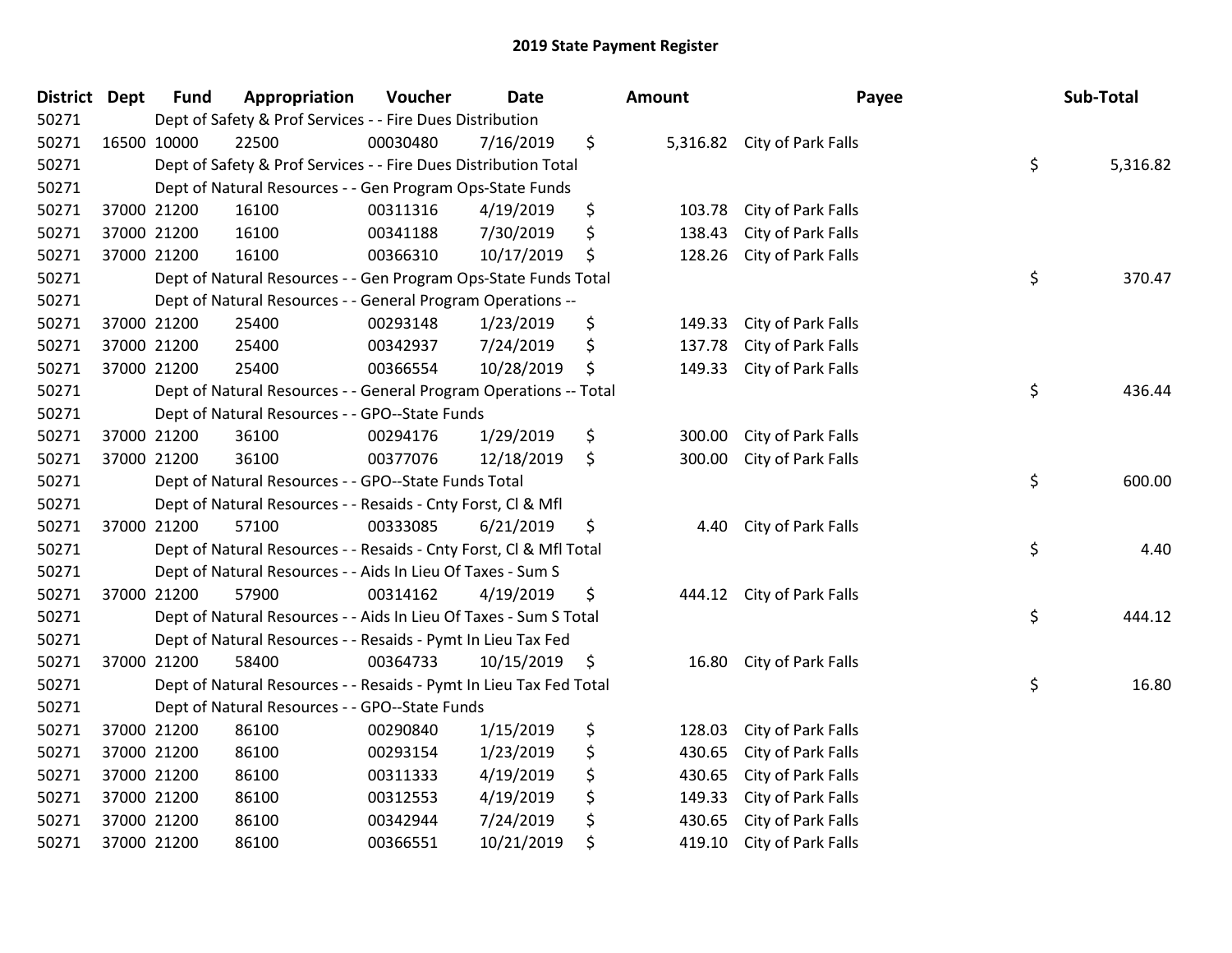| District Dept | <b>Fund</b> | Appropriation                                                         | Voucher  | <b>Date</b> | Amount           | Payee                         | Sub-Total        |
|---------------|-------------|-----------------------------------------------------------------------|----------|-------------|------------------|-------------------------------|------------------|
| 50271         |             | Dept of Natural Resources - - GPO--State Funds Total                  |          |             |                  |                               | \$<br>1,988.41   |
| 50271         |             | Dept of Natural Resources - - Fin Asst For Responsible Units          |          |             |                  |                               |                  |
| 50271         | 37000 27400 | 67000                                                                 | 00323556 | 5/22/2019   | \$               | 8,912.93 City of Park Falls   |                  |
| 50271         |             | Dept of Natural Resources - - Fin Asst For Responsible Units Total    |          |             |                  |                               | \$<br>8,912.93   |
| 50271         |             | WI Dept of Transportation - - Trns Aids To Mnc.-Sf                    |          |             |                  |                               |                  |
| 50271         | 39500 21100 | 19100                                                                 | 00337115 | 1/7/2019    | \$<br>59,421.15  | City of Park Falls            |                  |
| 50271         | 39500 21100 | 19100                                                                 | 00364429 | 4/1/2019    | \$<br>59,421.15  | City of Park Falls            |                  |
| 50271         | 39500 21100 | 19100                                                                 | 00402438 | 7/1/2019    | \$<br>59,421.15  | City of Park Falls            |                  |
| 50271         | 39500 21100 | 19100                                                                 | 00445256 | 10/7/2019   | \$<br>59,421.16  | City of Park Falls            |                  |
| 50271         |             | WI Dept of Transportation - - Trns Aids To Mnc.-Sf Total              |          |             |                  |                               | \$<br>237,684.61 |
| 50271         |             | WI Dept of Transportation - - Loc Rd Imp Prg St Fd                    |          |             |                  |                               |                  |
| 50271         | 39500 21100 | 27800                                                                 | 00429751 | 8/30/2019   | \$               | 5,817.63 City of Park Falls   |                  |
| 50271         |             | WI Dept of Transportation - - Loc Rd Imp Prg St Fd Total              |          |             |                  |                               | \$<br>5,817.63   |
| 50271         |             | Department of Justice - - Law Enforcement Train, Local                |          |             |                  |                               |                  |
| 50271         | 45500 10000 | 23100                                                                 | 00067528 | 7/5/2019    | \$<br>1,440.00   | City of Park Falls            |                  |
| 50271         |             | Department of Justice - - Law Enforcement Train, Local Total          |          |             |                  |                               | \$<br>1,440.00   |
| 50271         |             | Shared Revenue and Tax Relief - - Expenditure Restraint Program       |          |             |                  |                               |                  |
| 50271         | 83500 10000 | 10100                                                                 | 00049556 | 7/22/2019   | \$<br>68,649.46  | City of Park Falls            |                  |
| 50271         |             | Shared Revenue and Tax Relief - - Expenditure Restraint Program Total |          |             |                  |                               | \$<br>68,649.46  |
| 50271         |             | Shared Revenue and Tax Relief - - County And Municipal Aid            |          |             |                  |                               |                  |
| 50271         | 83500 10000 | 10500                                                                 | 00049556 | 7/22/2019   | \$<br>145,879.51 | City of Park Falls            |                  |
| 50271         | 83500 10000 | 10500                                                                 | 00053855 | 11/18/2019  | \$               | 826,650.55 City of Park Falls |                  |
| 50271         |             | Shared Revenue and Tax Relief - - County And Municipal Aid Total      |          |             |                  |                               | \$<br>972,530.06 |
| 50271         |             | Shared Revenue and Tax Relief - - Exempt Computer Aid                 |          |             |                  |                               |                  |
| 50271         | 83500 10000 | 10900                                                                 | 00046637 | 7/22/2019   | \$<br>8,316.93   | City of Park Falls            |                  |
| 50271         | 83500 10000 | 10900                                                                 | 00047967 | 7/22/2019   | \$<br>68.72      | City of Park Falls            |                  |
| 50271         |             | Shared Revenue and Tax Relief - - Exempt Computer Aid Total           |          |             |                  |                               | \$<br>8,385.65   |
| 50271         |             | Shared Revenue and Tax Relief - - Utility Aid                         |          |             |                  |                               |                  |
| 50271         | 83500 10000 | 11000                                                                 | 00049556 | 7/22/2019   | \$<br>3,813.16   | City of Park Falls            |                  |
| 50271         | 83500 10000 | 11000                                                                 | 00053855 | 11/18/2019  | \$<br>21,801.39  | City of Park Falls            |                  |
| 50271         |             | Shared Revenue and Tax Relief - - Utility Aid Total                   |          |             |                  |                               | \$<br>25,614.55  |
| 50271         |             | Shared Revenue and Tax Relief - - Personal Property Aid               |          |             |                  |                               |                  |
| 50271         | 83500 10000 | 11100                                                                 | 00041207 | 5/6/2019    | \$               | 11,191.94 City of Park Falls  |                  |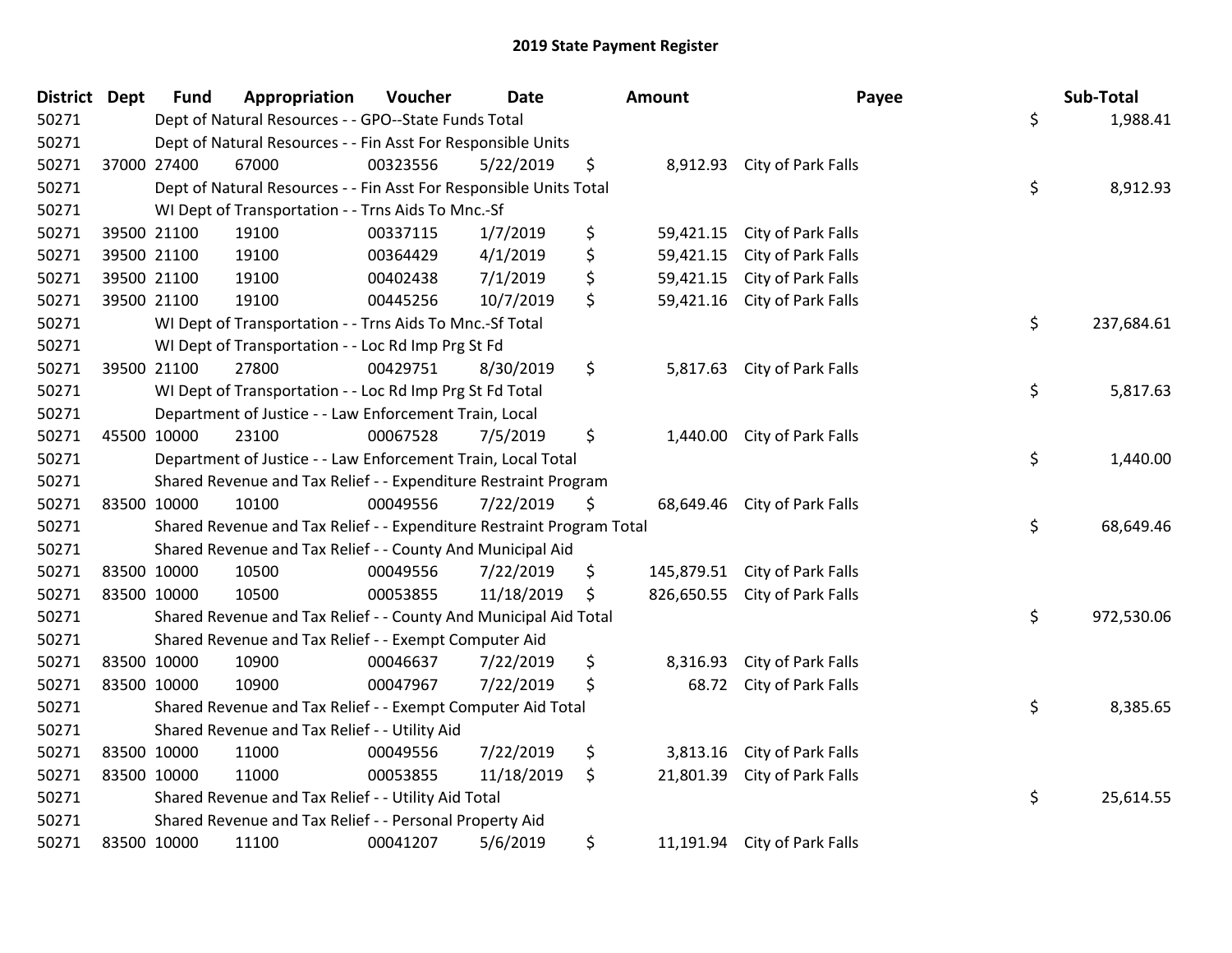| <b>District</b> | <b>Dept</b> | <b>Fund</b> | Appropriation                                                       | <b>Voucher</b> | Date      | <b>Amount</b><br>Payee |          | Sub-Total                 |              |
|-----------------|-------------|-------------|---------------------------------------------------------------------|----------------|-----------|------------------------|----------|---------------------------|--------------|
| 50271           |             | 83500 10000 | 11100                                                               | 00042721       | 5/6/2019  | \$                     | 1,249.63 | City of Park Falls        |              |
| 50271           |             |             | Shared Revenue and Tax Relief - - Personal Property Aid Total       |                |           |                        |          |                           | 12,441.57    |
| 50271           |             |             | Shared Revenue and Tax Relief - - Payments For Municipal Svcs       |                |           |                        |          |                           |              |
| 50271           |             | 83500 10000 | 50100                                                               | 00037842       | 1/31/2019 |                        | 2,873.01 | City of Park Falls        |              |
| 50271           |             |             | Shared Revenue and Tax Relief - - Payments For Municipal Svcs Total |                |           |                        |          |                           | 2,873.01     |
| 50271           |             |             | Shared Revenue and Tax Relief - - Lottery & Gaming Credit           |                |           |                        |          |                           |              |
| 50271           |             | 83500 52100 | 36300                                                               | 00038447       | 3/25/2019 | Ŝ                      |          | 899.51 City of Park Falls |              |
| 50271           |             |             | Shared Revenue and Tax Relief - - Lottery & Gaming Credit Total     |                |           |                        |          |                           | 899.51       |
| 50271 Total     |             |             |                                                                     |                |           |                        |          |                           | 1,354,426.44 |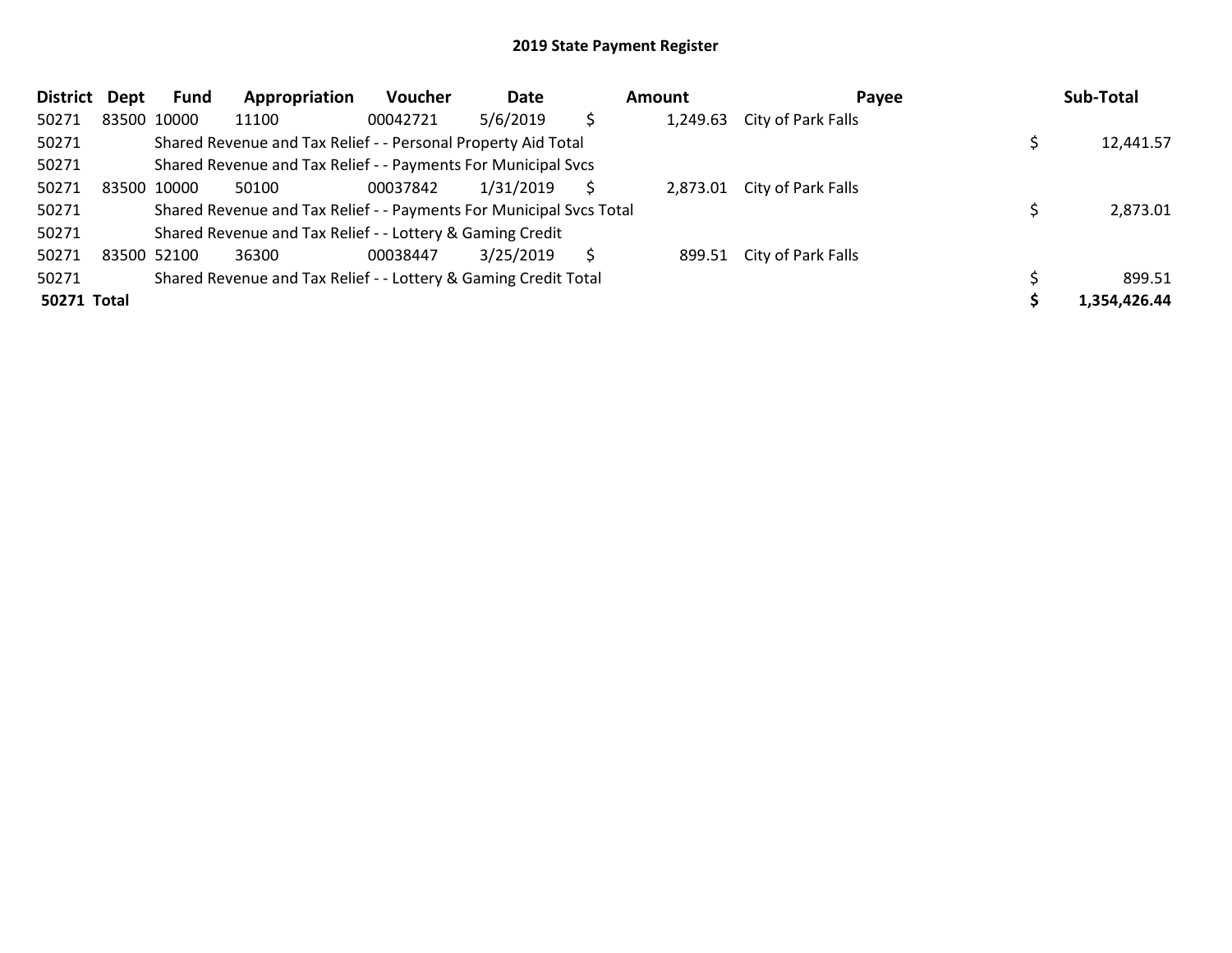| District Dept |             | <b>Fund</b> | Appropriation                                                         | Voucher  | <b>Date</b> |    | Amount     |                            | Payee | Sub-Total  |
|---------------|-------------|-------------|-----------------------------------------------------------------------|----------|-------------|----|------------|----------------------------|-------|------------|
| 50272         |             |             | Dept of Safety & Prof Services - - Fire Dues Distribution             |          |             |    |            |                            |       |            |
| 50272         | 16500 10000 |             | 22500                                                                 | 00030667 | 7/17/2019   | \$ |            | 3,814.36 City of Phillips  |       |            |
| 50272         |             |             | Dept of Safety & Prof Services - - Fire Dues Distribution Total       |          |             |    |            |                            | \$    | 3,814.36   |
| 50272         |             |             | Dept of Natural Resources - - Fin Asst For Responsible Units          |          |             |    |            |                            |       |            |
| 50272         |             | 37000 27400 | 67000                                                                 | 00323498 | 5/22/2019   | \$ | 8,879.55   | City of Phillips           |       |            |
| 50272         |             |             | Dept of Natural Resources - - Fin Asst For Responsible Units Total    |          |             |    |            |                            | \$    | 8,879.55   |
| 50272         |             |             | WI Dept of Transportation - - Trns Aids To Mnc.-Sf                    |          |             |    |            |                            |       |            |
| 50272         |             | 39500 21100 | 19100                                                                 | 00337116 | 1/7/2019    | \$ | 42,750.62  | City of Phillips           |       |            |
| 50272         |             | 39500 21100 | 19100                                                                 | 00364430 | 4/1/2019    | \$ | 42,750.62  | City of Phillips           |       |            |
| 50272         |             | 39500 21100 | 19100                                                                 | 00402439 | 7/1/2019    | \$ | 42,750.62  | City of Phillips           |       |            |
| 50272         |             | 39500 21100 | 19100                                                                 | 00445257 | 10/7/2019   | \$ | 42,750.62  | City of Phillips           |       |            |
| 50272         |             |             | WI Dept of Transportation - - Trns Aids To Mnc.-Sf Total              |          |             |    |            |                            | \$    | 171,002.48 |
| 50272         |             |             | WI Dept of Transportation - - Dept Mgt & Oper St Fd                   |          |             |    |            |                            |       |            |
| 50272         |             | 39500 21100 | 46100                                                                 | 00343808 | 1/18/2019   | \$ | 200.00     | City of Phillips           |       |            |
| 50272         |             |             | WI Dept of Transportation - - Dept Mgt & Oper St Fd Total             |          |             |    |            |                            | \$    | 200.00     |
| 50272         |             |             | Department of Justice - - Law Enforcement Train, Local                |          |             |    |            |                            |       |            |
| 50272         | 45500 10000 |             | 23100                                                                 | 00074329 | 11/6/2019   | \$ | 1,120.00   | City of Phillips           |       |            |
| 50272         |             |             | Department of Justice - - Law Enforcement Train, Local Total          |          |             |    |            |                            | \$    | 1,120.00   |
| 50272         |             |             | Shared Revenue and Tax Relief - - Expenditure Restraint Program       |          |             |    |            |                            |       |            |
| 50272         |             | 83500 10000 | 10100                                                                 | 00049557 | 7/22/2019   | S. |            | 31,075.51 City of Phillips |       |            |
| 50272         |             |             | Shared Revenue and Tax Relief - - Expenditure Restraint Program Total |          |             |    |            |                            | \$    | 31,075.51  |
| 50272         |             |             | Shared Revenue and Tax Relief - - County And Municipal Aid            |          |             |    |            |                            |       |            |
| 50272         | 83500 10000 |             | 10500                                                                 | 00049557 | 7/22/2019   | \$ |            | 76,091.72 City of Phillips |       |            |
| 50272         | 83500 10000 |             | 10500                                                                 | 00053856 | 11/18/2019  | \$ | 431,186.43 | City of Phillips           |       |            |
| 50272         |             |             | Shared Revenue and Tax Relief - - County And Municipal Aid Total      |          |             |    |            |                            | \$    | 507,278.15 |
| 50272         |             |             | Shared Revenue and Tax Relief - - Exempt Computer Aid                 |          |             |    |            |                            |       |            |
| 50272         | 83500 10000 |             | 10900                                                                 | 00046638 | 7/22/2019   | \$ | 7,934.71   | City of Phillips           |       |            |
| 50272         | 83500 10000 |             | 10900                                                                 | 00047968 | 7/22/2019   | \$ | 1,400.59   | City of Phillips           |       |            |
| 50272         |             |             | Shared Revenue and Tax Relief - - Exempt Computer Aid Total           |          |             |    |            |                            | \$    | 9,335.30   |
| 50272         |             |             | Shared Revenue and Tax Relief - - Utility Aid                         |          |             |    |            |                            |       |            |
| 50272         |             | 83500 10000 | 11000                                                                 | 00049557 | 7/22/2019   | \$ | 6,579.89   | City of Phillips           |       |            |
| 50272         | 83500 10000 |             | 11000                                                                 | 00053856 | 11/18/2019  | \$ | 38,289.30  | City of Phillips           |       |            |
| 50272         |             |             | Shared Revenue and Tax Relief - - Utility Aid Total                   |          |             |    |            |                            | \$    | 44,869.19  |